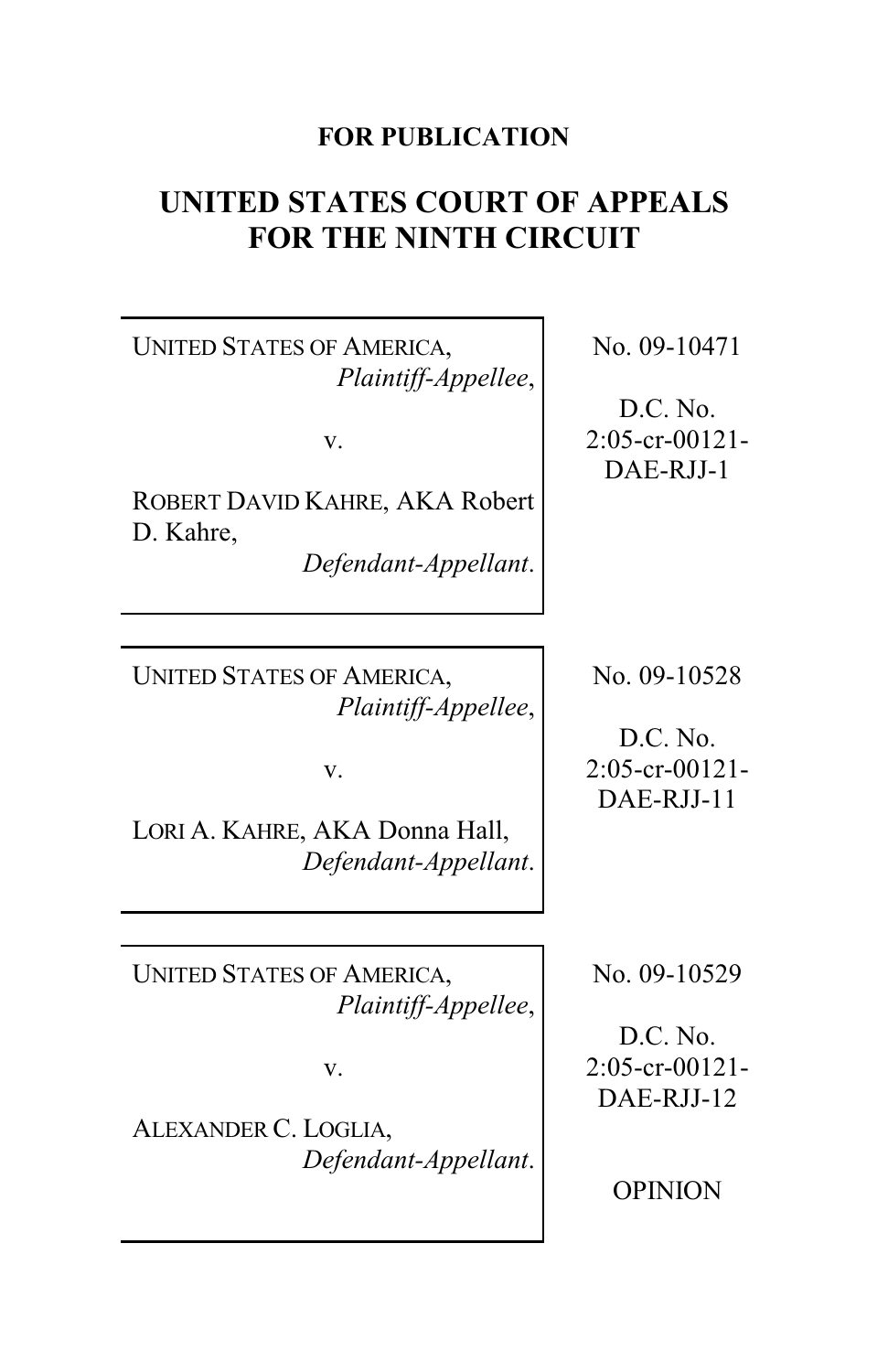Appeal from the United States District Court for the District of Nevada David A. Ezra, District Judge, Presiding

Argued and Submitted June 11, 2012—San Francisco, California

Filed December 5, 2013

Before: Proctor Hug, Jr., Johnnie B. Rawlinson, and Sandra S. Ikuta, Circuit Judges.

Per Curiam Opinion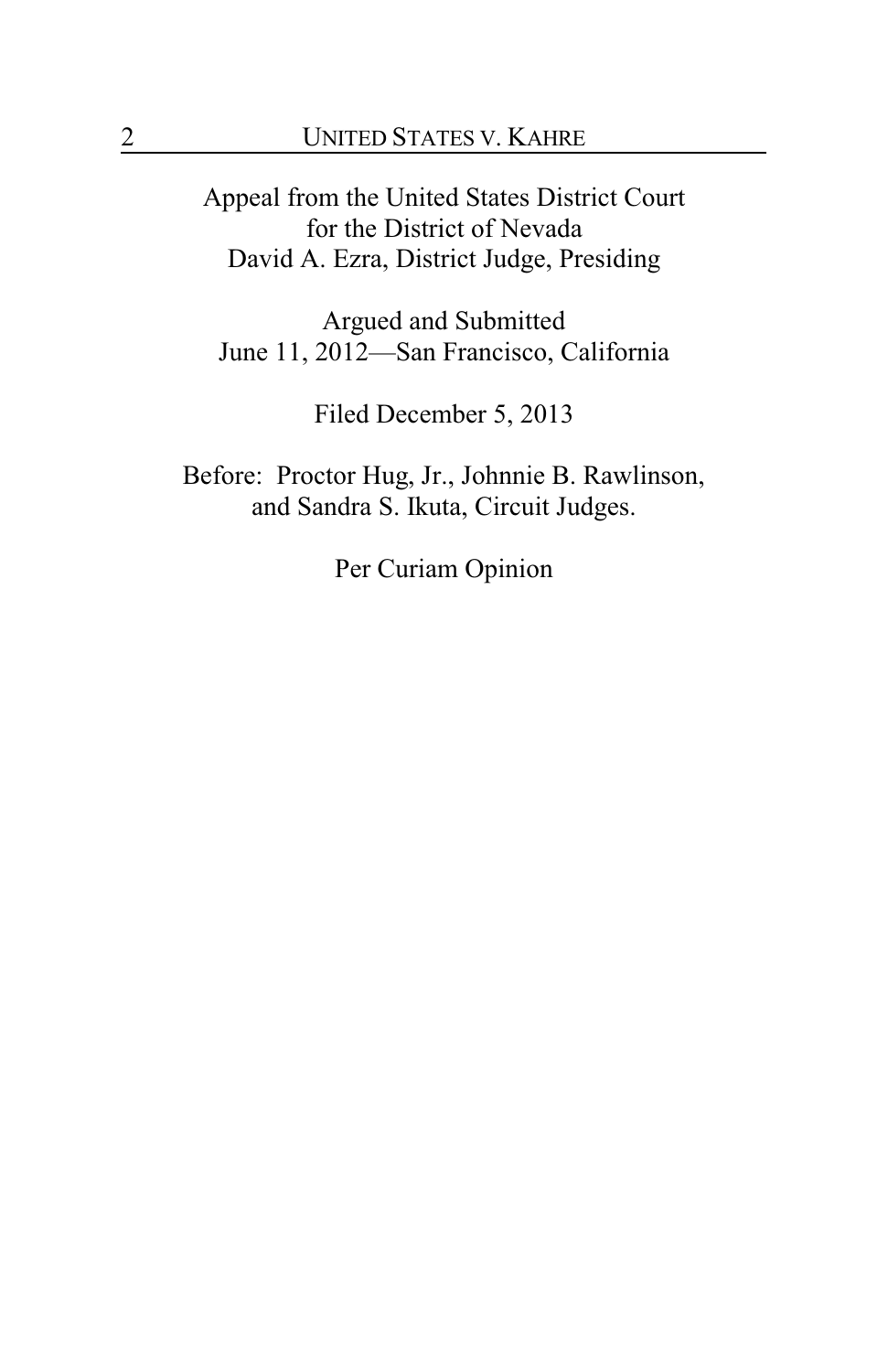# **SUMMARY\***

### **Criminal Law**

The panel affirmed three defendants' convictions and one defendant's sentence for criminal tax offenses arising from their use of gold and silver coins to pay wages and thus avoid the reporting of payroll and income taxes.

Rejecting the defendants' contention that dismissal of the indictments was warranted, the panel held that the defendants had sufficient notice of the illegality of relying on the face value of coins to avoid paying taxes.

The panel held that the district court did not abuse its discretion in denying the defendants' motions to disqualify the prosecutor due to his status as a defendant in a *Bivens* lawsuit filed by defendants Robert and Lori Kahre. The panel held that the defendants failed to present clear and convincing evidence of a conflict.

The panel held that the district court properly denied as moot Robert's initial motion to suppress because none of the seized evidence was introduced at trial. The panel held alternativelythat Robert's arrest and the corresponding search were legally conducted pursuant to a state bench warrant. The panel held that the district court correctly denied Robert's subsequent suppression motion because the warrants incorporated the accompanying affidavit, which possessed the requisite specificity limiting the agents' discretion.

**<sup>\*</sup>** This summary constitutes no part of the opinion of the court. It has been prepared by court staff for the convenience of the reader.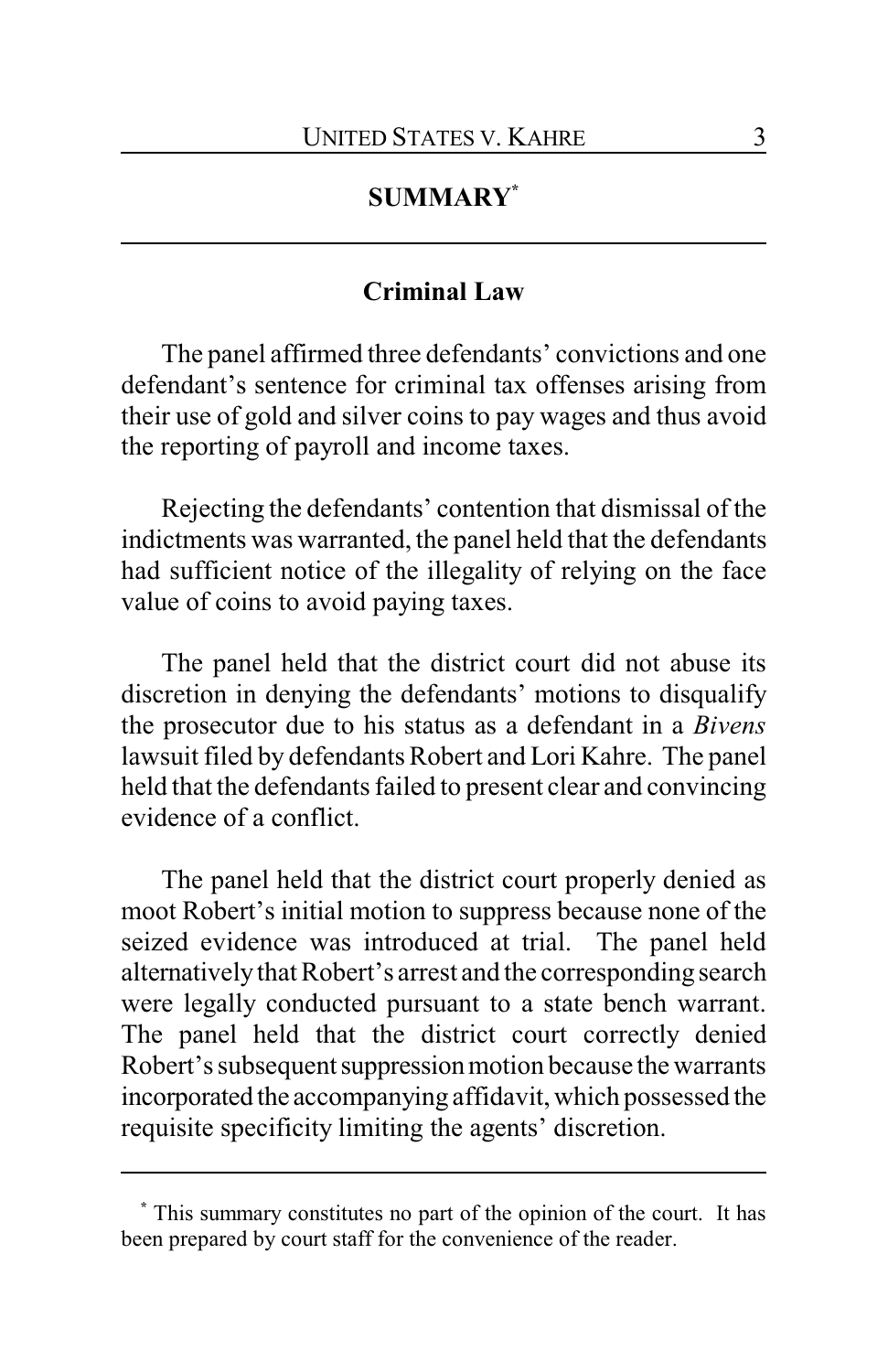The panel held that the district court did not abuse its discretion in excluding evidence challenging the legal import of its ruling that gold and silver coins used to pay wages were to be assessed at fair market value for tax purposes. The panel held that the district court correctly recognized that the coins were taxable as property based on their fair market value.

The panel held that the district court did not commit reversible error in excluding testimony of the defendants' contemporaneous statements concerning their tax theories. The panel explained that in each instance the exclusion was neither an abuse of discretion nor prejudicial, and held that the district court acted within its discretion when it excluded, as irrelevant and prejudicial, evidence of the federal agents' use of force during execution of the search warrants. The panel held that the district court did not engage in any misconduct warranting a new trial.

The panel held that the district court's calculation of Robert's tax liability at sentencing and the corresponding restitution amount was supported by the evidence presented at trial and the jury's findings, that an enhancement for obstruction of justice and the denial of a downward adjustment for acceptance of responsibility were consistent with the historical record, and that Robert's below-guidelines sentence was reasonable and was not disproportionately severe.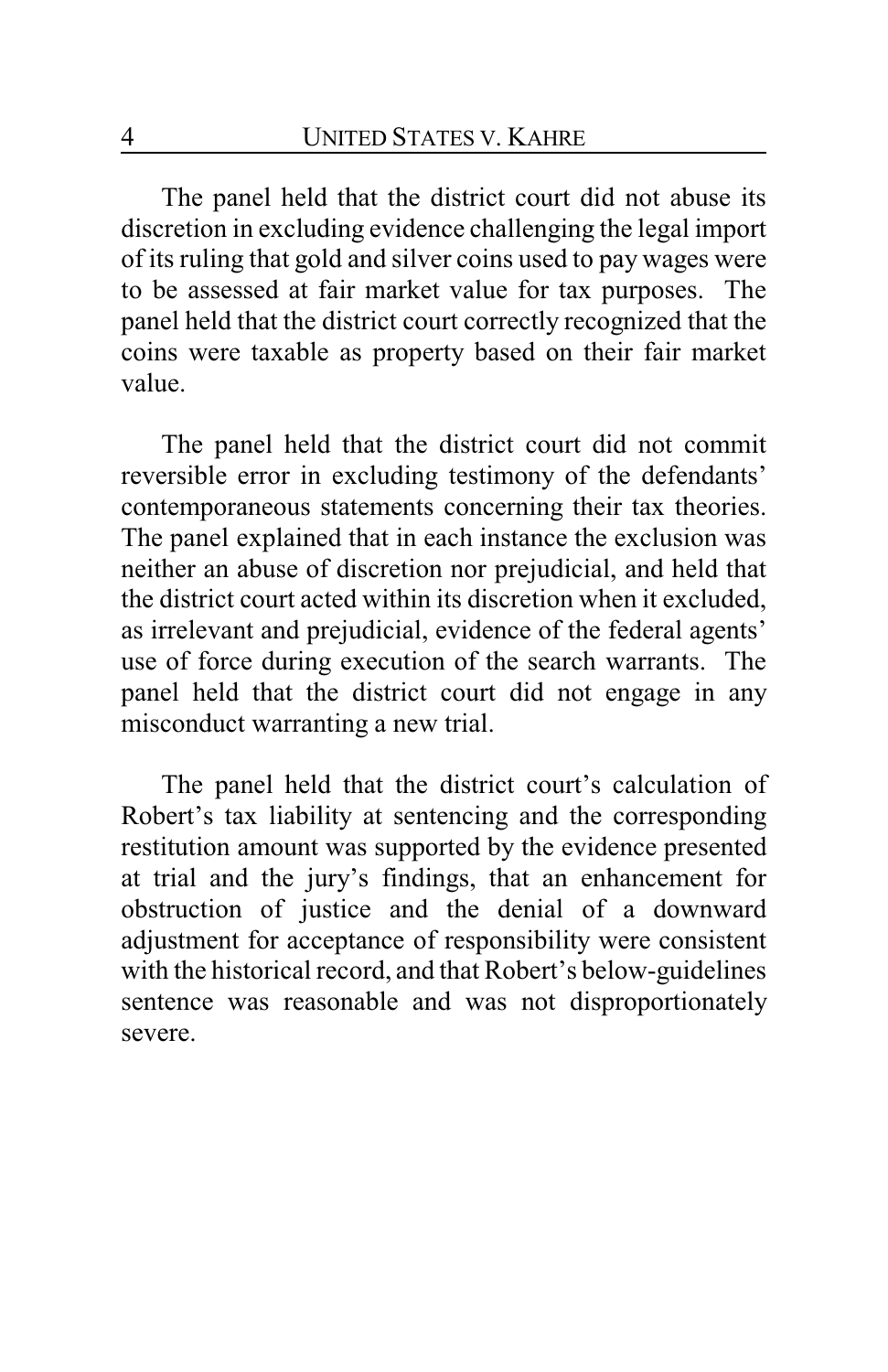# **COUNSEL**

Michael K. Powell and Michael J. Kennedy (argued), Assistant Federal Public Defenders, Reno, Nevada, for Appellant Lori A. Kahre.

Lisa A. Rasmussen, Las Vegas, Nevada, for Appellant Robert D. Kahre.

Joel F. Hansen, Hansen Rasmussen, Las Vegas, Nevada, for Appellant Alexander C. Loglia.

Gregory Victor Davis, Mark S. Determan (argued), Department of Justice, Washington, D.C., for Appellee United States.

#### **OPINION**

PER CURIAM<sup>.</sup>

Appellants Robert Kahre (Kahre), Lori Kahre (Lori) and Alexander Loglia (Loglia) challenge their convictions for various criminal tax offenses arising from their use of gold and silver coins to pay wages and thus avoid the reporting of payroll and income taxes due. Appellants contend that dismissal of the indictments was warranted because Appellants lacked the requisite notice that their conduct violated applicable tax laws. Appellants also assert that a new trial was in order because the prosecutor should have been disqualified due to his status as a defendant in a *Bivens***<sup>1</sup>**

**<sup>1</sup>** *Bivens v. Six Unknown Named Agents of Fed. Bureau of Narcotics*, 403 U.S. 388 (1971).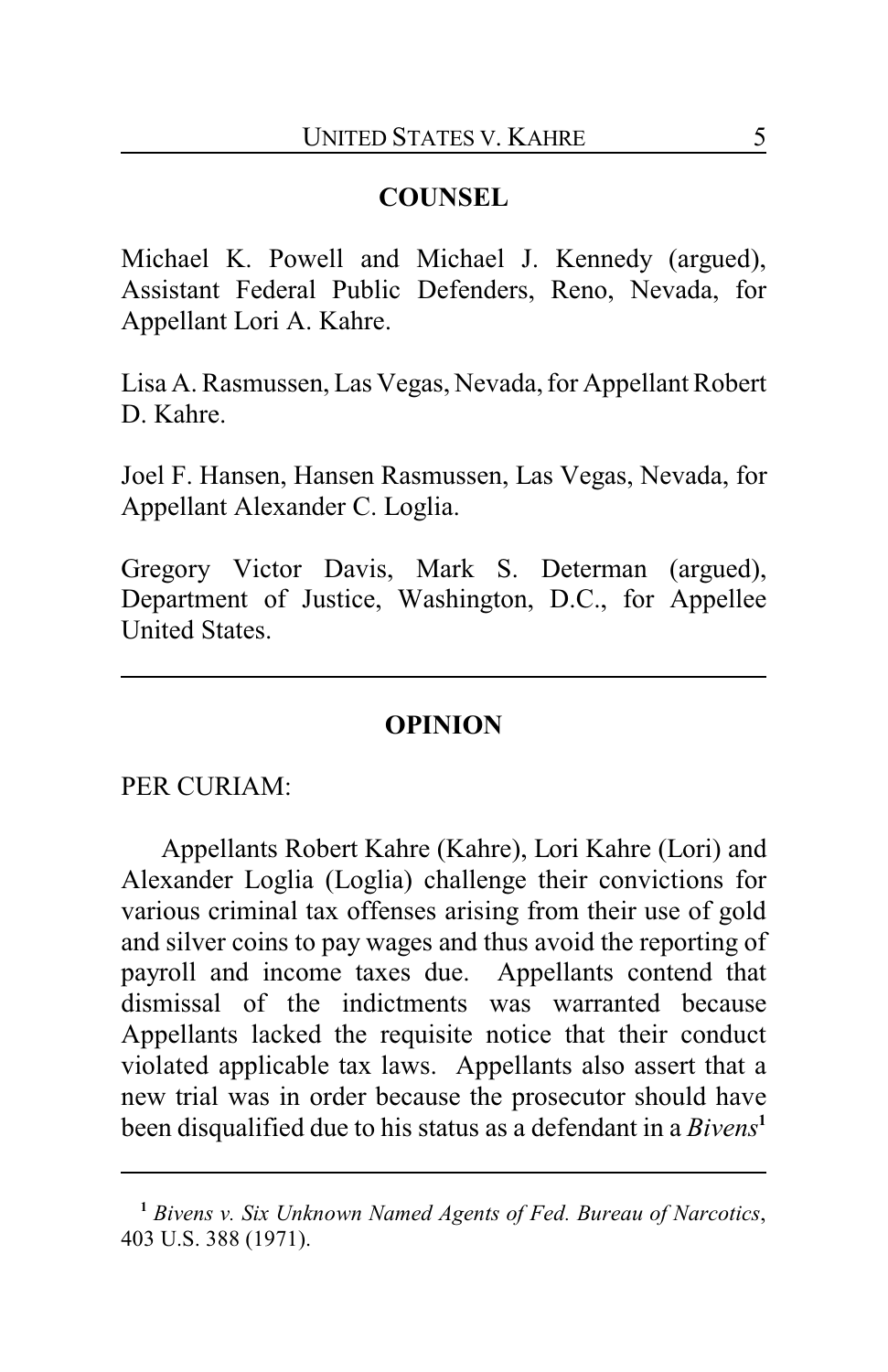lawsuit filed by the Kahres, and because the district court's prejudicial conduct and erroneous evidentiary rulings deprived them of a fair trial. In addition, Robert Kahre challenges the district court's denial of his motions to suppress and the sentence imposed. We affirm Appellants' convictions and Kahre's sentence.

## **I. BACKGROUND**

## **A. Third Superseding Indictment (Indictment)<sup>2</sup>**

The Indictment alleged that Appellants engaged in a conspiracy to avoid the payment of payroll and income taxes by utilizing a payroll system pursuant to which employees received their wages in gold and silver coins, which were later exchanged for cash. According to the Indictment, "the face amount of the coins was one-eighth of the amount of pay that the employee actually earned and received in the envelope of cash[.]" The Indictment alleged that Appellants failed to withhold the required federal income taxes, medicaid taxes, and social security taxes from the employees' wages, and that Appellants created false invoices to conceal the payroll expenses. The Indictment also alleged that Kahre marketed the payroll service to other contractors and charged an administrative fee for use of the payroll service.

The Indictment charged all three defendants with one count of conspiracy in violation of 18 U.S.C. § 371, and one count of attempting to interfere with the administration of internal revenue laws in violation of 26 U.S.C. § 7212(a). Robert and Lori Kahre were charged with an additional count

**<sup>2</sup>** The Third Superseding Indictment was the indictment in effect at the time of the trial at issue in this appeal.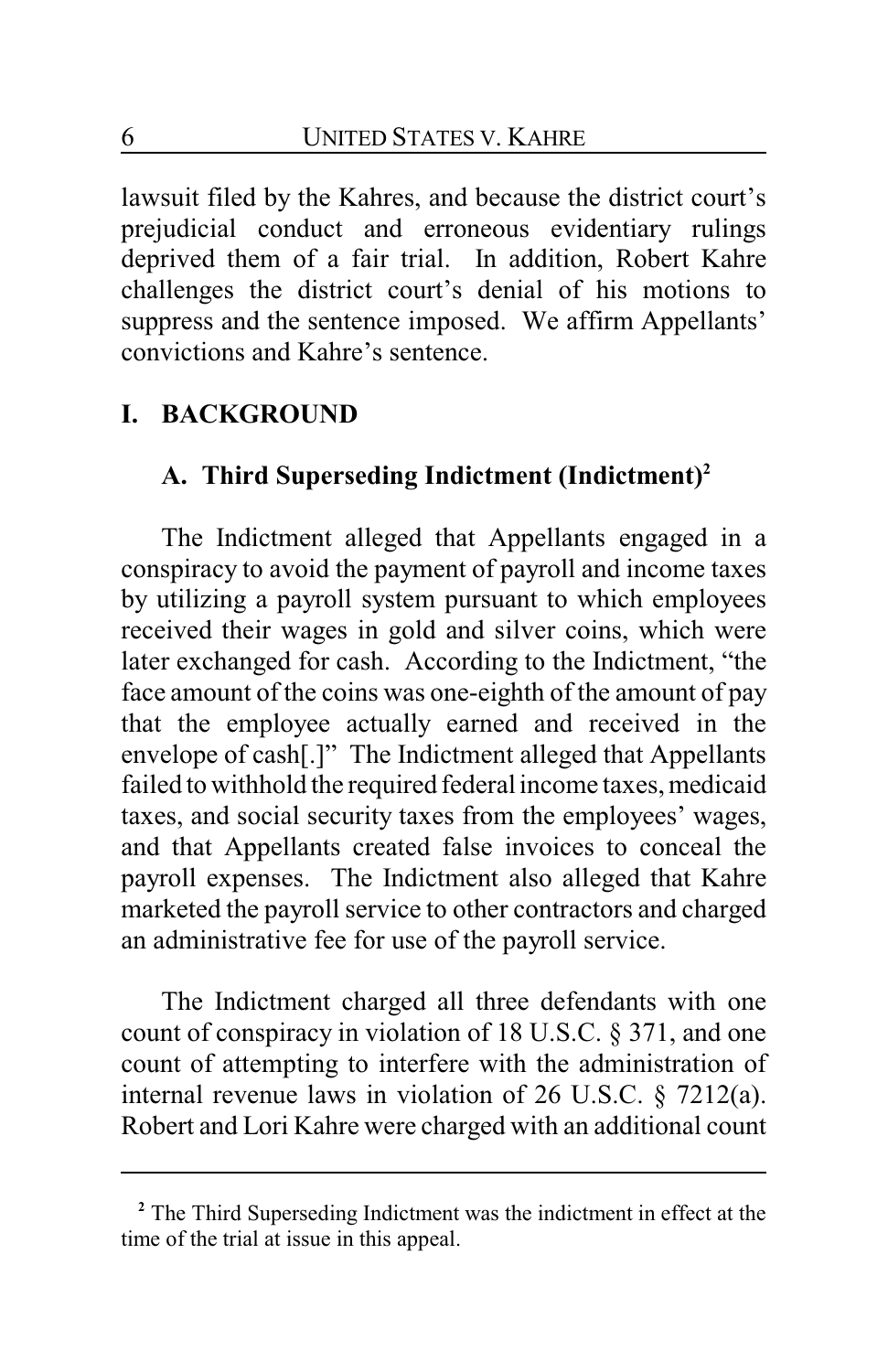of attempting to interfere with the administration of internal revenue laws in violation of 26 U.S.C. § 7212(a).

The Indictment charged Robert Kahre with forty-eight counts of failure to pay employment taxes in violation of 26 U.S.C. § 7202; four counts of attempting to evade or defeat taxes in violation of 26 U.S.C. § 7201; and one count of wire fraud in violation of 18 U.S.C. § 1343.

The Indictment charged Lori Kahre with one count of making false statements to a bank in violation of 18 U.S.C. § 1014, and eight counts of attempting to evade or defeat taxes in violation of 26 U.S.C. § 7201.

Finally, the Indictment charged Loglia with one count of filing false income tax returns in violation of 26 U.S.C. § 7206(1), and ten counts of attempting to evade or defeat taxes in violation of 26 U.S.C. § 7201.

## **B. Pretrial Motions**

#### 1. *Kahre's Motions To Suppress*

In his search warrant affidavit, Internal Revenue Service (IRS) Special Agent Jared Halper observed that, although Kahre's businesses were generating significant revenues, Kahre had not filed business tax returns or employment taxes since the early 1990s. Kahre also had not filed individual tax returns since 1991.

Agent Halper averred that Kahre leased employees to various contractors, and withdrew cash from Bank of the West for the payroll. According to Agent Halper, Kahre withdrew \$24,096,012 in cash between January 17, 2002, and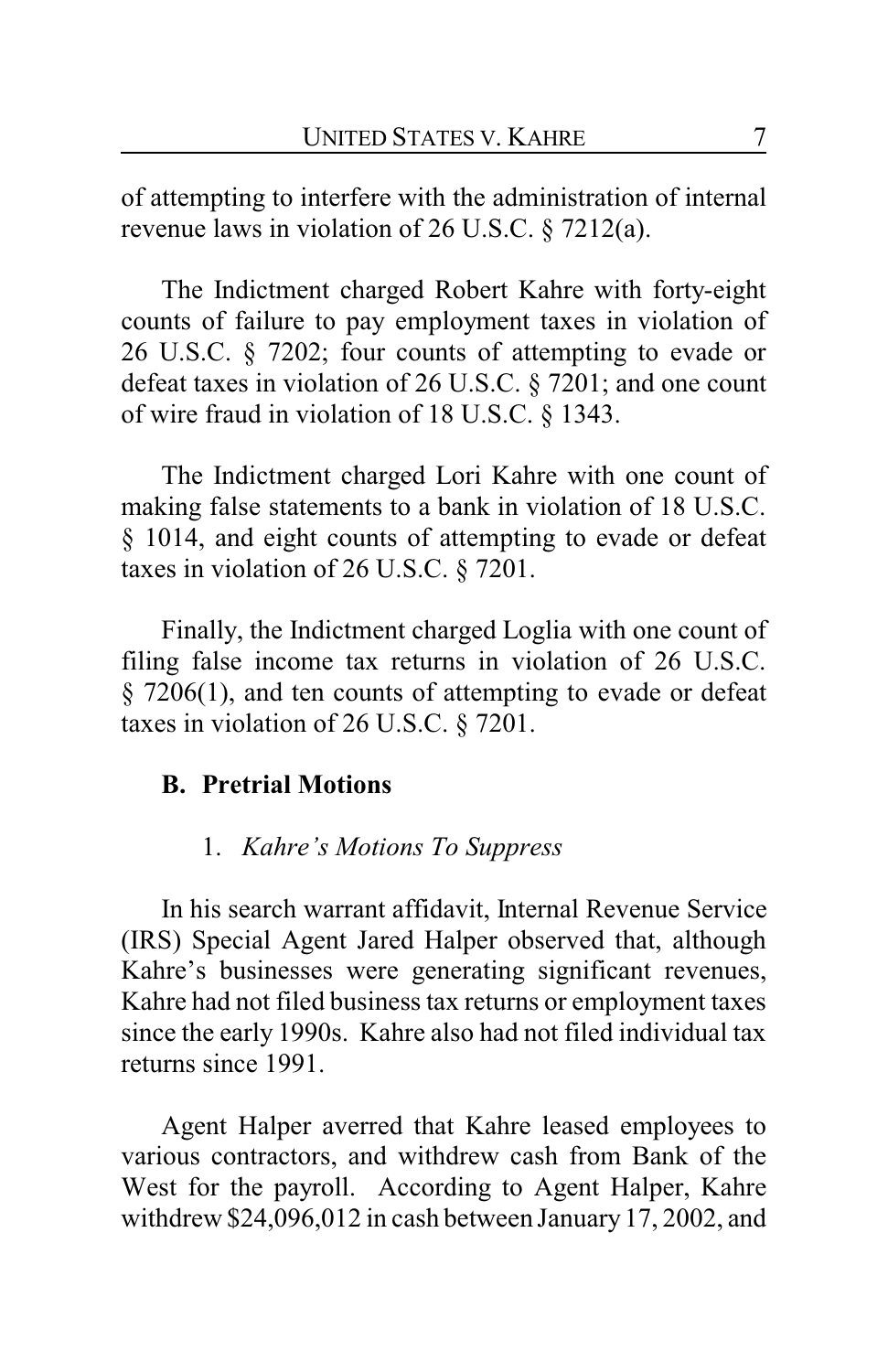October 31, 2002. Kahre's employees collected their wages at a warehouse located at 6270 Kimberly Avenue in Las Vegas. The employees received nominal amounts of gold certificates or gold chips, which they immediately exchanged for envelopes of cash. Kahre allegedly withheld "sixty percent of the employees' payroll. . . ."

Based on Kahre's conduct, Agent Halper stated that there was probable cause to believe that Kahre was engaged in a conspiracy to evade taxes and to interfere with the administration of the tax laws by the IRS. Agent Halper's affidavit reflected that evidence of Kahre's criminal activities could be found at the 6270 Kimberly Avenue, 6295 Grand Canyon, and 1555 Bledsoe Lane addresses (The Kimberly, Grand Canyon, and Bledsoe properties).

In his declaration, Agent Halper related that IRS agents reviewed the search warrant affidavit prior to the searches. Kahre was subsequently arrested at Bank of the West pursuant to a state bench warrant for failure to appear, and the agents seized \$230,913 in cash, which was provided to the IRS to satisfy Kahre's "unpaid federal income tax liabilities." According to Agent Halper, Kahre had unpaid tax assessments of approximately \$2,000,000.

The district court ruled that Kahre's motion to suppress evidence seized when Kahre was arrested at Bank of the West was moot because the seized evidence would not be used at trial. The district court also determined that the government was not required to return the cash seized from Kahre because it was used to offset Kahre's tax liabilities.

The district court granted in part and denied in part Kahre's amended motions to suppress evidence seized from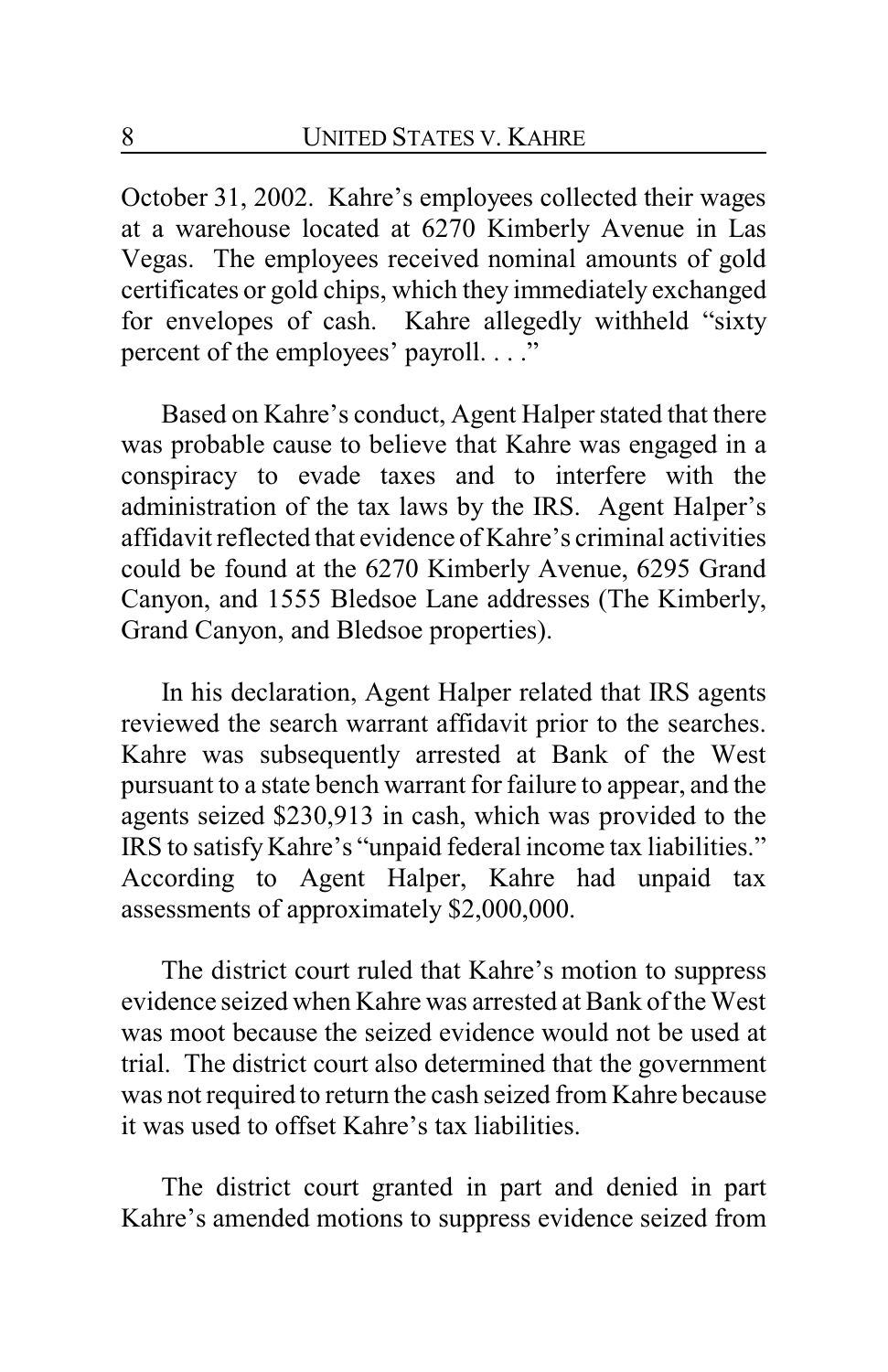the Kimberly, Bledsoe, and Grand Canyon properties. Because Kahre was not present during the execution of the search warrants, the district court held that Kahre lacked standing to challenge the manner in which the search warrants were executed. The district court concluded that, because the search warrant properly incorporated the search warrant affidavit, the warrant was not overly broad. The district court also held that the agents properly seized gold and silver coins relating to Kahre's payroll scheme. However, the district court granted Kahre's motion to suppress information and documents that were unrelated to the time periods specified in the warrants.

# 2. *Appellants' Motions To Disqualify the Prosecutor For Conflict of Interest*

On October 30, 2003, several plaintiffs, including the Kahres, filed a *Bivens* action against the federal prosecutor, as well as other federal defendants. The complaint alleged, *inter alia*, that the federal defendants orchestrated an illegal raid of Kahre's properties, improperly arrested Kahre and stole \$230,913 in cash from him.

On October 4, 2004, the district court in the *Bivens* action denied the prosecutor's motion to dismiss premised on absolute immunity. Treating the complaint's allegations as true, the court denied absolute immunity because of the prosecutor's alleged involvement in planning the raids.

The government subsequently filed two indictments against Appellants, and the district court in the *Bivens* case granted the government's emergency motion to stay the proceedings based on the pending criminal prosecutions. During the first trial, the jury was unable to reach verdicts,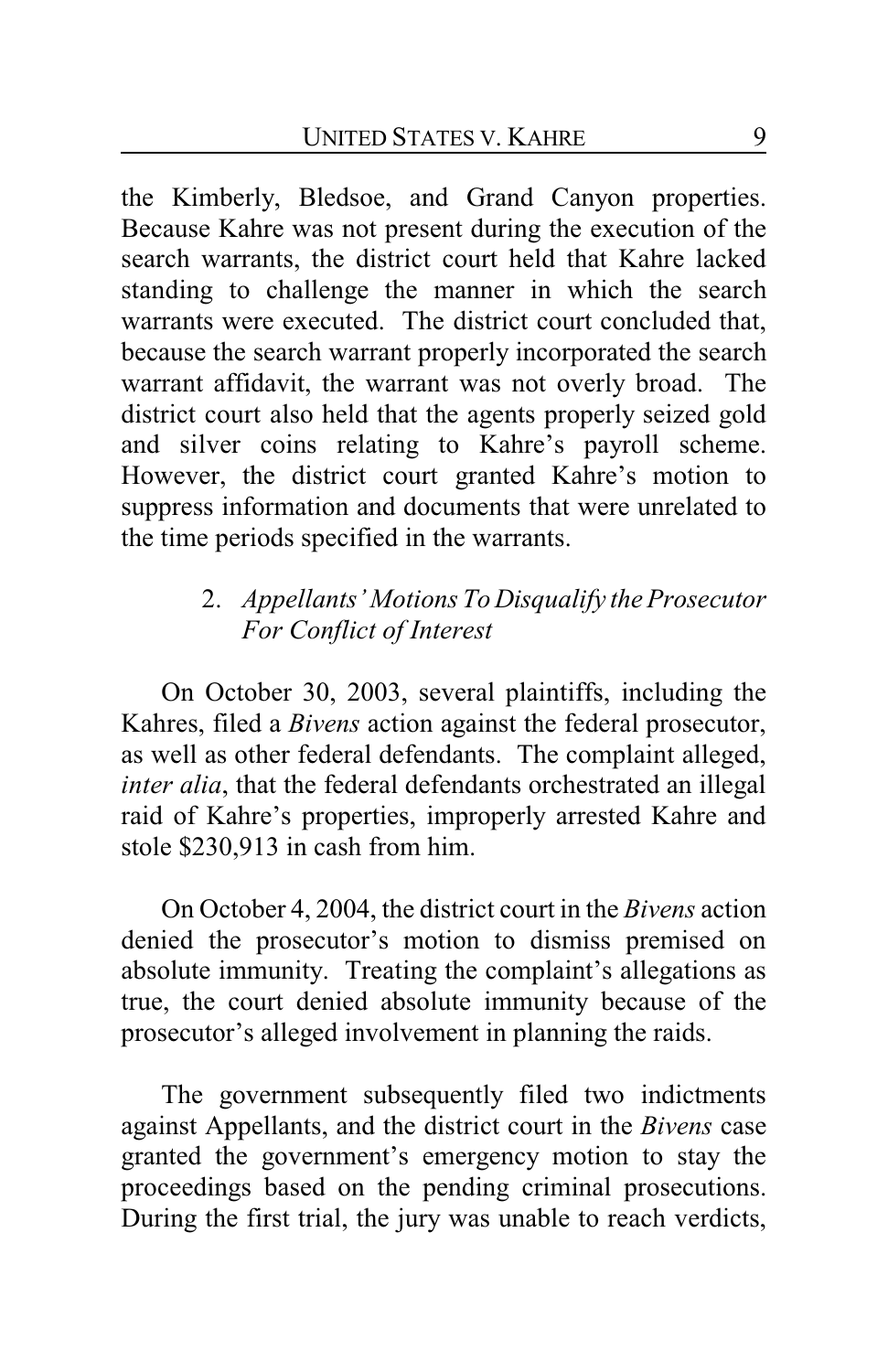and the government subsequently filed the Third Superseding Indictment.

Prior to the second trial, Kahre renewed a prior motion to disqualify the prosecutor because of a conflict of interest. In an attached declaration, Kahre's counsel related that the prosecutor had remarked that Kahre's counsel had "threatened [his] job and [his] pension," making the case "personal." Kahre filed a subsequent motion to disqualify the prosecutor because of his pecuniary and emotional interests in the *Bivens* action, and because the prosecutor had filed the indictments as retaliation for being named in the *Bivens* action.

The district court denied Kahre's motion, ruling that automatic disqualification was not warranted due to the pendency of a *Bivens* action, and that the prosecutor's comments did not require disqualification on the merits.

# 3. *Appellants' Motions To Dismiss the Indictments Based on the Gold and Silver Coins' Valuation*

Appellants asserted that they lacked the requisite notice that their payroll payments in gold and silver coins were taxable at the coins' fair market value and that their conduct violated the tax laws. They contended that the lack of notice in the statutory language compelled application of the rule of lenity, resulting in a construction of the statute that was most favorable to them. The district court rejected the Appellants' argument, explaining that the applicable statutes were unambiguous regarding the elements of conspiracyto defraud the government and of willful failure to truthfully account for taxes owed. The district court added that the statutes' scienter requirements mitigated any vagueness and that the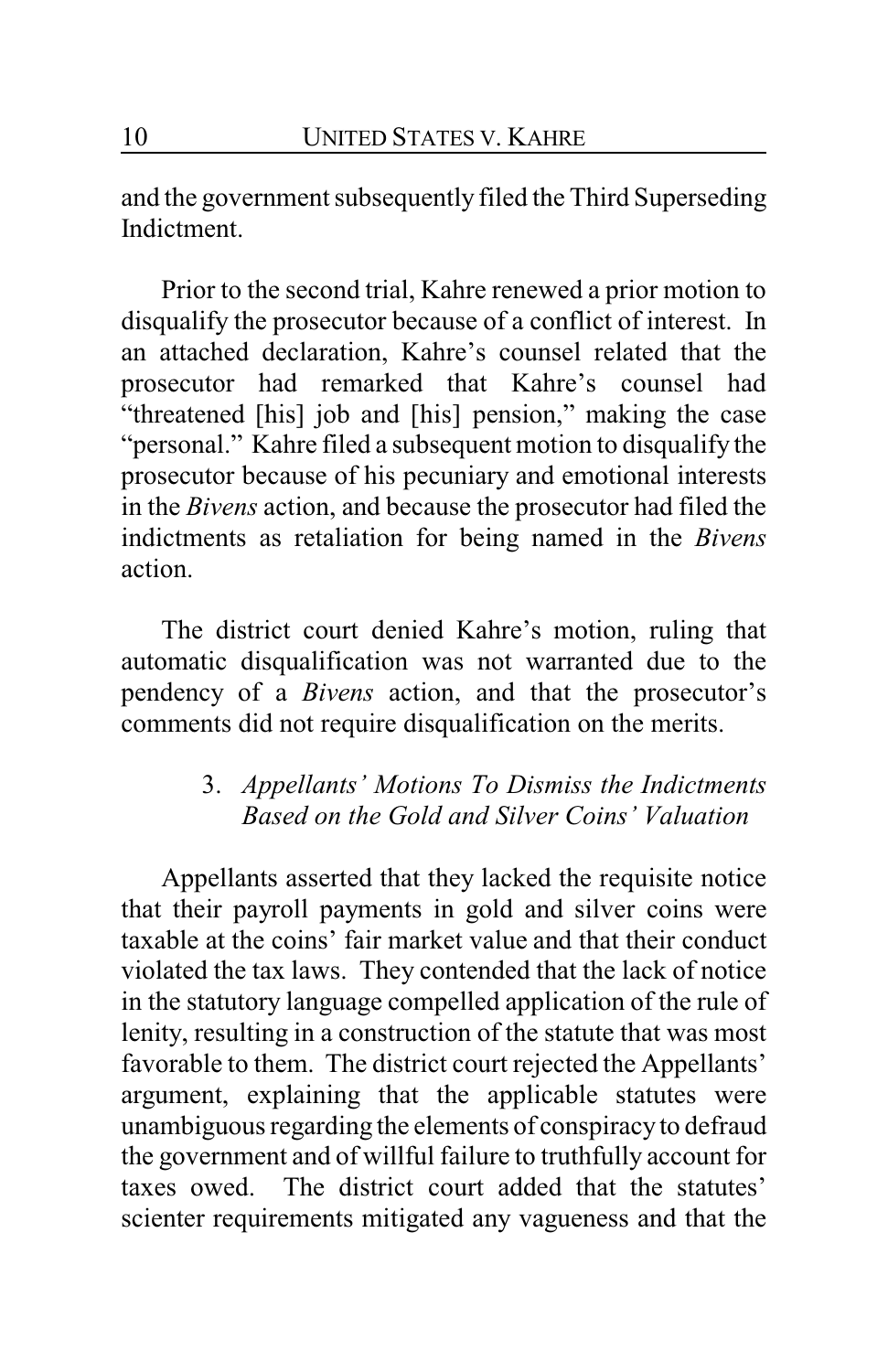tax provisions patently articulated reporting and filing requirements.

The district court eschewed Appellants' argument that they did not defraud the government because gold and silver coins used to pay employees should have been assessed at face value, rather than fair market value, for tax purposes. If, for example, an employee was paid with ten silver dollar coins, Appellants would argue that the employee received only ten dollars in wages. However, if each silver dollar had a fair market value of fifty dollars, the government assessed the wages at 10 x \$50 or \$500.00. The district court was persuaded that Ninth Circuit precedent, as well as that of other courts including the Tax Court, required taxation of the coins at fair market value. The district court observed that the tax code and corresponding Treasury regulations treated property, such as gold and silver coins used as compensation for services rendered, as taxable at fair market value.

# **C. Trial Testimony and Verdicts**

George Rodriguez (Rodriguez), who pled guilty to tax evasion, served as a foreman and superintendent for Kahre's business, Wright Painting and Drywall. According to Rodriguez, all employees were required to sign an independent contract agreement in order to receive their pay. The agreement was designed to shield Kahre and his employees from tax obligations by establishing a system of wage payments in gold and silver.

Although Kahre told Rodriguez that he was an independent contractor, Rodriguez described himself as an employee of Robert Kahre's business. Kahre had the authority to direct Rodriguez in the performance of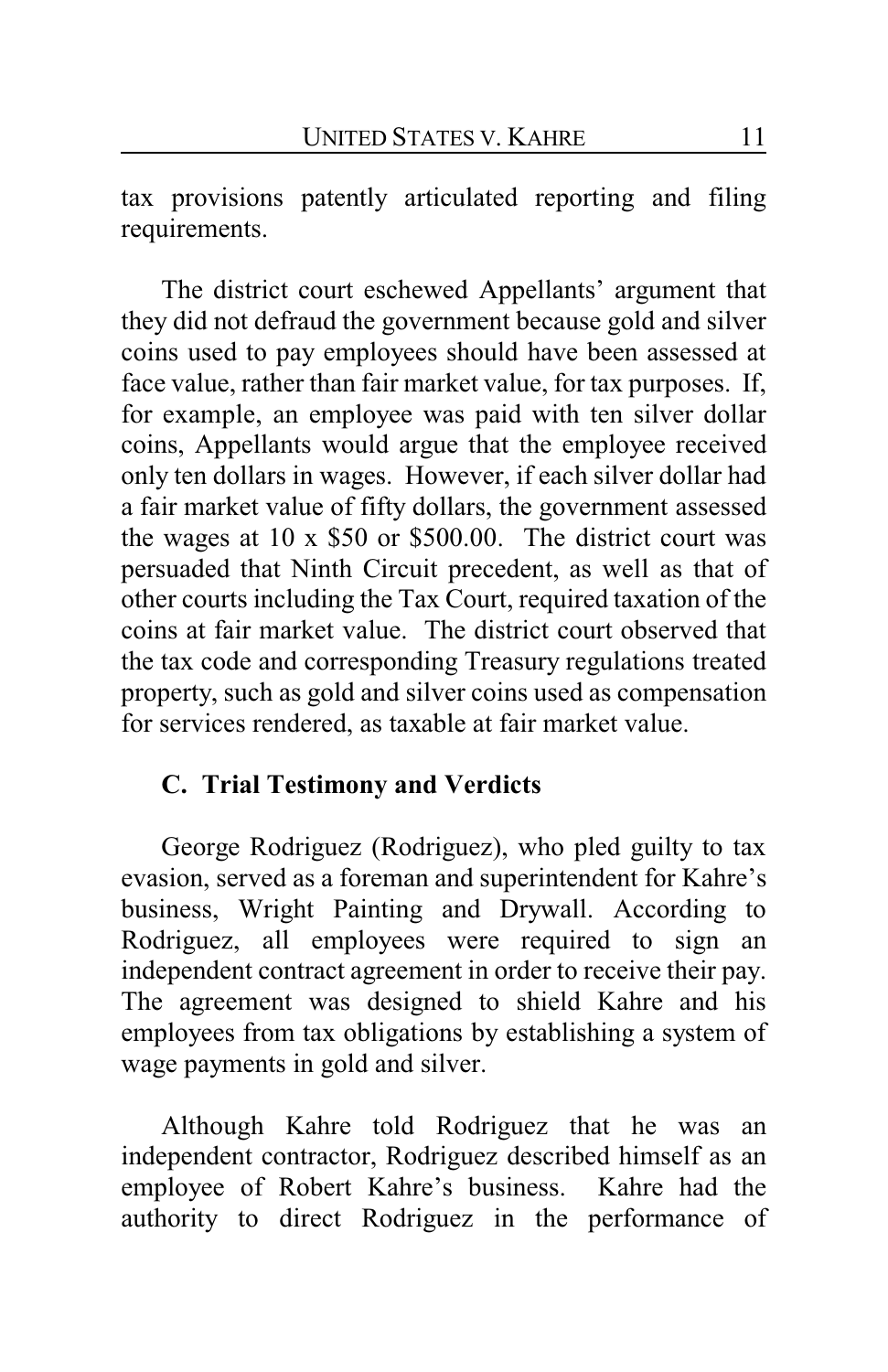Rodriguez's duties, including what work to perform and when the work was to be performed. Kahre also instructed Rodriguez regarding the timing of hiring additional workers, and regarding where to purchase supplies and tools. Kahre also had the right to terminate Rodriguez's employment.

According to Rodriguez, he and the other employees were paid in gold and silver on a weekly basis based on a system developed by Kahre and administered by Lori. Each week, Rodriguez received a single gold coin which he immediately exchanged for an envelope containing his \$500 weekly salary in cash. All employees were required to accept payment in gold or silver coins, which coins were later exchanged for cash. Rodriguez never received W-2 forms reflecting his wages, and no deductions were made from his wages for income tax purposes.

Rodriguez obtained tubes of gold and silver which he exchanged for envelopes of cash to distribute to the other employees. Rodriguez confirmed payroll payments after consulting payroll sheets generated by Lori. Payrolls were met with cash payments, and Rodriguez did not recall any employee who actually retained the gold or silver coins as wage payments.

Heidi Molesworth (Molesworth), who also pled guilty to tax evasion, was employed in Kahre's payroll office for five years. Kahre informed Molesworth that she was an independent contractor and she signed an independent contractor agreement. Nevertheless, Kahre paid Molesworth's wages in gold and silver coins that she immediately exchanged for envelopes of cash. Molesworth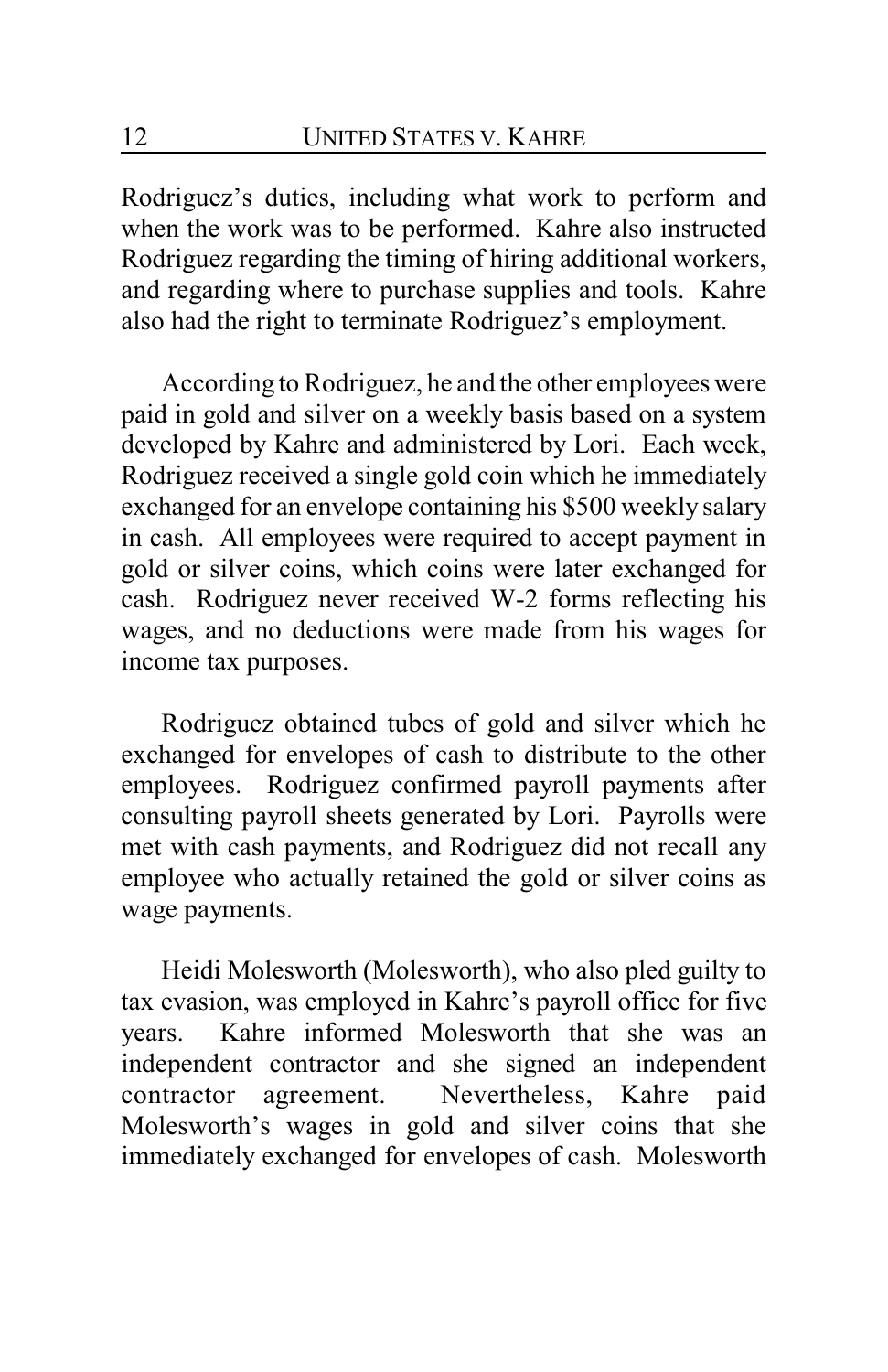did not receive W-2 or 1099 forms,**<sup>3</sup>** and never filed a tax return. Molesworth paid Kahre's employees in gold and silver coins. If an employee retained the gold or silver coins, the coins' fair market value was deducted from the cash wages due.

Molesworth testified that she and Lori used false names on the payroll sheets to avoid having to pay taxes, and that it was standard procedure to use false names on employment verification forms. Although most other employees were paid using the gold and silver exchange, Molesworth and the Kahres did not use that system for payment of their own wages. Instead, envelopes of cash were prepared for payment of their wages. In addition, Robert Kahre received fees for administering the payrolls of other companies, for which he used the same coin/cash payment system he utilized for his employees.

IRS Special Agent Ryan Rickey testified that, between 1999 and 2003, Kahre's companies paid \$22,382,760.42 in wages. Between 1998 and 2003, the companies using Kahre to administer their payrolls paid a total of \$95,042,952.14 in wages and Kahre received \$14,100,087.10 in fees. Agent Rickey also testified that return filing histories reflected that

**<sup>3</sup>** A W-2 form is "[t]he form that an employer must send to an employee and the IRS at the end of the year. The W-2 form reports an employee's annual wages and the amount of taxes withheld from his or her paycheck." http://www.investopedia.com/terms/w/w2form.asp (last visited May 29, 2013).

A 1099 form is "[t]he IRS form for reporting payments to independent contractors or interest earned on investments or bank accounts . . ." http://financial-dictionary.thefreedictionary.com/Form+ 1099 (last visited May 29, 2013).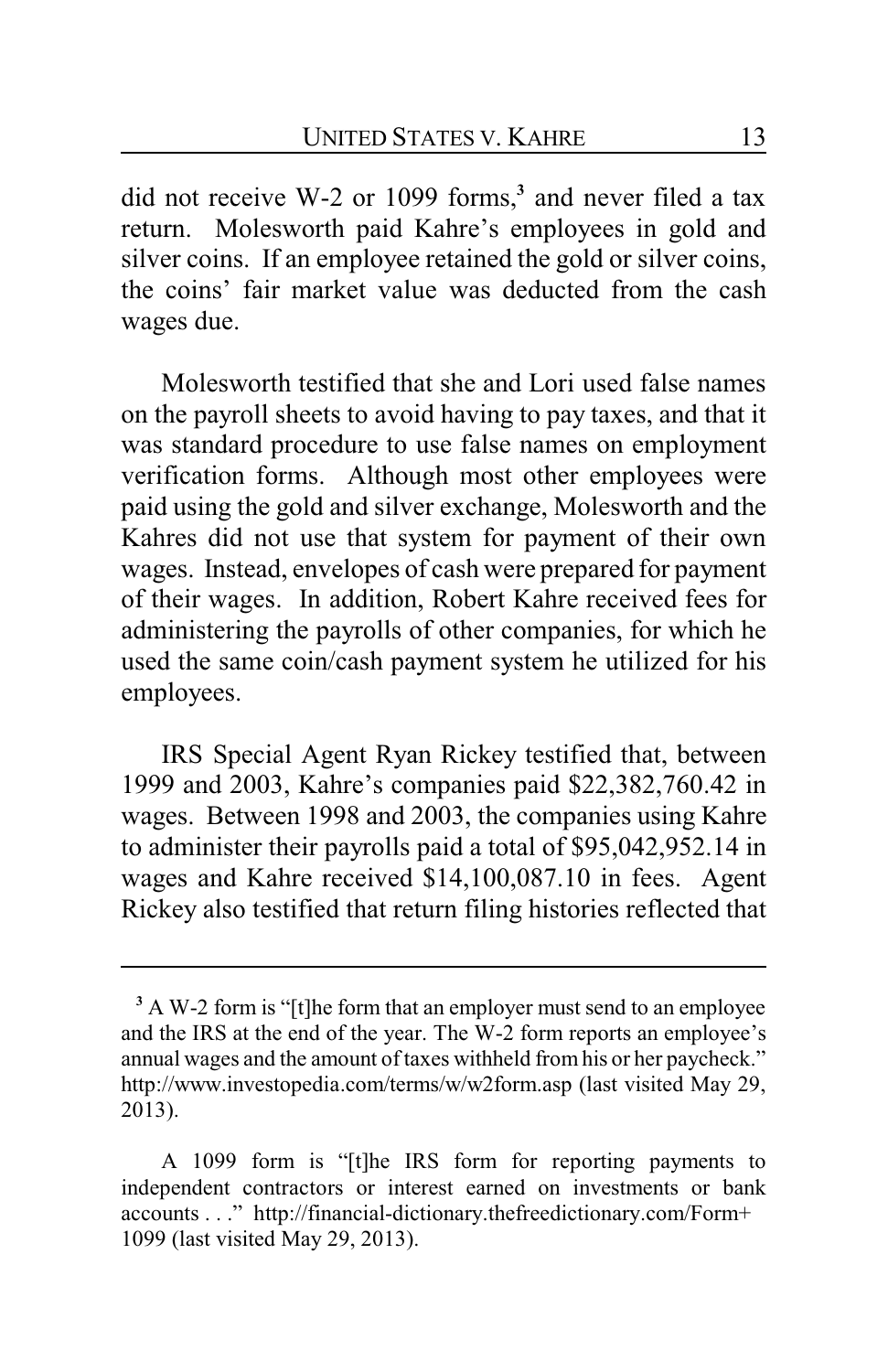Kahre did not file any tax returns between 1991 and 2006; Lori filed false returns from 1996 to 1999, and did not file any returns between 2000 and 2006; and Loglia did not file returns from 1998 to 2006.

IRS Revenue Agent Sue Cutler estimated that, between 1999 and 2002, Kahre's companies paid Kahre a total salary of \$1,956,738, and Kahre earned \$14,100,087.10 in fees from other companies using his payroll services. Agent Cutler surmised that Kahre owed \$2,049,172.97 in income taxes. Because Kahre did not file any employment taxes for his businesses from 1999 to 2003, Agent Cutler calculated an additional tax liability of \$7,082,138.54.

In his testimony, Robert Kahre explained that he developed his payroll system after the IRS seized his property and equipment from a failed business. Kahre met John Nelson (Nelson), who authored books and taught classes about the IRS and the monetary system, and Nelson's ideas influenced Kahre to develop the payment system at issue.

According to Kahre, he developed his gold payroll system because the United States government had debauched the national currency and utilized inflation to confiscate the wealth of U.S. citizens. Kahre relied on court cases and the Gold Bullion Coin Act of 1985 that approved gold coins as legal tender. Kahre devised the independent contractor agreements to reflect that the IRS was a foreign agent for the World Bank and the International Monetary Fund (IMF). In Kahre's view, by collecting taxes for the IRS, employers illegally served as foreign agents for the World Bank and IMF. Kahre relied on several federal statutes, regulations, and "Presidential Documents" in the process of developing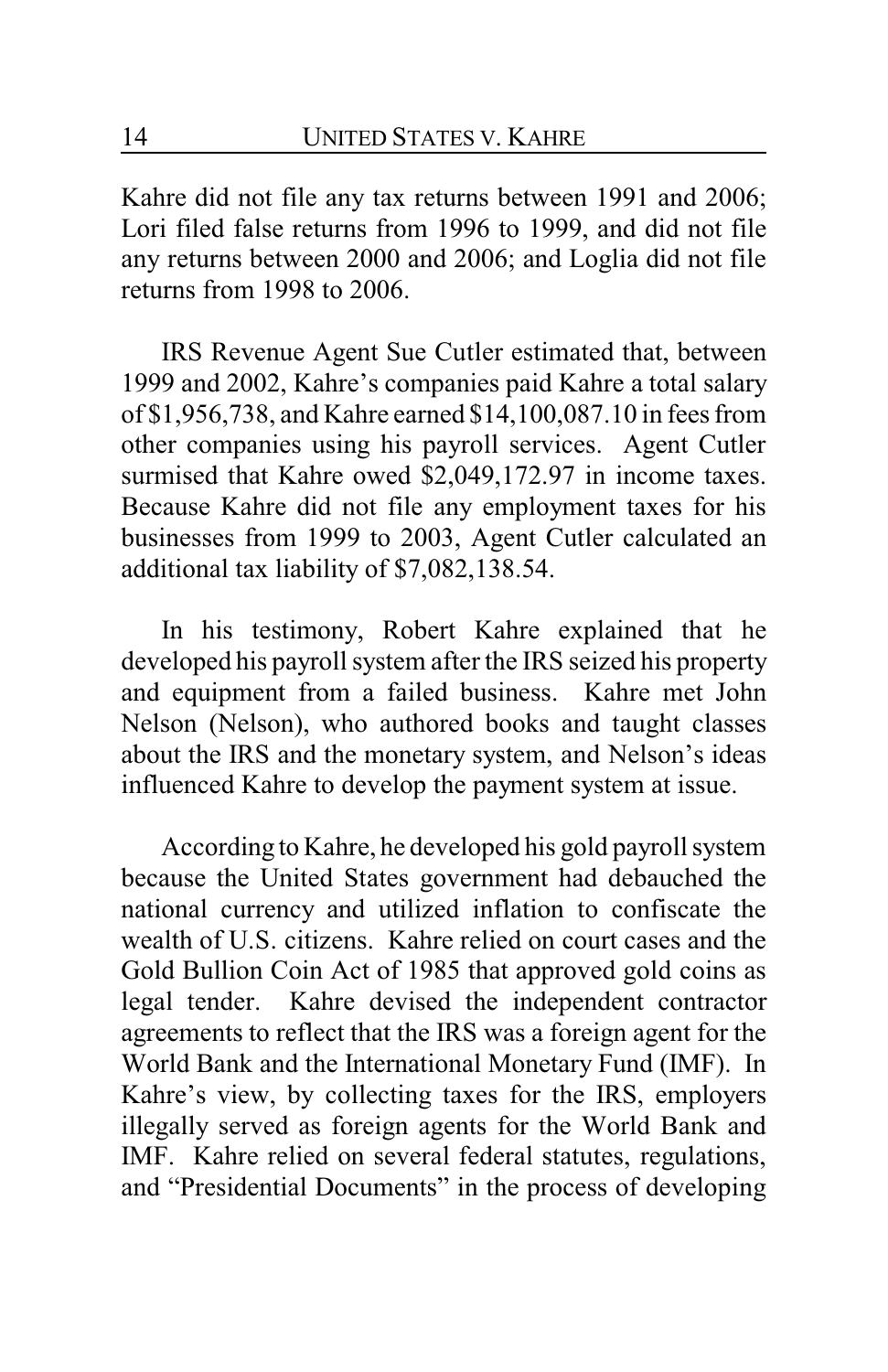his payroll system to avoid the collection of taxes on behalf of foreign agents.

Loglia testified that, like Kahre, he was influenced by Nelson's ideas about monetary history and monetary policy. Loglia believed that Congress approved the use of gold coins as an alternative to paper currency. Because of his interest in gold payments, Loglia agreed to work for Kahre, and stopped filing tax returns in 1993, since his income, calculated in accordance with the face value of the gold and silver coins, was below the filing threshold. Loglia believed that there was legal precedent supporting the gold payment system, and he calculated his income based on the coins' face value on the ground that coins can be legally used to pay debt. Loglia was of the view that federal statutes and the Gold Bullion Coin Act of 1985 supported the gold payment system, considering that coins were approved legal tender, and that gold clause contracts were legally authorized.

Lori Kahre testified that she started to work for her brother, Robert, in 1988. In 1993, Kahre commenced paying Lori her wages in silver dollars, and Lori thought the coins were legal tender based on Congressional acts. Lori was persuaded that the coins were legal tender because a coin shop did not collect taxes when exchanging cash for the coins, and the companies utilizing Kahre's payroll system never challenged the transactions.

Initially, Lori filed tax returns based on the face value of the silver coins. In 2000, Lori determined that she received between \$63 and \$125 wages per week, based on the face value of the coins. Because her wages calculated on the face value of the coins were below the threshold for filing taxes, Lori did not file any tax returns between 2001 and 2006.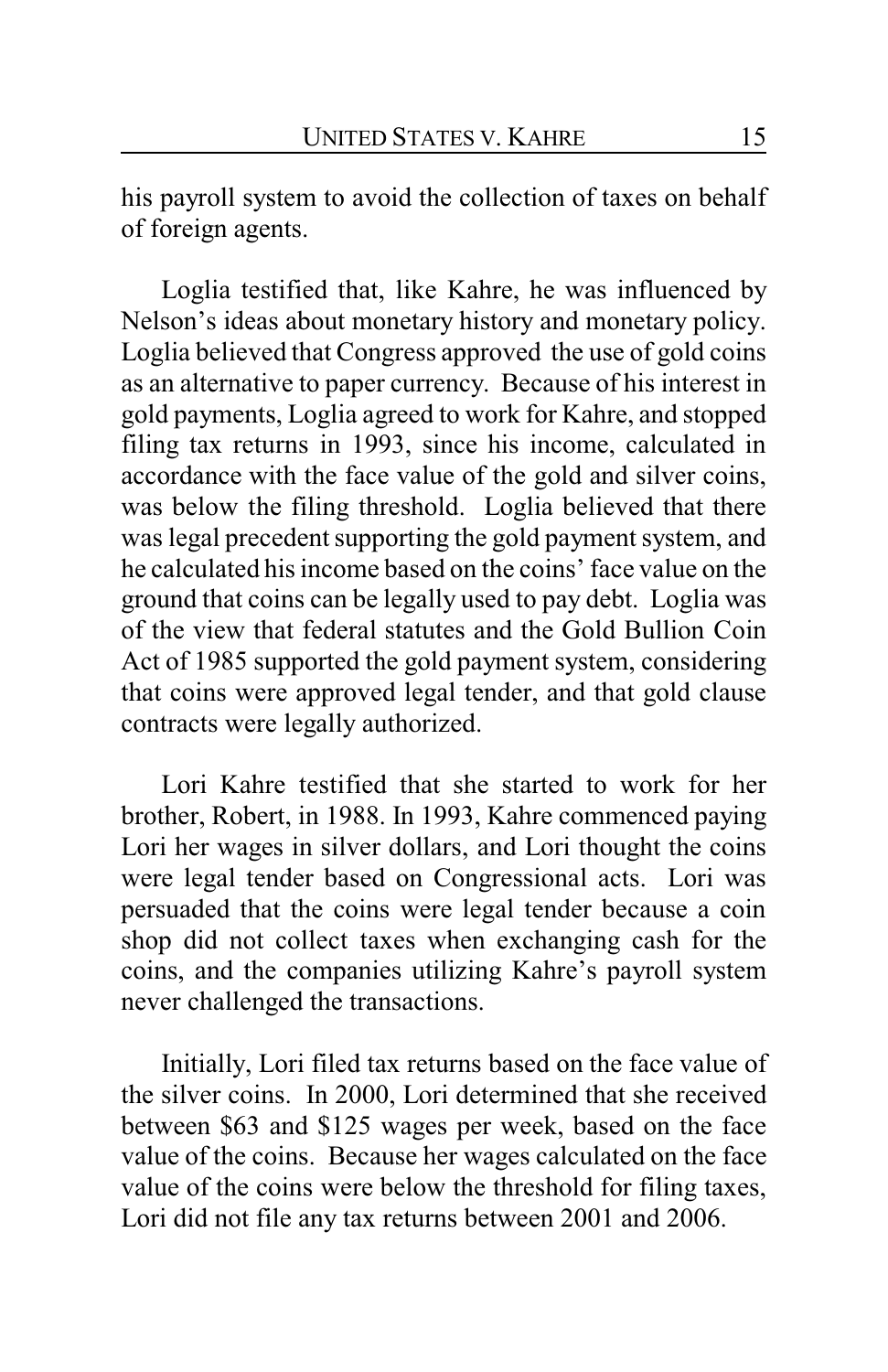The jury found Kahre guilty on all counts. Loglia was acquitted of conspiracy, but convicted on the remaining counts. The jury found Lori guilty on all counts with the exception of one count of willfully attempting to evade or defeat tax.

# **D. Sentencing**

The presentence investigation report (PSR) calculated that Kahre had paid \$25,572,307.17 in cash wages to his employees, and failed to withhold \$10,891,791.72 in taxes. The PSR also determined that Kahre paid \$95,175,992.14 in cash wages to the employees of thirty-five contracting businesses and thereby obstructed the collection of \$40,847,545.80 in taxes. The PSR estimated the potential tax loss of Kahre's payroll scheme at \$51,739,337.52. The PSR estimated an additional \$5,696,466.10 in tax liabilities due to Kahre's failure to file tax returns in 1992, 1993, 1999, 2000, 2001, and 2002. Combined with the tax losses from the payroll scheme, the total potential tax loss was \$57,435,803.52. From these calculations, the PSR recommended a total offense level of 39, with a guideline sentencing range of 262 to 327 months' imprisonment.**<sup>4</sup>**

The PSR calculated \$16,060,104.72 in outstanding restitution from Kahre's personal tax liability of \$5,168,313.00, and \$10,891,791.72 in tax losses from the payroll scheme.

**<sup>4</sup>** The PSR also recommended an upward adjustment for obstruction of justice in light of Kahre's false trial testimony, and denial of a downward adjustment for acceptance of responsibility.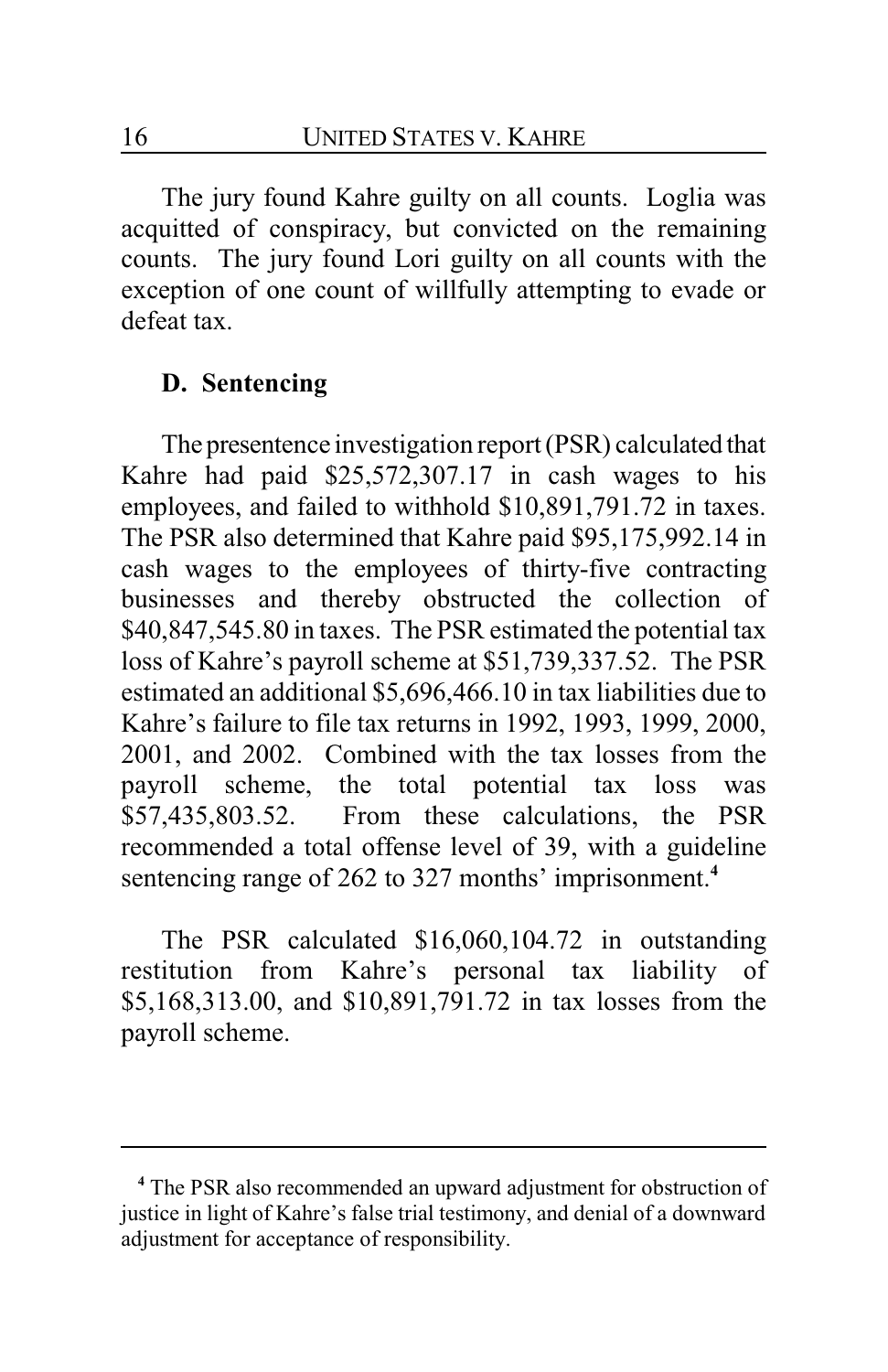During the sentencing hearing, the district court determined that a base offense level of 30 was supported by the trial testimony and relevant conduct, and rejected Kahre's objection that the applicable guideline range was 51 to 63 months. The district court held that there was ample support for an obstruction of justice enhancement, and that a downward adjustment for acceptance of responsibility was unwarranted. The district court concluded that the recommended restitution amount was supported by the jury's findings and the evidence at trial. After deciding that a downward variance was warranted, the district court sentenced Kahre to 190 months' imprisonment and three years of supervised release. The district court also ordered \$16,060,104.72 in restitution with \$10,891,791.72 "to be jointly and severally owed by co-defendants."

The district court sentenced Lori to seventy-two months' imprisonment, four years of supervised release, and \$31,900 in restitution, and sentenced Loglia to twenty-six months' imprisonment, three years of supervised release, and \$83,000 in restitution.

Appellants timely appealed their convictions and Kahre timely appealed his sentence.

#### **II. STANDARDS OF REVIEW**

"We review de novo the district court's ruling on a motion to suppress." *United States v. Russell*, 664 F.3d 1279, 1280 n.1 (9th Cir. 2012) (citation omitted). "The court's factual findings are reviewed for clear error . . ." *Id.* (citation omitted).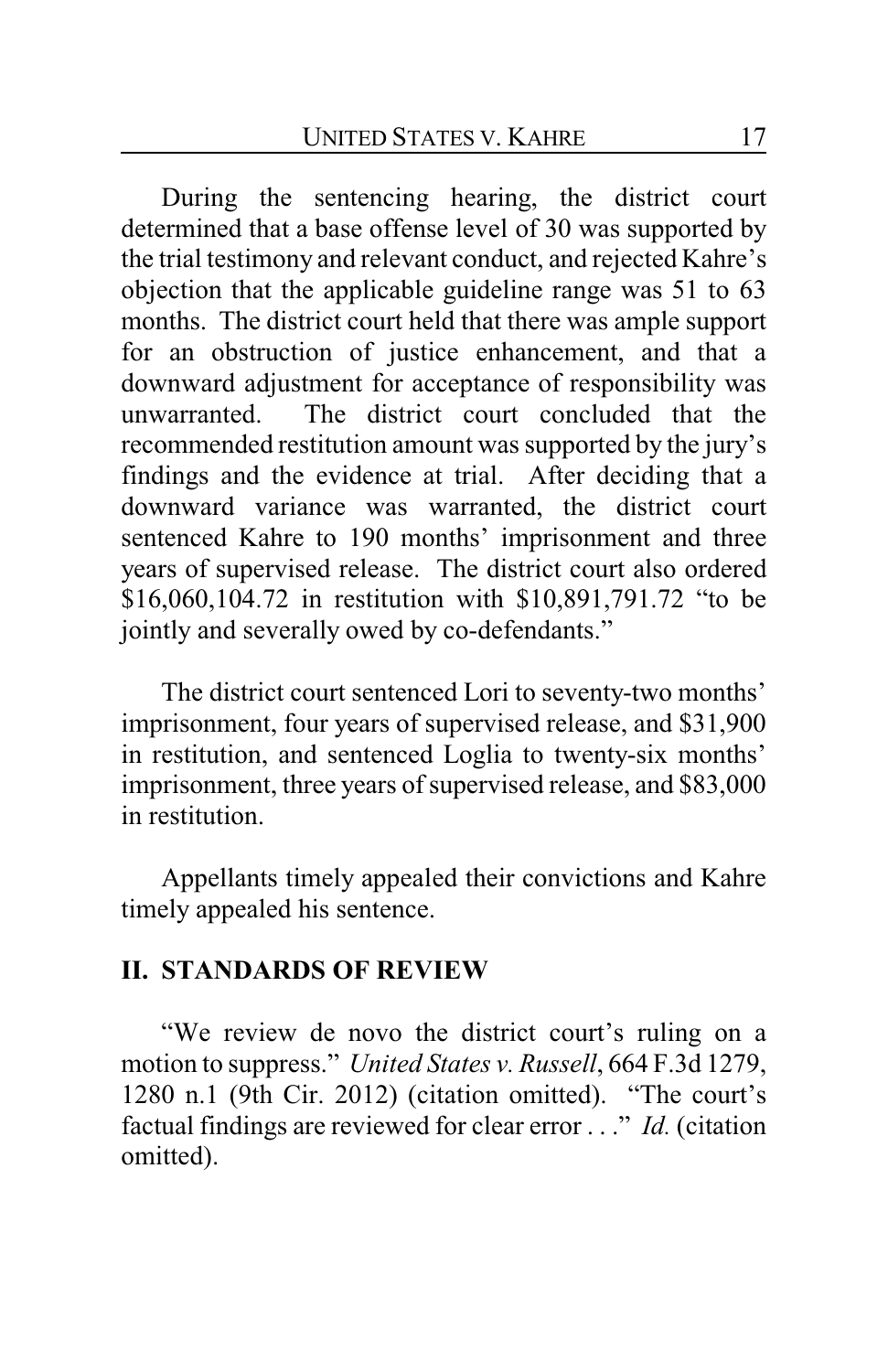"The district court's determination that the predicate law was clearly established is a question of law which we review de novo." *United States v. George*, 420 F.3d 991, 995 (9th Cir. 2005) (citation omitted).

"The district court's refusal to disqualify the prosecutor is reviewed for abuse of discretion." *United States v. Davis*, 932 F.2d 752, 763 (9th Cir. 1991), *as amended* (citation omitted).

"We review evidentiary rulings for abuse of discretion, though we review de novo the district court's interpretation of the Federal Rules of Evidence. . . ." *United States v. Urena*, 659 F.3d 903, 908 (9th Cir. 2011) (citation omitted).

"This Court reviews the district court's interpretation of the Sentencing Guidelines de novo, the district court's application of the Sentencing Guidelines to the facts of a case for abuse of discretion, and the district court's factual findings for clear error." *United States v. Dann*, 652 F.3d 1160, 1175 (9th Cir. 2011) (citation and internal quotation marks omitted).

"A factual finding that a defendant obstructed justice is reviewed for clear error. . . ." *United States v. Garro*, 517 F.3d 1163, 1171 (9th Cir. 2008) (citation omitted). "A district court's decision about whether a defendant has accepted responsibility is a factual determination reviewed for clear error. . . ." *United States v. Rosas*, 615 F.3d 1058, 1066 (9th Cir. 2010), *as amended* (citation omitted).

"A restitution order is reviewed for an abuse of discretion, provided that it is within the bounds of the statutory framework. Factual findings supporting an order of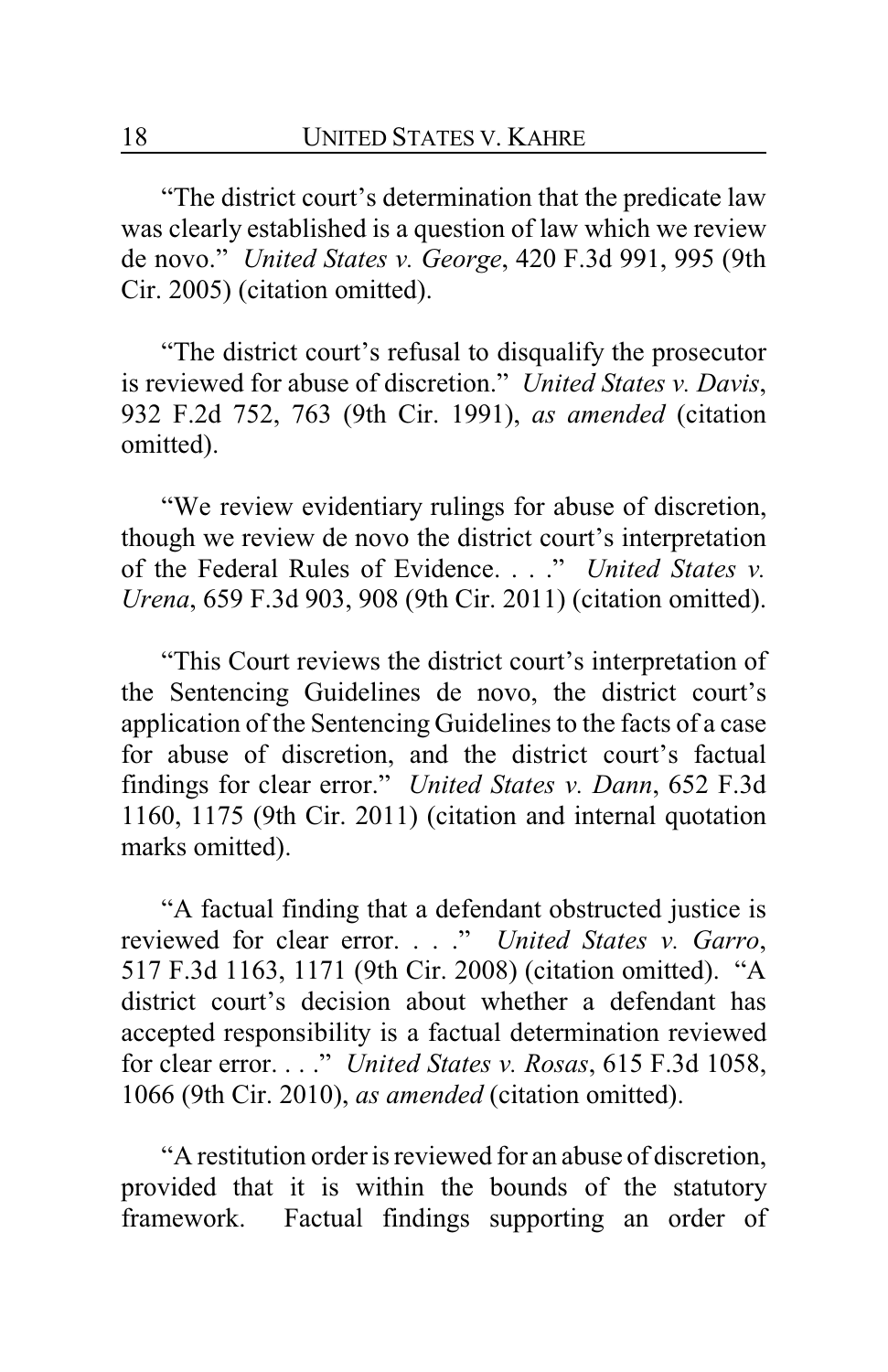restitution are reviewed for clear error. The legality of an order of restitution is reviewed de novo." *Dann*, 652 F.3d at 1175 (citation omitted).

# **III. DISCUSSION**

## **A. Denial of Kahre's Motions To Suppress**

Kahre contends that his arrest and the seizure of payroll funds at Bank of the West were the products of an illegal, pretextual search. The district court declined to address this issue on the merits, concluding that the motion to suppress was moot because the government was not introducing the seized evidence at trial. The record confirms the district court's conclusion that the seized evidence was not introduced at trial, thereby rendering the motion to suppress moot. *See United States v. Arias-Villanueva*, 998 F.2d 1491, 1502 (9th Cir.1993), *overruled on other grounds by United States v. Jimenez-Ortega*, 472 F.3d 1102, 1103-04 (9th Cir. 2007).

In any event, suppression was not required merely because the arrest and corresponding search by federal agents were premised on a state warrant. *See United States v. Hudson*, 100 F.3d 1409, 1415–16 (9th Cir. 1996) (upholding the validity of a federal agent's arrest and search premised on a state warrant). Because the agents acted pursuant to a valid state arrest warrant, the payroll funds were properly seized in the search incident to Kahre's arrest. *See United States v. Tank*, 200 F.3d 627, 631 (9th Cir. 2000).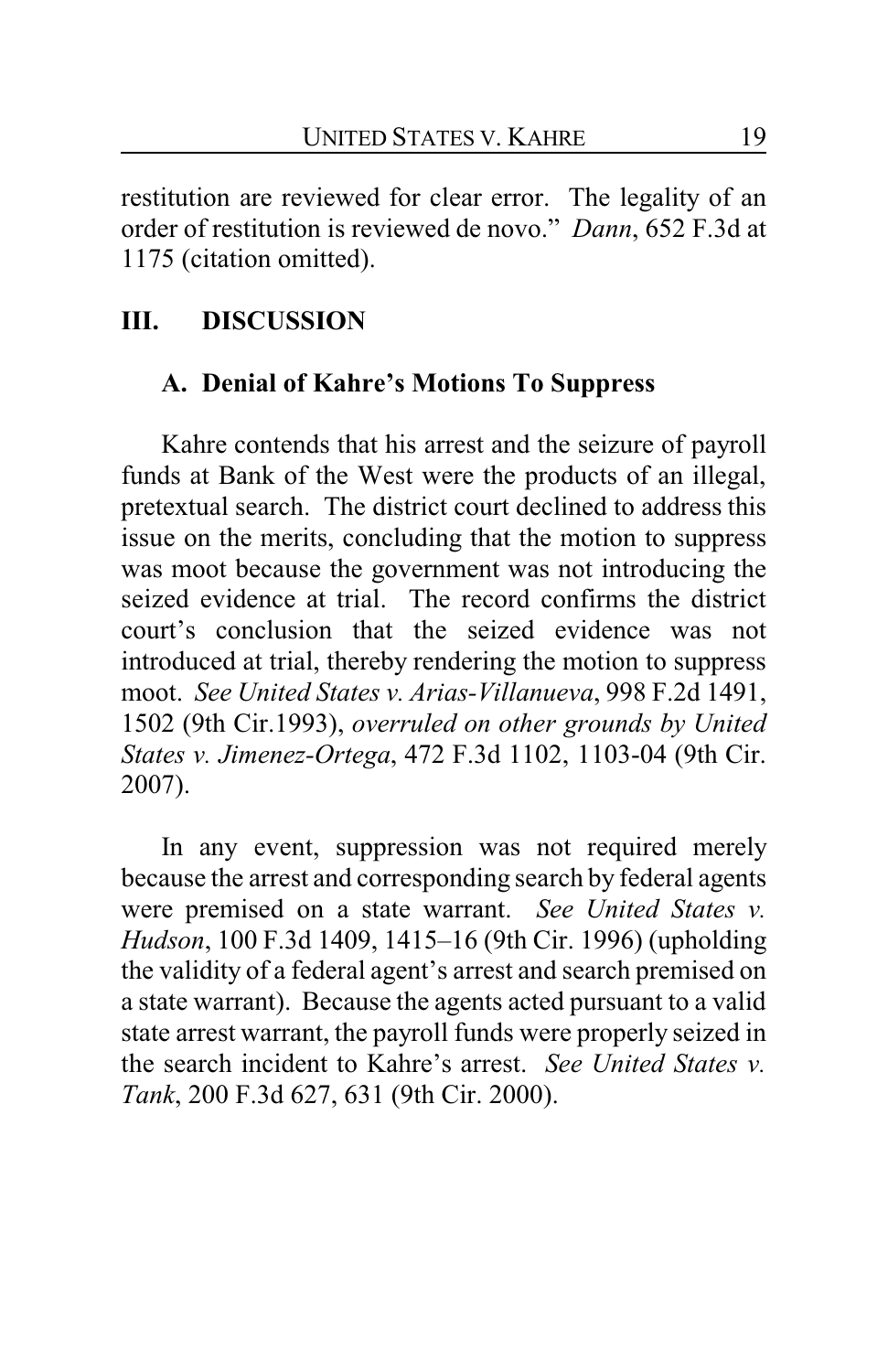Relying on Fed. R. Crim. P. 41(g),**<sup>5</sup>** Kahre contends that the payroll funds seized during his arrest should have been returned. However, Rule 41 is inapplicable, as the seized funds were applied to Kahre's tax liabilities pursuant to a notice of levy. *See United States v. Fitzen*, 80 F.3d 387, 388–89 (9th Cir. 1996) ("[A]n IRS tax levy will defeat a Rule 41(e) motion. . . . Regardless of whether the defendant owes federal taxes or state taxes, the existence of a tax levy demonstrates a right to possession adverse to that of the defendant.") (citation omitted).**<sup>6</sup>** The district court, therefore, properly denied Kahre's motion to suppress and his request for the return of the seized funds pursuant to Rule 41.

Finally, Kahre asserts that the search warrants for the Bledsoe, Kimberly, and Grand Canyon properties were invalid general warrants because they did not specify any criminal activity. To resolve this claim, we "must answer the threshold question of whether the warrant[s] incorporated Special Agent [Halper's] affidavit." *United States v. SDI Future Health, Inc.*, 568 F.3d 684, 699 (9th Cir. 2009), *as amended* (citation omitted). "If it was incorporated, then we

A person aggrieved by an unlawful search and seizure of property or by the deprivation of property may move for the property's return. The motion must be filed in the district where the property was seized. The court must receive evidence on any factual issue necessary to decide the motion. If it grants the motion, the court must return the property to the movant, but may impose reasonable conditions to protect access to the property and its use in later proceedings.

<sup>6</sup> The 1996 version of Rule 41(e) corresponds to the current version of Rule 41(g). *See* Fed. R. Crim. P. 41(e) (1996).

**<sup>5</sup>** Fed. R. Crim. P. 41(g) provides: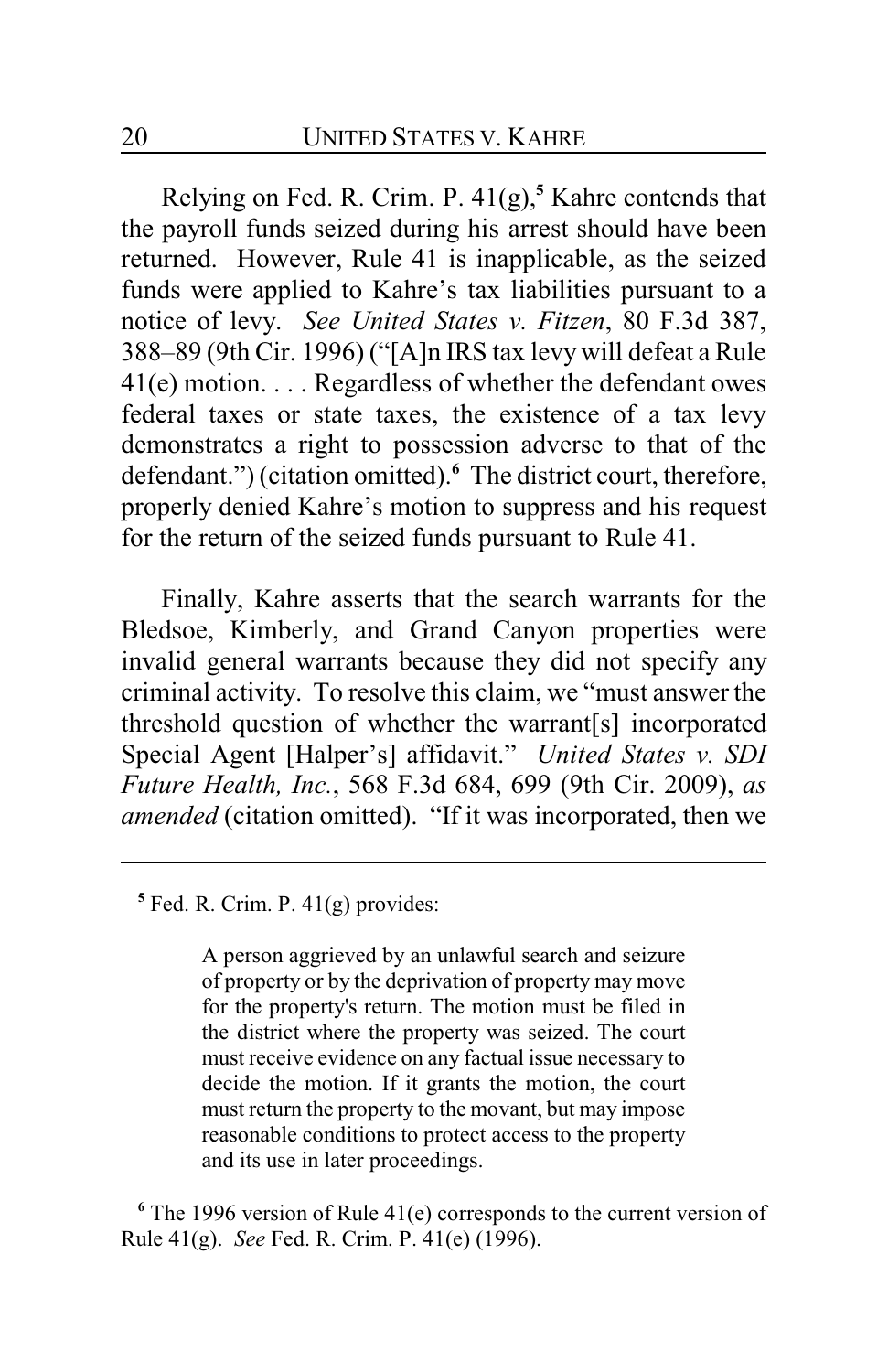evaluate the affidavit and the warrant as a whole, allowing the affidavit to cure any deficiencies in the naked warrant." *Id.* (citation and internal quotation marks omitted). "We consider an affidavit to be part of a warrant, and therefore potentially curative of any defects, only if (1) the warrant expressly incorporated the affidavit by reference and (2) the affidavit either is attached physically to the warrant or at least accompanies the warrant while agents execute the search." *Id.* (citations omitted). "A warrant expressly incorporates an affidavit when it uses suitable words of reference. . . ." *Id.* (citation and internal quotation marks omitted). The challenged warrants in this case expressly incorporated the affidavit, and a copy of the affidavit accompanied the warrants. As discussed, the affidavits detailed criminal activities committed in conjunction with Kahre's operation – failure to file tax returns, failure to withhold employment taxes, and conspiracy to evade taxes and to interfere with administration of the tax laws by the IRS. Because the search warrants, read in tandem with the accompanying affidavits, described specific crimes, the searches were not conducted pursuant to an impermissible general warrant. *See id.* at 699–702.

Kahre further contends that, because the warrants lacked any limitations, seizure of items was improperly left to the agents' discretion.

"The prohibition of general warrants imposes a particularity limitation, requiring warrants to specify the items to be seized and the locations to be searched. . . ." *United States v. Vasquez*, 654 F.3d 880, 884 (9th Cir. 2011) (citation and internal quotation marks omitted). "The description must be specific enough to enable the person conducting the search reasonably to identify the things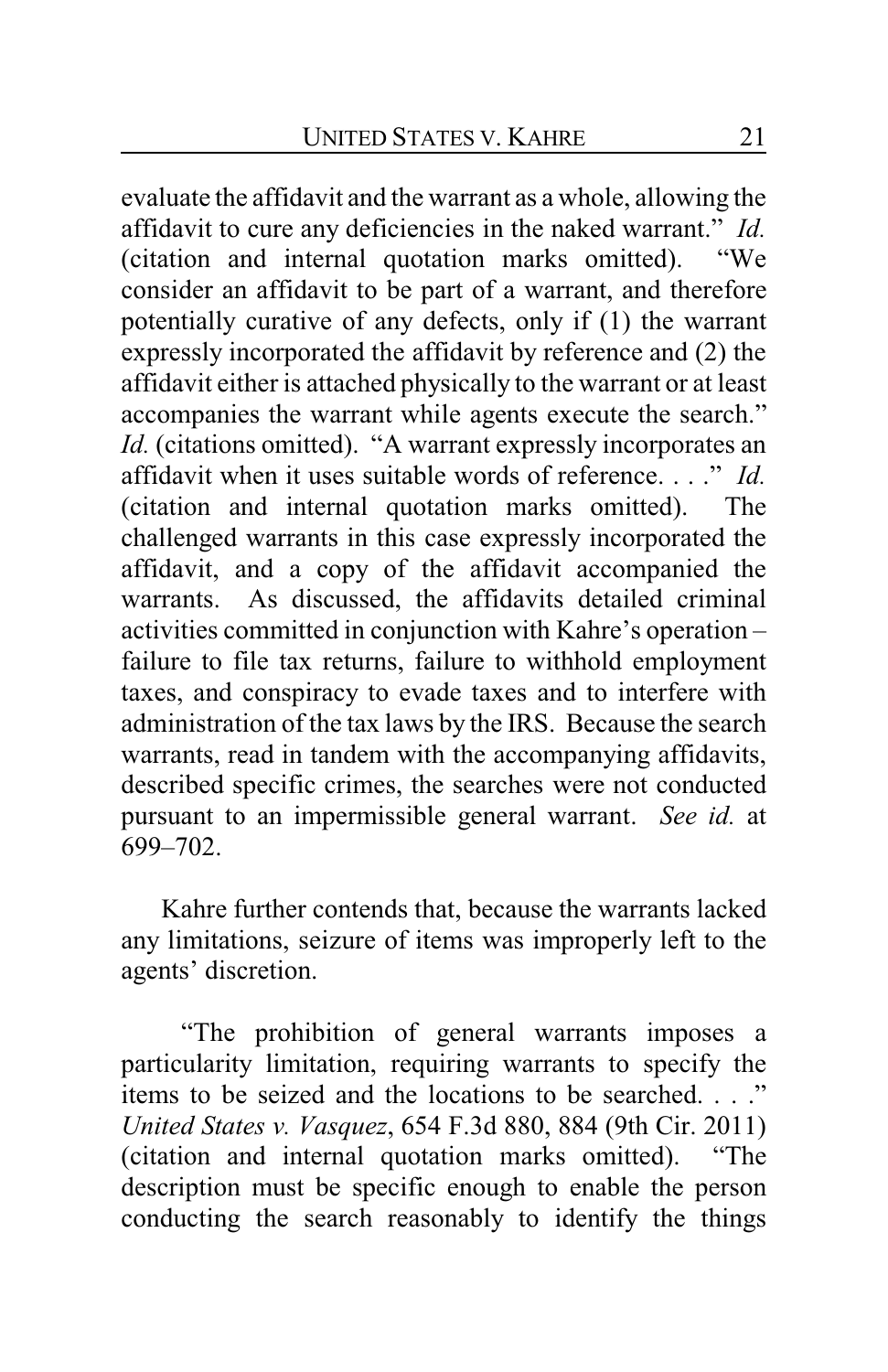authorized to be seized. . . ." *United States v. Smith*, 424 F.3d 992, 1004 (9th Cir. 2005) (citation and alteration omitted).

Attachment B to the warrants sufficiently limited the agents' discretion. Although Attachment B utilized the phrase "all records," the search was temporally limited to records "[f]or the period January 1, 1992, until December 31, 1993; and January 1, 1997 to present date  $[.]$ <sup>77</sup> **<sup>7</sup>** The

<sup>7</sup> Attachment B specified the search parameters as:

For the period January 1, 1992, until December 31, 1993; and January 1,1997 to present date:

A. All records which deal with: Robert Kahre, Bobby Kahre, or ALPS, BobbyK's Carpet Service, Bobby K's Home Care Service, Inc., Gold Contracts and Associates, HGK Products, Inc., Master Paints Distributing, Master Paints, Production Electric, Production Metal, Production Plumbing and Air Conditioning, Punchout Industries, Sherman Carpets, Sherman Tile and Marble, Sherman Granite and Tile, Union Pacific, Union Pacific Construction, Wright Painting and Drywall, Wright Painting, Wright Products, Inc., and any other business entities associated or related to Robert Kahre, including but not limited to, ledgers, journals, proposals, estimates, bids, contracts, correspondence to and from general contractors/sub-contractors/clients/customers/state agencies, labor records, employee records, time cards, expense records, income records, tax documents, tax returns, state records, payroll records, insurance records, incorporation records, incorporation filings, financial records, records showing the disposition of funds and acquisition of assets, scales, weighing device(s), records of the acquisition of gold or silver, disposition of gold or silver, contracts and correspondence that deal with the acquisition and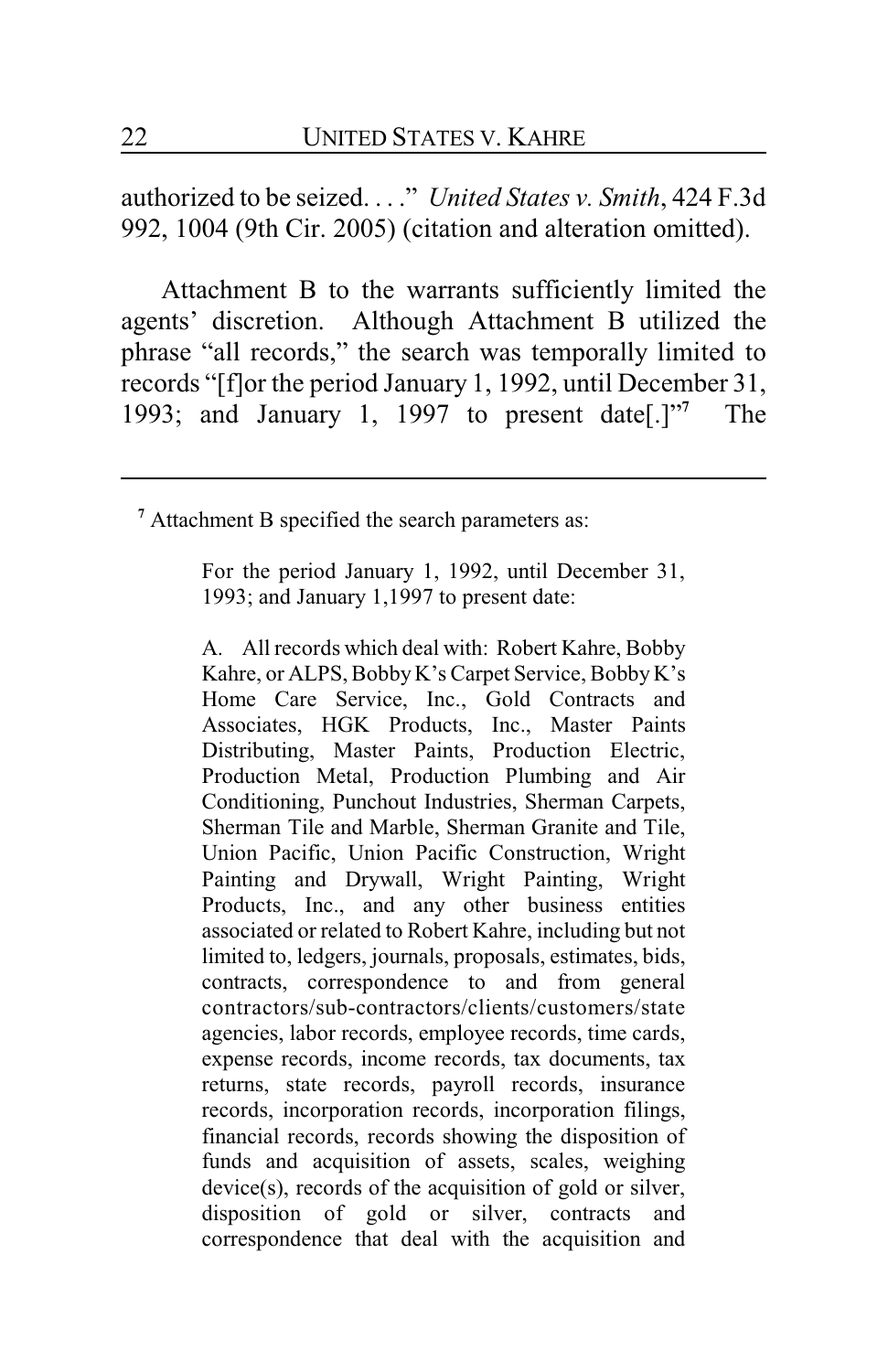disposition of gold or silver, literature describing the use of gold or silver, envelopes which appear to be used for payroll purposes, labels, employee listings, employee identifying information and files, records of off-site storage, records ofsecurity alarms or personnel.

B. All records which deal with Robert Kahre, or any of the identified entities listed above, or any other business entities associated or related to Robert Kahre or Danille Cline, Richard Wellman, Myra Wellman (a.k.a. Myra Buonomo/Myra Kahre), Gary Bowers, Lori Rasmussen (a.k.a. Lori Kahre), including but not limited to, employment records, financial records, records showing the disposition of funds and/or acquisition of assets, and any other documents or records that includes a reference to the above named entities and individuals.

C. All records which deal with Robert Kahre, or any of the identified entities or individuals listed above, or any other business entities associated or related to Robert Kahre or: Pacific Tile and Marble, D & L Framing, LLC, R J Company Framing, LLC (a.k.a. D & L Framing), Mitchell Framing Contractors, Inc., Mitchell Drywall Systems, Inc., Mitchell General Contractors, Inc., R J Company, National Builders, Inc., National Builders, Olympic Framers, Inc., Bravo, Inc., Rhodes Framing, Rhodes Design & Development Corporation, Rocky Top Paint and Drywall, Bronco Construction, First Premier Drywall and Paint, Brandon LLC, Bricker Construction, Inc., ABC Roofing and Siding, Robert Dillon Framing, Toro Concrete, Inc., Big Bear Concrete, Action Concrete, AM Concrete, Bull Concrete, Concrete Systems, or any other business entities or individuals associated with payroll, employee leasing, cash payments, receipt of gold or gold certificates, records to include but not limited to contracts, agreements, proof of payments, financial records, invoices, correspondence to or from any of the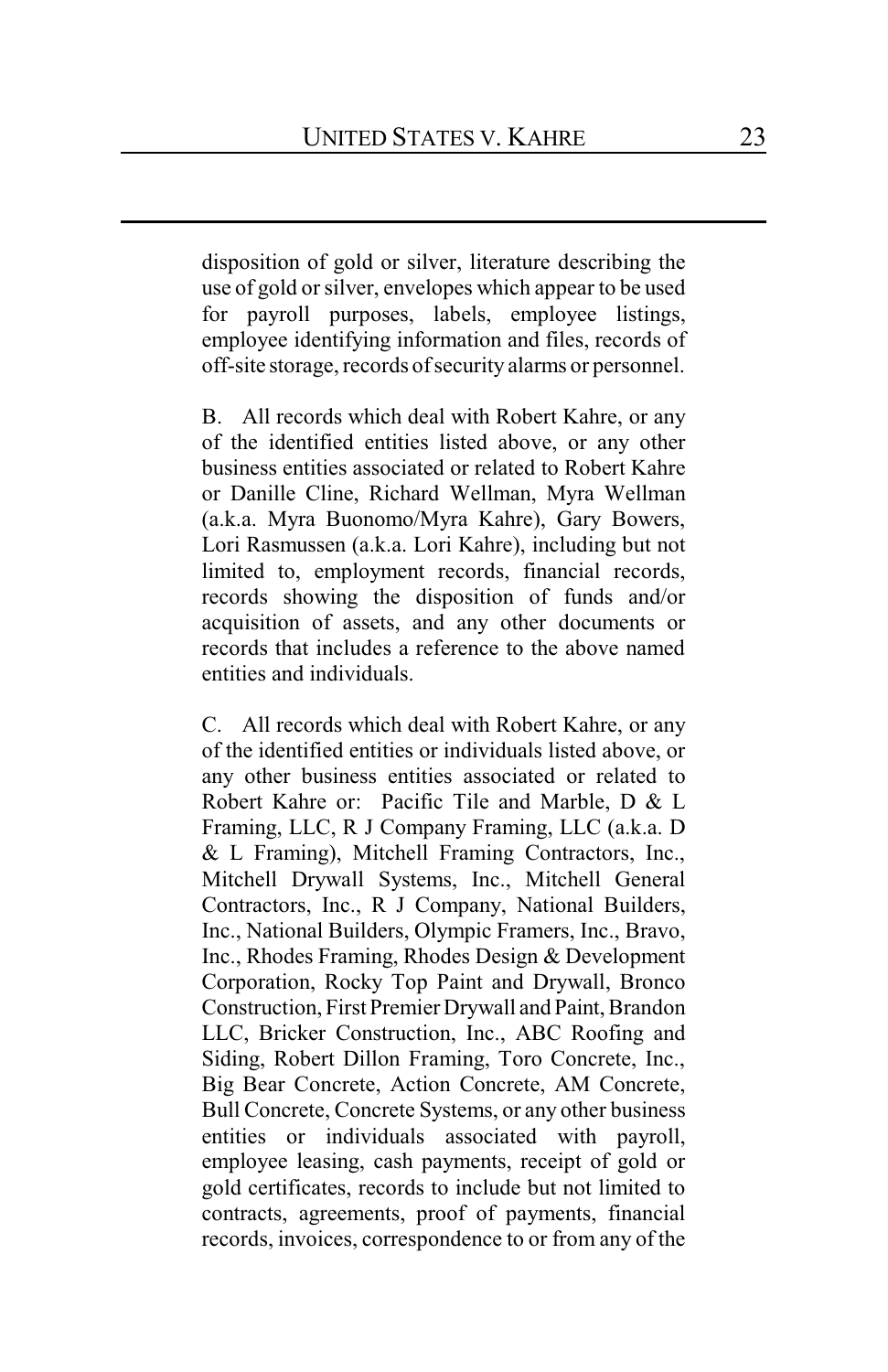search was thus confined to records associated with Kahre's corporate entities and with the use of gold and silver payments. The search warrant affidavits furnished probable cause to search for the enumerated items. As a result, the search warrants provided the requisite specificity to limit the agents' discretion. *See Smith*, 424 F.3d at 1004–06.**<sup>8</sup>**

We affirm the district court's denial of Kahre's motion to suppress evidence seized from the Bledsoe, Kimberly, and Grand Canyon properties.

# **B. The District Court's Determination of Tax Valuation Based on the Fair Market Value of the Gold and Silver Coins**

Appellants contend that the district court erred in denying their motions to dismiss the indictments because they did not know that their use of gold and silver coins for payroll payments was illegal under the tax laws. Appellants specifically maintain that the district court's tax valuation predicated on the fair market value of the gold and silver

**<sup>8</sup>** Kahre's reliance on *United States v. Bridges*, 344 F.3d 1010 (9th Cir. 2003) is misplaced. In *Bridges*, IRS agents searched a business premised on a warrant that "delineate[d] no clear material limitation or boundary as to its scope." *Id.* at 1017. Unlike the warrants in this case, the warrant in *Bridges* lacked any temporal parameters or limitations regarding the types of documents associated with the alleged criminal activity. *See id.* ("The list is a comprehensive laundry list of sundry goods and inventory that one would readily expect to discover in any small or medium-sized business in the United States. . . ."). The warrant in *Bridges* also failed to specify any criminal activity and did not incorporate the affidavit. *See id.* at 1018.

above, and any other documents, records or evidence related to employees and/or payroll.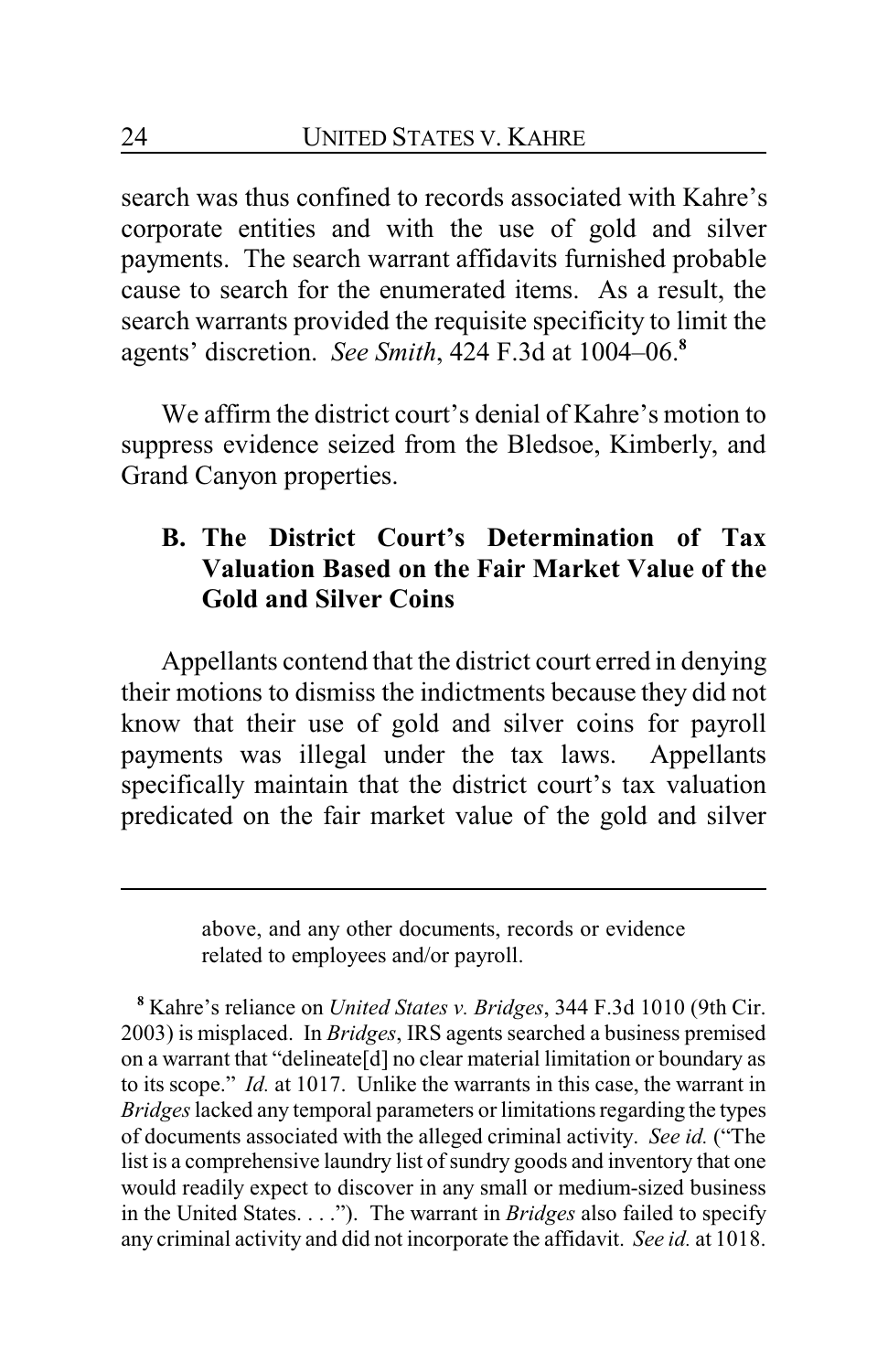coins unfairly imputed criminal intent to their unknowing actions.

"The element of wilfulness cannot obtain in a criminal tax evasion case unless the law clearly prohibited the conduct alleged in the indictment." *George*, 420 F.3d at 995 (citations and internal quotation marks omitted). "Without sufficient clarity in the law, taxpayers lack the fair notice demanded by due process so that they may conform their conduct to the law." *Id.* (citation and internal quotation marks omitted). "However, a lack of prior appellate rulings on the topic does not render the law vague, nor does a lack of previously litigated fact patterns deprive taxpayers of fair notice." *Id.* at 995–96 (citation and internal quotation marks omitted). "Thus, criminal prosecution is permissible when it is clear beyond any doubt that the conduct is illegal under established principles of tax law." *Id.* at 996 (citation, alterations, and internal quotation marks omitted).

Appellants' argument is unpersuasive, as we have expressly held that coins are taxable as property when their fair market value exceeds their face value. In *Cordner v. United States*, 671 F.2d 367 (9th Cir. 1982), the appellants received \$20 Double Eagle gold coins as corporate dividends. *See id.* at 368. After the appellants reported the dividends at the coins' face value, the IRS charged the appellants with a taxable dividend equivalent to the coins' fair market value. *See id.* We held that the IRS correctly assessed the coins as property based on their fair market value:

> We have no difficulty in holding that the gold coins here, though legal tender and hence money for some purposes, are also property to be taxed at fair market value because they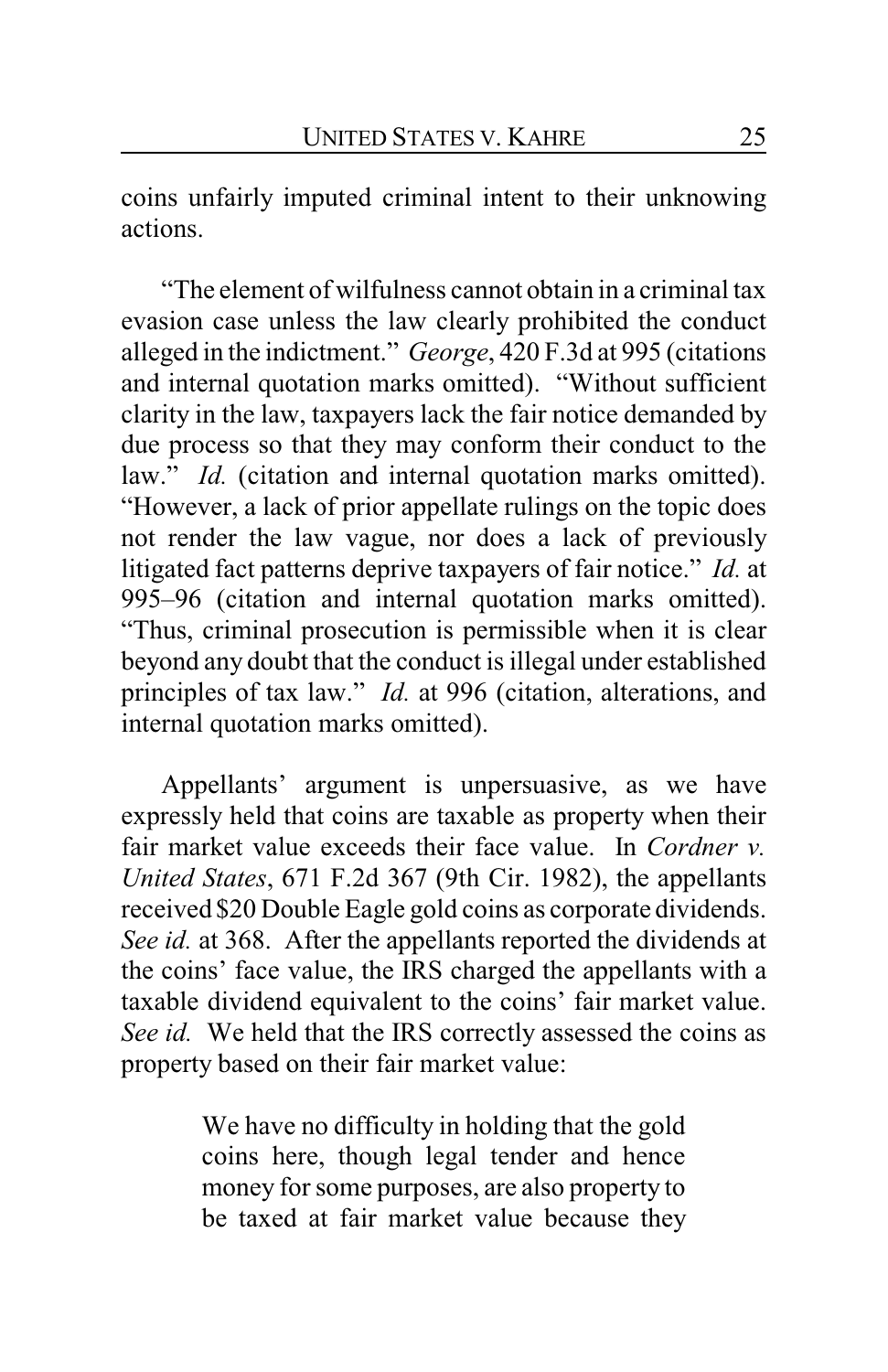have been withdrawn from circulation and have numismatic worth. When legal tender, by reason of its value to collectors or the intrinsic worth of its contents, has a fair market value in excess of its face value or tender, then it should be deemed property other than money . . .

*Id.* (citations and internal quotation marks omitted).

In *Cal. Fed. Life Ins. Co. v. Comm'r*, 680 F.2d 85 (9th Cir. 1982), the appellant exchanged Swiss francs for \$20 gold coins, and claimed a capital loss premised on the coins' face value. *See id.* at 86. We affirmed the tax court's determination that the gold coins were taxable as property based on their fair market value. *See id.* We held that usage of the term "money" in I.R.C. § 1001(b) required a realistic assessment of the coins as property:

> Section 1001(b) is clearly intended to permit a realistic assessment of the economic gain or loss attending a sale or exchange. That purpose would be frustrated by an interpretation that compelled gold coins to be treated at a fraction of their true value. We therefore conclude that money in  $\S$  1001(b) refers to the currently circulating medium of exchange, while property includes coins that have, by reason of their value to collectors or the intrinsic worth of their contents, a fair market value in excess of their face value. Because the key element is the excess of market over face value, it is immaterial that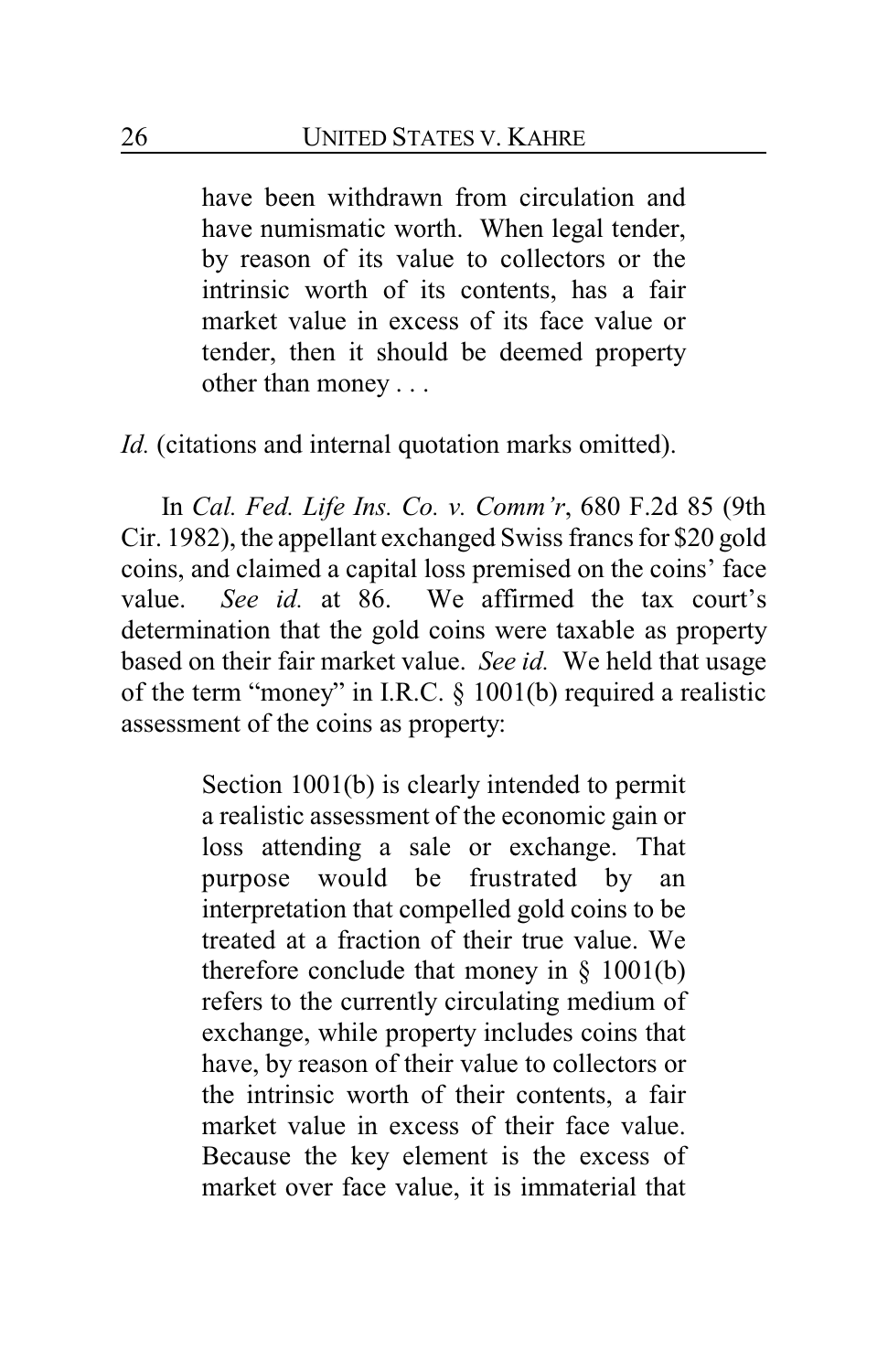such coins may be legal tender at their face value.

*Id.* (footnote reference and internal quotation marks omitted).

Appellants attempt to distinguish *Cordner* and *Cal. Fed. Life Ins. Co.* because those cases involved coins that had been withdrawn from circulation. However, in *Cal. Fed. Life Ins. Co.*, we declined to recognize this very distinction because we "agree[ed] with the Tax Court's conclusion that the technical status of the coins as legal tender is immaterial . . ." *Cal. Fed. Life Ins. Co.*, 680 F.2d at 86 n.3 (citation and internal quotation marks omitted). Rather, we emphasized that "[b]ecause the key element is the excess of market over face value, it is immaterial that such coins may be legal tender at their face value. . . ." *Id.* at 86 (footnote reference omitted).

Other courts have held that coins in circulation may be assessed at their fair market value. In *Joslin v. United States*, 666 F.2d 1306 (10th Cir. 1981), the Tenth Circuit considered whether the taxpayer should have reported payments in silver dollars at their numismatic value. *See id.* In that case, an attorney received 200 silver dollars for legal services, and reported the income as \$200, instead of the fair market value of \$1,000. *See id.* at 1306–07. The Tenth Circuit observed that "[i]f a taxpayer receives property other than cash as compensation, the taxpayer's income is measured by the property's fair market value." *Id.* at 1307 (citation omitted). Based on general tax principles, the Tenth Circuit held:

> Unquestionably, a silver dollar has both a face value and a separate value reflecting the coin's numismatic worth. To this extent a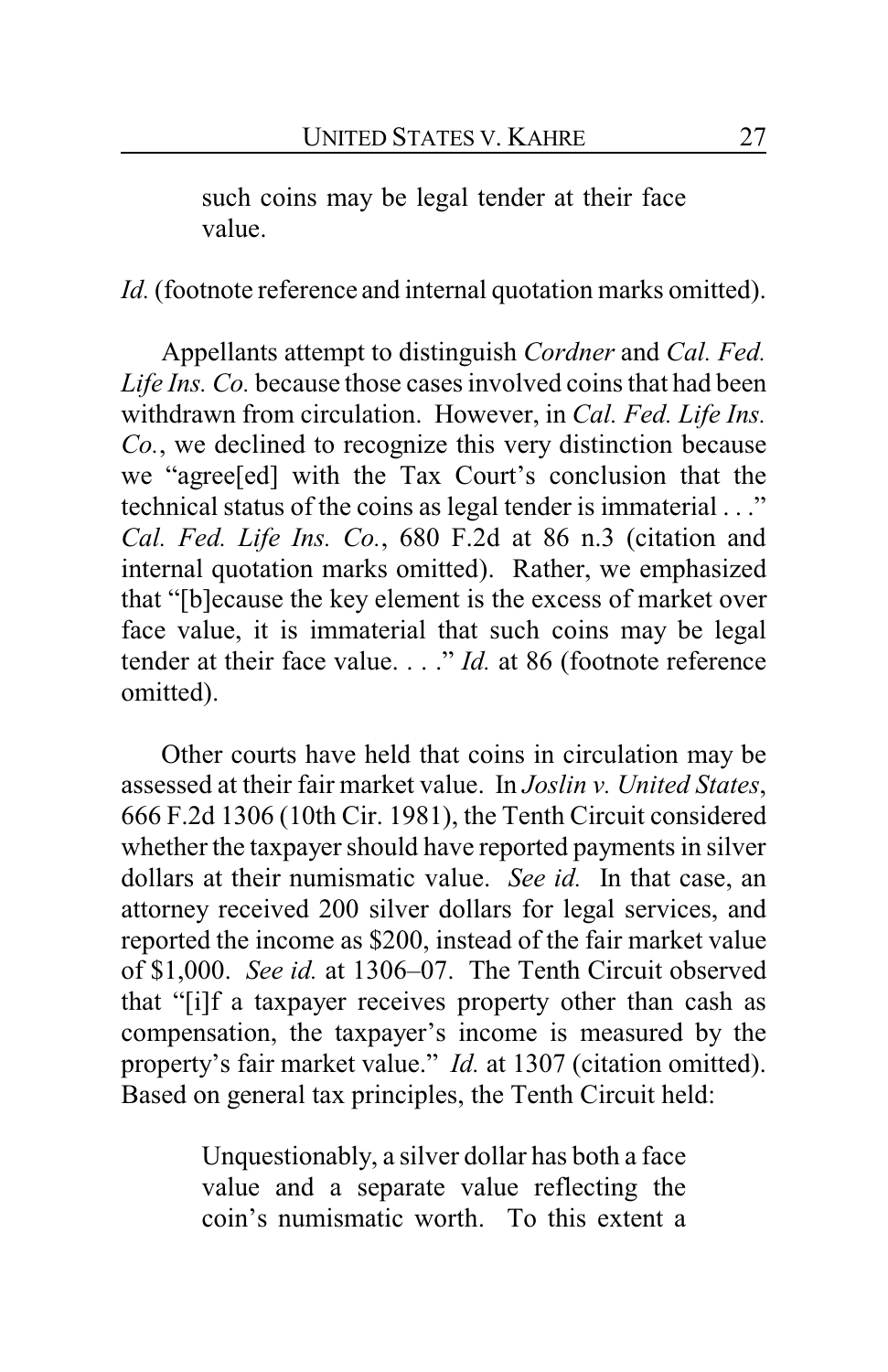silver dollar combines the characteristics of cash and property. When a taxpayer bargains for and benefits from the higher market value of silver coins, he or she must include this amount in income. That silver dollars are designated legal tender with a nominal value of one dollar acceptable at the United States Treasury to discharge one dollar of debt, or exchangeable for a one dollar Federal Reserve note, does not require a different result. . . .

*Id.* (citations and footnote reference omitted).

In *Stoecklin v. Comm'r*, 865 F.2d 1221 (11th Cir. 1989), the Eleventh Circuit reached a similar conclusion. In that case, the appellant, who was the trustee of an equity trust, formed a corporation for his accounting practice, of which he was the only shareholder and employee. *See id.* at 1222–23. The corporation paid the appellant's trust 250 silver dollars per month for the appellant's services. *See id.* at 1223. Although the corporation deducted the coins' fair market value as expenses, the appellant only reported the face value of the coins as income. *See id.* The IRS subsequently sought a deficiency premised on the fair market value of the coins. *See id.* Applying the precepts developed in *Cordner* and *Joslin*, the Eleventh Circuit rejected the appellant's argument that coins still in circulation were assessed at face value, and held that the IRS properly sought a deficiency premised on the fair market value of the coins. *See id.* at 1225; *see also Lary v. Comm'r*, 842 F.2d 296, 299 (11th Cir. 1988) ("Where coins have a fair market value in excess of their face value,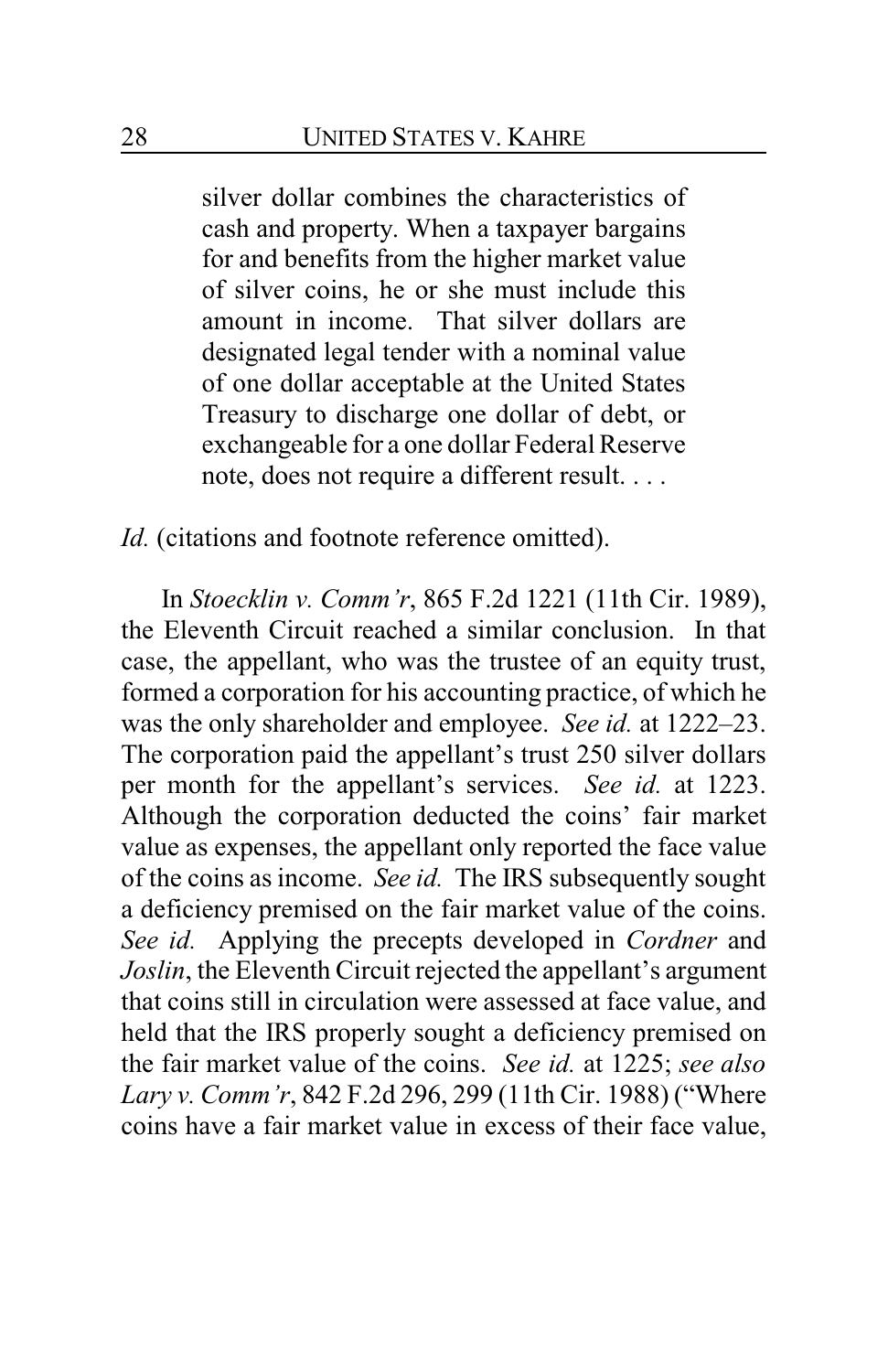their potential use as legal tender is irrelevant. . . .") (citation omitted).**<sup>9</sup>**,**<sup>10</sup>**

Based on this longstanding and consistent precedent, we conclude that Appellants had ample notice that their payroll scheme, premised on the exchange of gold and silver coins for envelopes of cash, triggered the requirement to remit payroll taxes to the IRS and to report the payments as income based on the fair market value of the coins. *See George*, 420 F.3d at 995–96.**<sup>11</sup>**

**<sup>10</sup>** The Tax Court has also opined that coins are taxed as property at fair market value when used as compensation for services or goods. *See Smith v. Comm'r*, T.C.Memo. 1998-148, 1998 WL 191835, at \*3 (U.S. Tax Ct. 1998) ("When the fair market value of legal tender exceeds its face value, such legal tender is property other than money.") (citations omitted).

<sup>11</sup> In their request for judicial notice, Appellants proffer a memorandum from IRS Senior Counsel Mark Howard as confirmation that the IRS assesses coins at face value, and that Appellants' payments in gold and silver coins were consistent with IRS policy. However, the referenced memorandum primarily analyzed whether a taxpayer could pay a tax bill with gold and silver coins at face value. Citing *Joslin*, *Cordner*, and *Cal. Fed. Life Ins. Co.*, the memorandum opined that "the taxpayer may have taken his pay out of the business in gold and silver coins and reported only the face value of the coins as income. We note that others have tried such an approach in the past. In each of these cases, the courts required the taxpayers to recognize income based on the market value and not on the

**<sup>9</sup>** Appellants contend that gold and silver coins are statutorily valued at face value. However, this appeal does not really concern the statutory value of gold and silver coins when utilized as legal tender. *See Cordner*, 671 F.2d at 368; *Stoecklin*, 865 F.2d at 1225. Instead, this appeal addresses Appellants' payment of wages in gold and silver coins in a scheme to avoid payroll taxes, as evidenced by the facts that Kahre's employees were required to immediately return the coins for cash and, that if an employee retained the coins, his wages were reduced by the fair market value of the coins.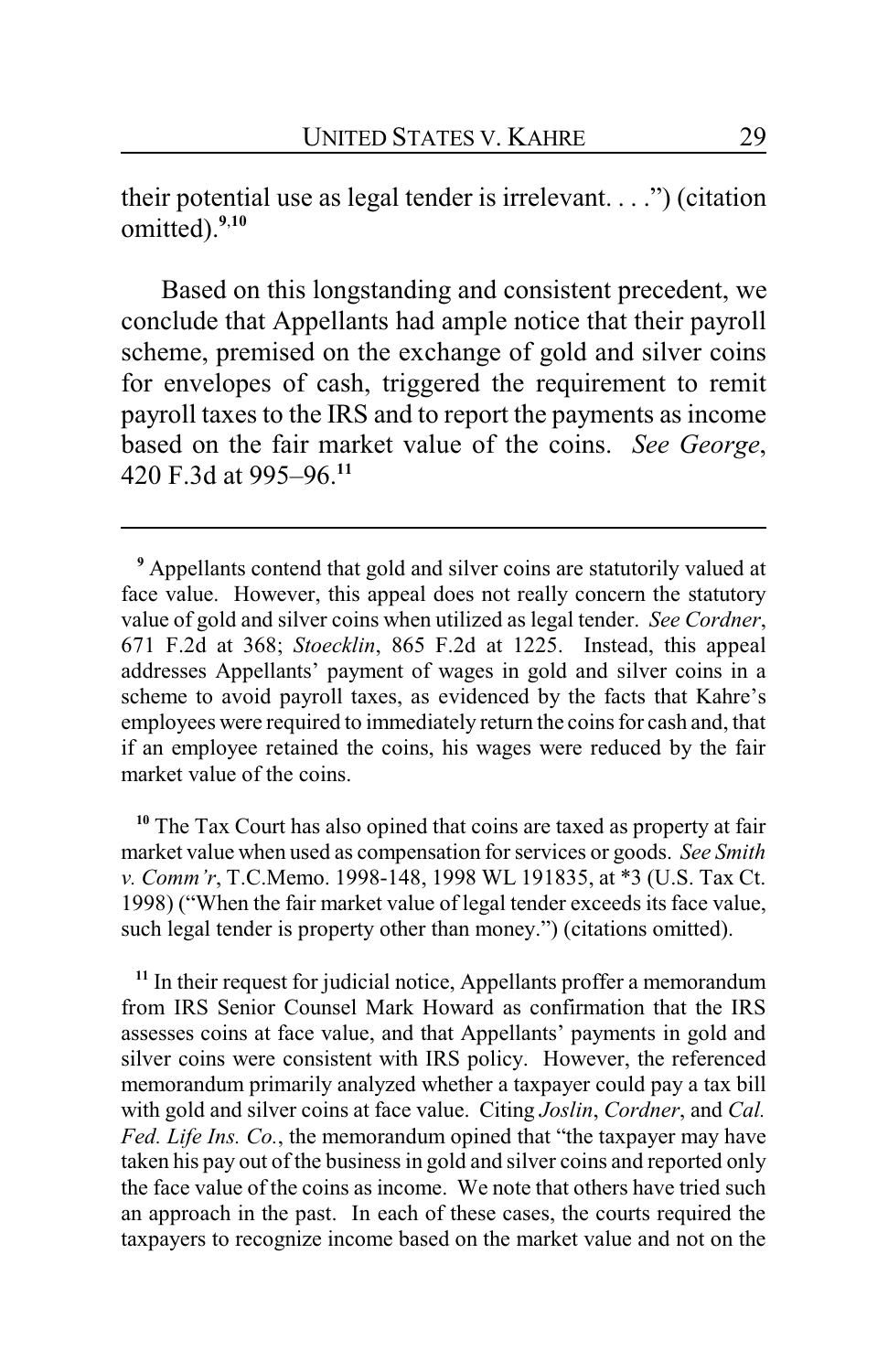We are not persuaded by Appellants' argument that the Gold Bullion Coin Act of 1985, Pub. L. No. 99-185, 99 Stat. 1177, overruled prior legal precedent that coins are assessed at fair market value. Although the Gold Bullion Coin Act provides the Secretary of the Treasury with the authority to mint gold and silver coins for circulation, *see* 31 U.S.C.  $\S$  5112(a)(7)–(11) (2010),<sup>12</sup> there is no statutory language reflecting Congressional intent to overrule prior legal precedent or to establish the taxable value of the coins as their face value. *See id.*; *see also Sklar v. Comm'r*, 549 F.3d 1252, 1262 (9th Cir. 2008) (observing that if Congress intended to overrule judicial precedent concerning tax laws, "it would have expressed its intention more clearly") (citation omitted). Further, the legislative history of the Act reflects, if anything, Congressional intent that gold coins retain their fair market value. *See* 131 Cong. Rec. H10528-05, 1985 WL 721189 (Cong. Rec. Dec. 2, 1985) (statement of Rep. Annunzio) ("The gold coins will be sold at the market price of gold plus a small charge for minting, marketing and distribution, beginning October 1, 1986. . . ."); *see also id.* (statement of Rep. Lewis) ("The actual denomination of these new coins will be obvious to everyone-1 troy ounce, half-ounce, quarter-ounce, and tenth-ounce. Their value will be determined by the free market, just as the values of all other

face value of the coins. This case may provide evidence of some sort of ongoing scheme . . ." The memorandum does not support Appellants' argument that their payroll payments were consistent with IRS policy. *See* Consolidated Appellants'Request to Take Judicial Notice of Government Records and Facts Contained Therein That Can Be Accurately and Readily Determined, March 5, 2012, Exh. 1, at 2, 5, Case No. 09-10471, Docket No. 70.

**<sup>12</sup>** The Gold Bullion Coin Act of 1985 is currently codified at 31 U.S.C. § 5112 (2010).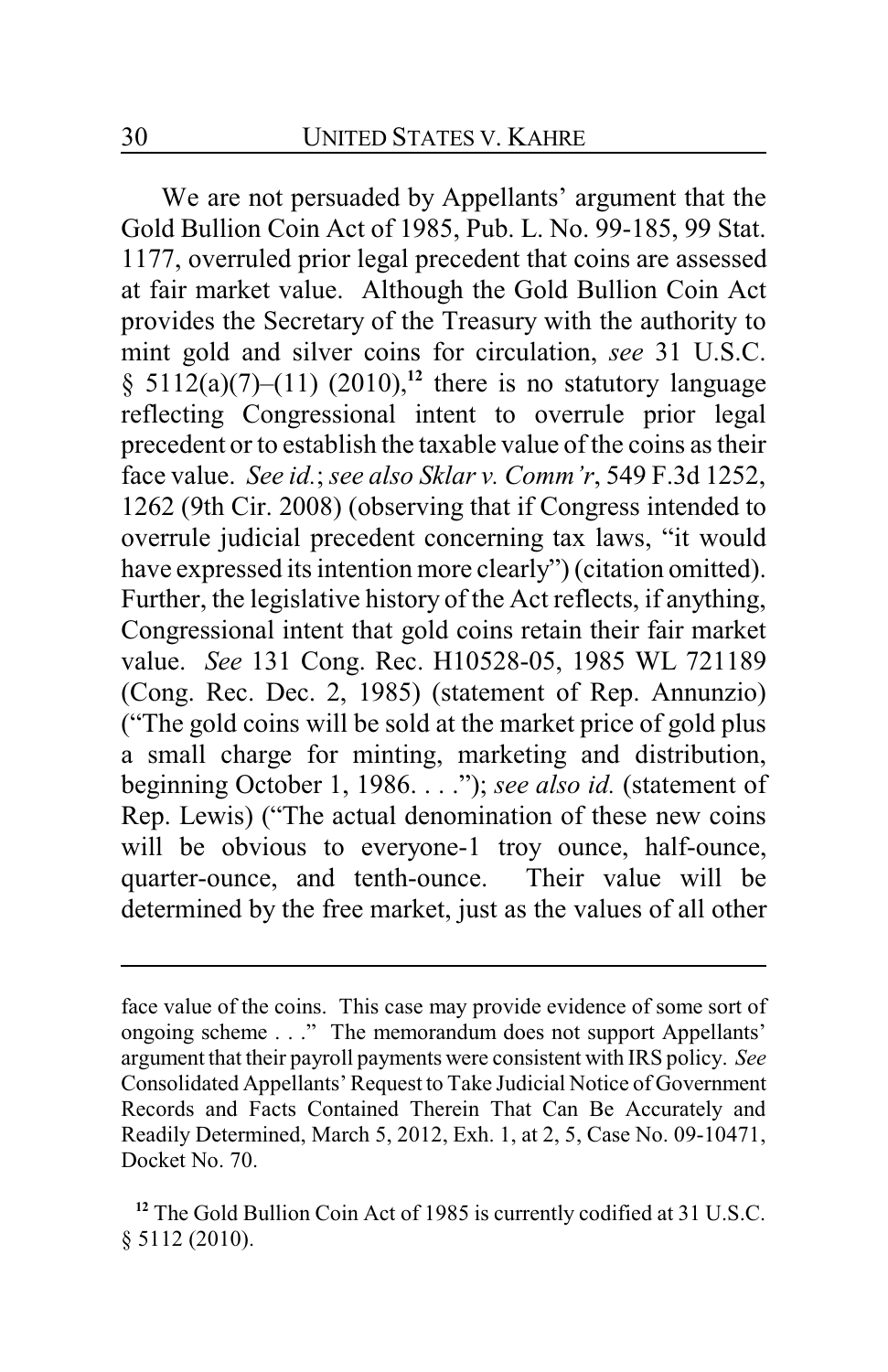goods and services are determined."). The legislative record contains no linguistic or historical support for Appellants' contention that the Gold Bullion Coin Act of 1985 overruled prior legal precedent formulating tax assessments for gold and silver coins.

Appellants' reliance on 31 U.S.C. § 5118(a) and (d) in support of their argument that the district court's ruling violated their right to contract is similarly misplaced. According to Appellants, § 5118 legalizes contracts like theirs, that contain "gold clauses."

Section 5118 provides in relevant part:

(a) In this section—(1) gold clause means a provision in or related to an obligation alleging to give the obligee a right to require payment in—(A) gold; (B) a particular United States coin or currency; or (C) United States money measured in gold or a particular United States coin or currency.

**. . .**

 $(d)(1)$  In this subsection, obligation means any obligation (except United States currency) payable in United States money. (2) An obligation issued containing a gold clause or governed by a gold clause is discharged on payment (dollar for dollar) in United States coin or currency that is legal tender at the time of payment. This paragraph does not apply to an obligation issued after October 27, 1977.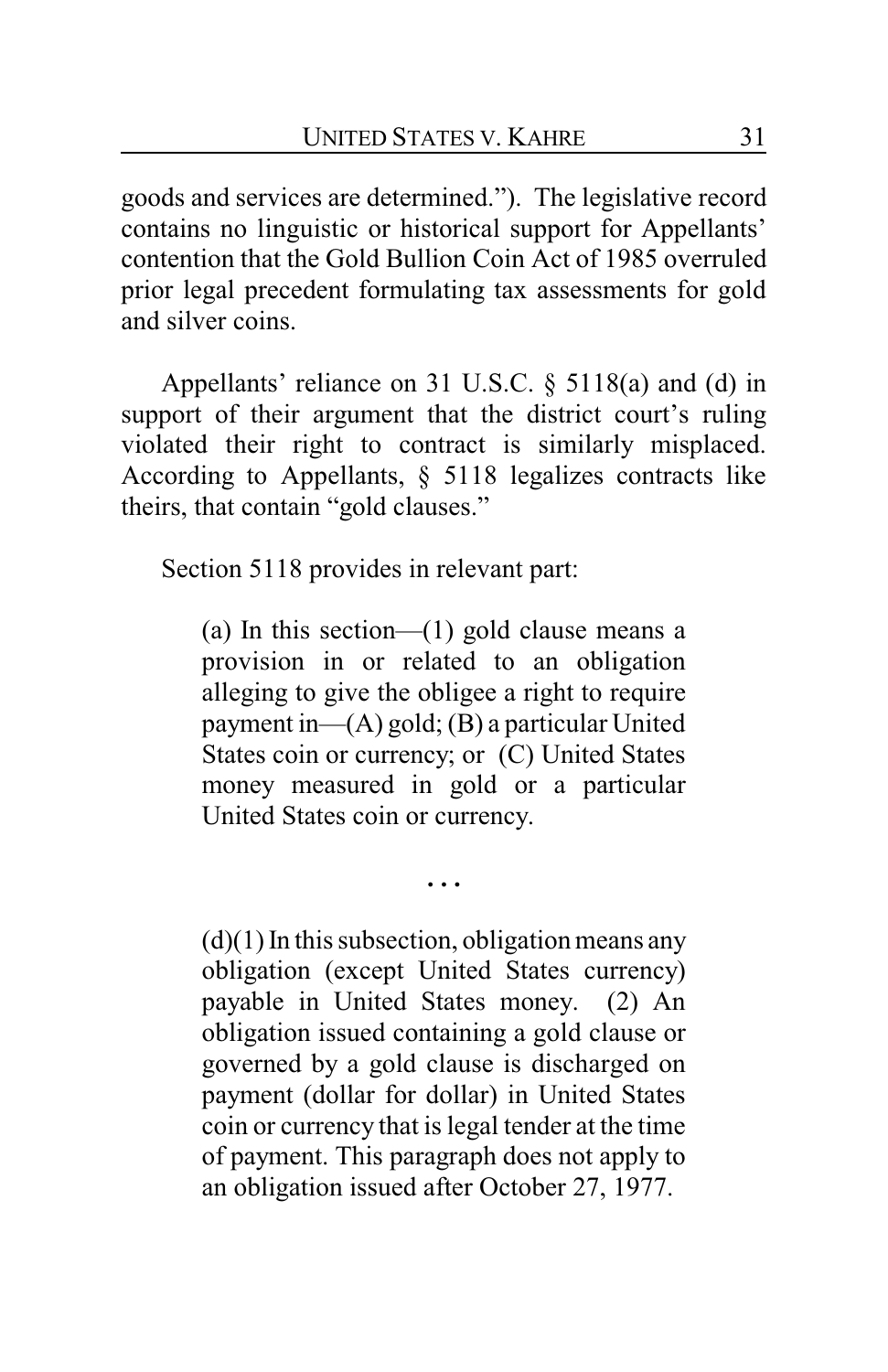### *Id.* (internal quotation marks omitted).

Assuming *arguendo* that § 5118 does "legalize" contracts containing gold clauses, it would be of no help to Appellants, because Appellants' schemes did not implicate gold clause contracts as defined in § 5118. *See* § 5118(a)(1) (defining "gold clause" as an obligation purporting to give the obligee the right to demand payment in, among other things, gold); *see also* 60 Am.Jur.2d Payments § 26 (2012) ("A gold clause is a provision in or related to an obligation alleging to give the obligee a right to require payment in gold, a particular United States coin or currency, or United States money measured in gold or a particular United States coin or currency. An obligation issued containing a gold clause or governed by a gold clause is discharged on payment (dollar for dollar) in United States coin or currency that is legal tender at the time of payment. . . .") (footnote references and internal quotation marks omitted). Rather than utilizing a gold clause, *i.e.*, a clause designed to give employees a right to demand payment in gold, Appellants evaded income and payroll tax obligations by *requiring employees* to exchange gold and silver coins for cash in order to receive their weekly wages. This practice turned the gold clause standard on its head. Rather than the obligee (the employee) demanding payment in gold from the obligor (Kahre), the obligor (Kahre) required the obligee (the employee) to accept payment in gold that would then be repaid with cash. Nothing in 31 U.S.C. § 5118 or cases interpreting that statute validates Kahre's practice.

Notably, if an employee retained a gold or silver coin in lieu of cash, the fair market value of the coin, as opposed to its face value, was deducted from the employee's wages. The evidence at trial also established that the Kahres did not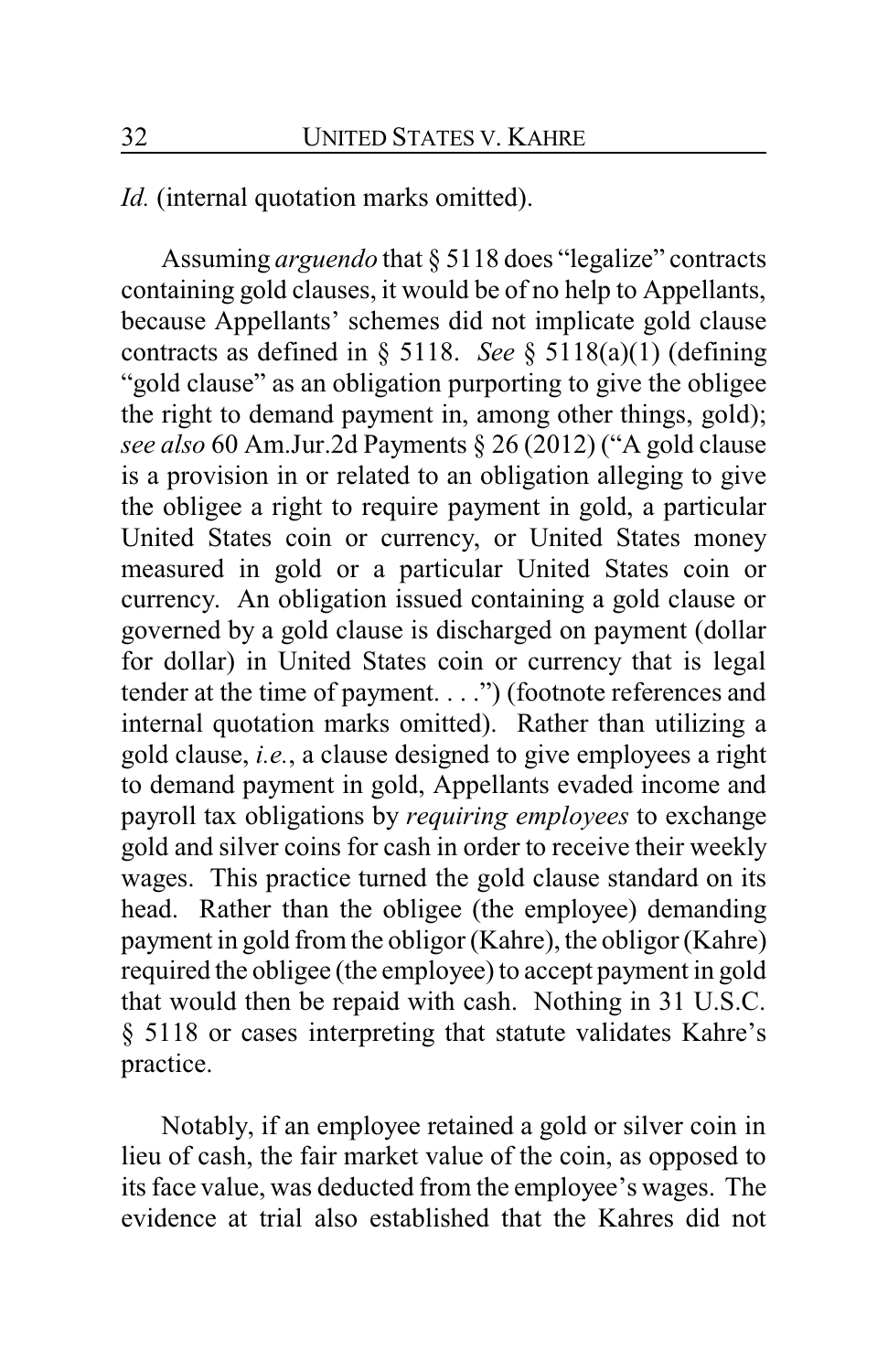participate in the gold and silver coin exchange required of Kahre's employees, a clear indication of the illegitimacy of the practice. Given the inapplicability of  $\S$  5118 to Kahre's scheme, Appellants' argument regarding their right to contract pursuant to that section is unpersuasive.

In the alternative, Appellants maintain that the Department of Justice and the IRS lack authority to value coinage. In essence, Appellants erroneously assume that the IRS thwarted Congress' monetary powers, including the valuation of money. The flaw in Appellants' assumption is that the IRS did not establish valuation of coinage as a matter of monetary policy. Rather, the IRS interpreted and applied the tax code defining the taxable value of gold and silver coins as property when used as compensation for services rendered. The IRS's actions in no way violated the separation of powers, as the IRS is "the authority on the interpretation and application of the Internal Revenue Code . . ." *Tualatin Valley Builders Supply, Inc. v. United States*, 522 F.3d 937, 942 (9th Cir. 2008); *see also* 26 U.S.C. § 7805(a) (delegating authority concerning the Internal Revenue Code).

Appellants again urge application of the rule of lenity to reverse their convictions, pointing to the "uncertainty" of their tax obligations. "The rule of lenity only applies, however, where there is a grievous ambiguity or uncertainty in the language and structure of the statute, such that even after a court has seized every thing from which aid can be derived, it is still left with an ambiguous statute. . . ." *United States v. Carona*, 660 F.3d 360, 369 (9th Cir. 2011), *as amended* (citation, alterations, and internal quotation marks omitted). "Because the meaning of language is inherently contextual, we have declined to deem a statute ambiguous for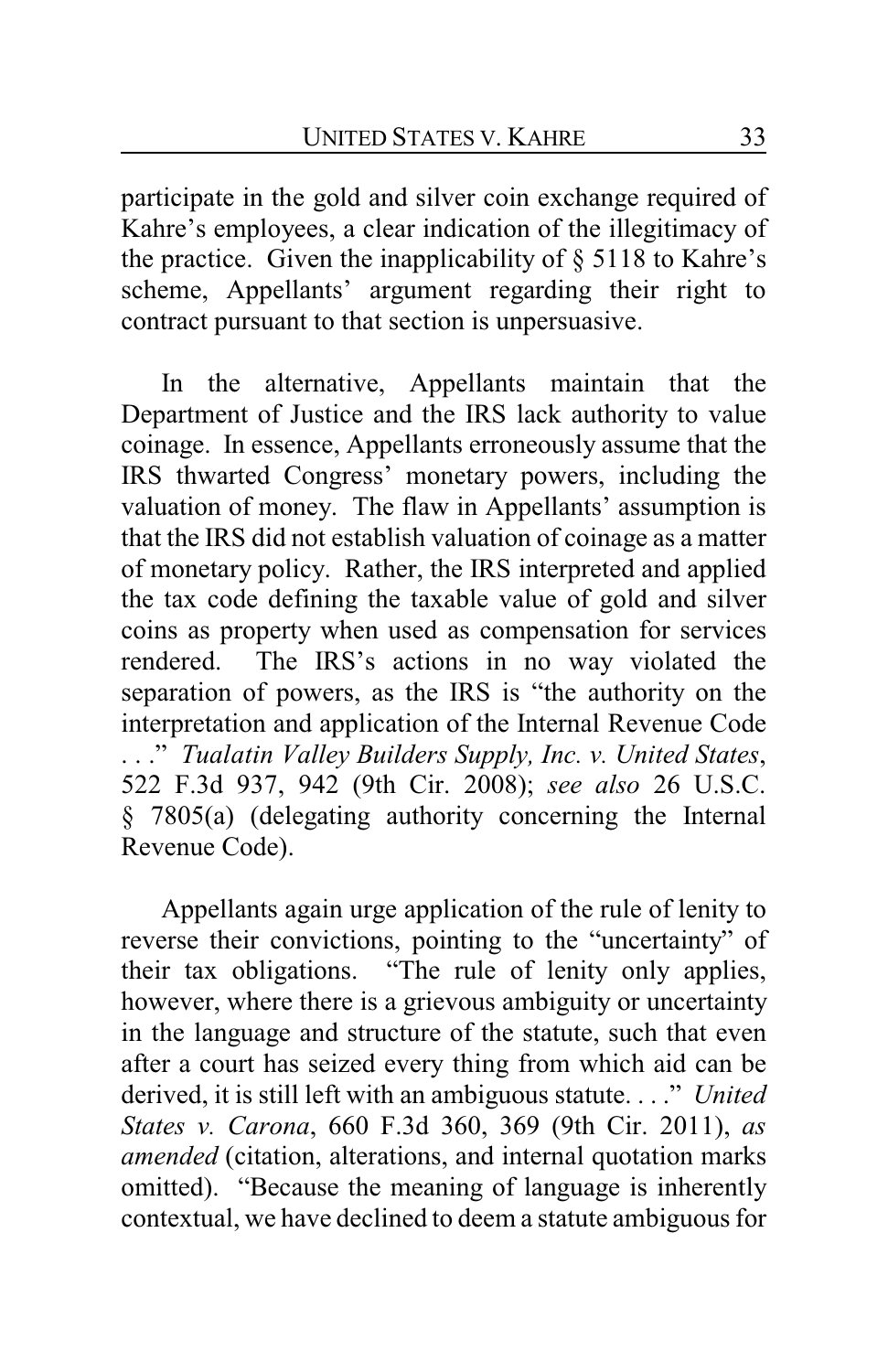purposes of lenitymerely because it was *possible* to articulate a construction more narrow than that urged by the government. . . ." *Id.* (citation and alteration omitted) (emphasis in the original).

As discussed, several federal courts, as well as the Tax Court, have held that gold and silver coins are assessed at their fair market value when used for compensation for services rendered. The applicable tax laws and corresponding regulations also establish that, when property is used as compensation, it is assessed at fair market value. *See* 26 U.S.C. § 61(a)(1) (defining gross income as including "[c]ompensation for services, including fees, commissions, fringe benefits, and similar items . . ."); 26 C.F.R. § 1.61-2(d)(1) ("[I]f services are paid for in property, the fair market value of the property taken in payment must be included in income as compensation. . . ."). Additionally, Appellants were charged with violating 26 U.S.C. § 7202, with the operative Indictment alleging that Appellants "*willfully* fail[ed] to collect or truthfully account for and pay over such tax . . ." (emphasis added). Inclusion of a scienter requirement "mitigates a law's vagueness, especially with respect to the adequacy of notice to the complainant that his conduct is proscribed." *United States v. Guo*, 634 F.3d 1119, 1123 (9th Cir. 2011) (citations, alteration, and internal quotation marks omitted).**<sup>13</sup>**

**<sup>13</sup>** Appellants posit that the government's confusion concerning the valuation of gold and silver coins demonstrates that the law is unsettled. In support of the premise that the government is in fact confused, they point to the indictment in *United States v. von Nothaus*, Case No. 5:09-27 (W.D. N.C.) (von NotHaus Indictment). Appellants assert that governmental confusion is evidenced by the allegation in the von Nothaus Indictment that coins constitute United States currency, rather than property. However, *von Nothaus* involved the creation and promotion of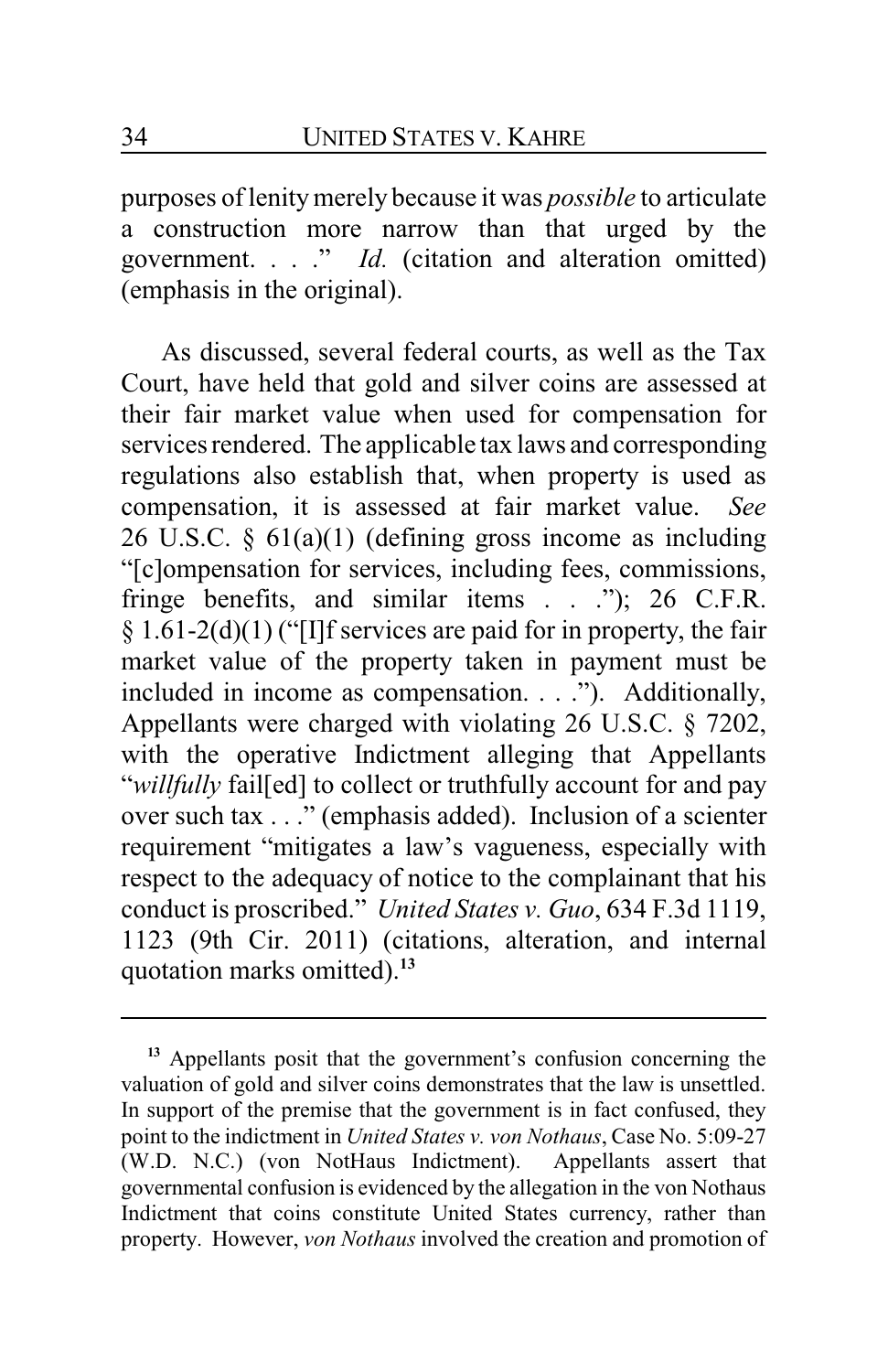We hold that the district court correctly determined that gold and silver coins used to pay wages were properly assessed at their fair market value, and that Appellants had sufficient notice that their conduct was illegal under the tax laws.

### **C. Disqualification of the Prosecutor**

Although we have held that the mere threat of civil litigation does not warrant a prosecutor's disqualification, *see United States v. Wencke*, 604 F.2d 607, 611 (9th Cir. 1979), we have not extensively addressed disqualification premised on an extant civil action against the prosecutor. In *United States v. Kember*, 685 F.2d 451 (D.C. Cir. 1982), the D.C. Circuit addressed an analogous claim. In *Kember*, the defendants sought disqualification of two federal prosecutors who were named as defendants in a lawsuit concerning a search conducted in bad faith. *See id.* at 458. The D.C. Circuit held that the lawsuit alone did not require disqualification, explaining that:

> The potential conflict of interest that might result from a personal civil suit filed against an Assistant United States Attorney (AUSA) by a defendant in a criminal case for acts undertaken by the AUSA in his official capacity in the criminal matter would have to be very strong before disqualification would be justified. It could not be justified by mere

a private coin as competing currency, and not violations of the tax code through the use of wage payments in gold and silver coins to avoid paying payroll taxes. As in this case, the legal analysis turned on the manner in which the coins were used.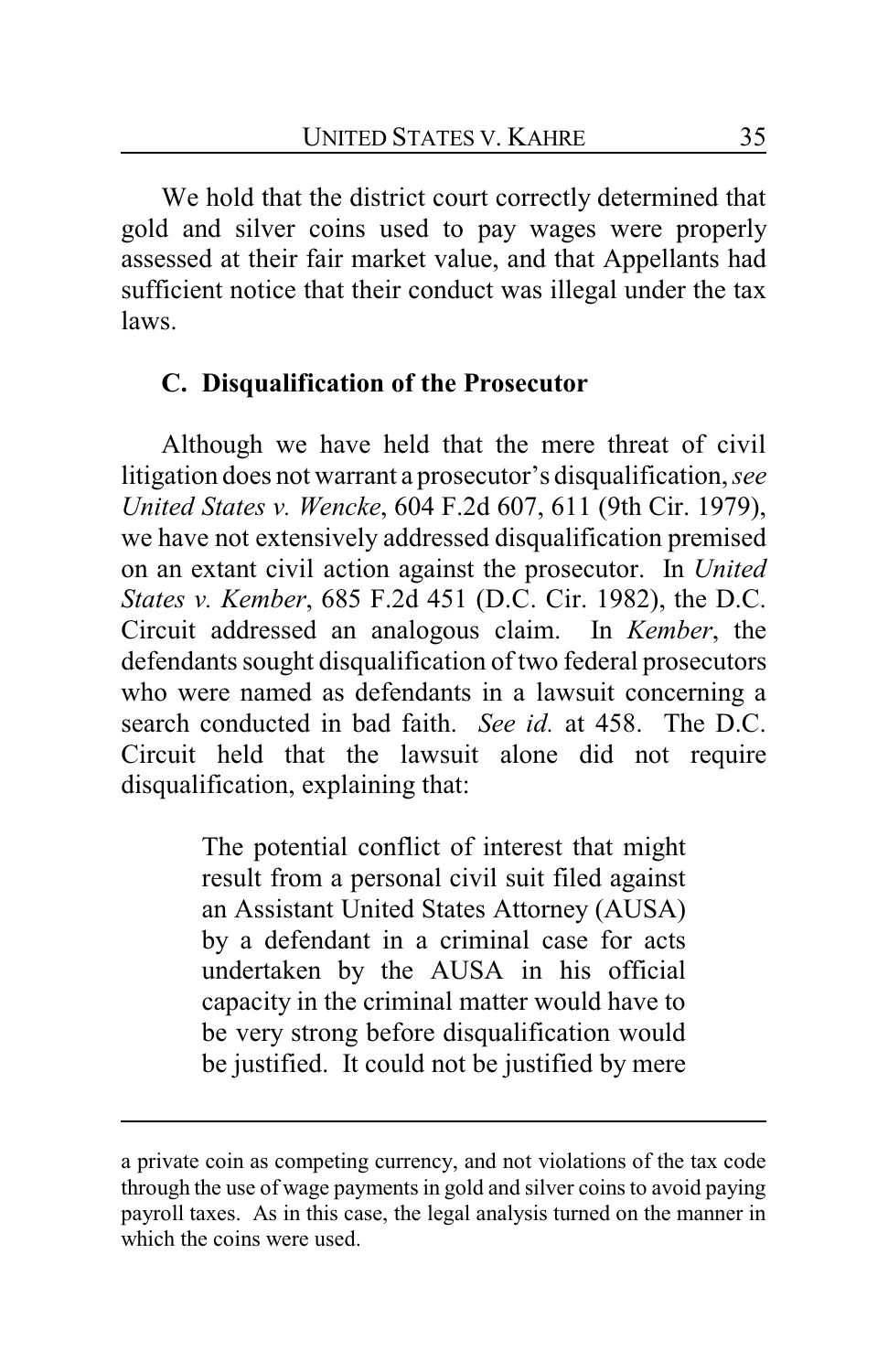inference from the filing of the suit but would require proof, by clear and convincing evidence, of a prima facie case of misconduct on the part of the AUSA. The defendants failed to produce the proof required by this standard.

*Id.* at 459 (citation omitted); *see also United States v. Heldt*, 668 F.2d 1238, 1275–77 (D.C. Cir. 1981) (per curiam), *as amended* (clarifying that a lawsuit filed by a criminal defendant against a prosecutor does not result in automatic disqualification of that prosecutor).**<sup>14</sup>**

Appellants contend that the district court improperly applied a clear and convincing standard of proof in resolving the disqualification issue because the Supreme Court overruled *Kember*in *Young v. United States ex rel. Vuitton Et Fils*, 481 U.S. 787 (1987) (Vuitton). In *Vuitton*, the Supreme Court considered whether a private attorney, who was the

**<sup>14</sup>** Appellants contend that the denial of qualified immunity in the *Bivens* action was a unique event demonstrating the impermissible motivation for the criminal prosecution. We disagree. The district court in the civil action was required to assume that the allegations of impermissible motivation were true. *See Ctr. for Bio-Ethical Reform, Inc. v. Los Angeles Cnty. Sheriff Dep't*, 533 F.3d 780, 798 (9th Cir. 2008) (assuming the truth of allegations in the Complaint for the purpose of qualified immunity analysis). Given the posture of the civil case, the district court's denial of qualified immunity does not reflect a "unique event" distinguishing this case from *Kembler*. We also do not consider the prosecutor's dismissal of the appeal in the *Bivens* case as an admission of misconduct, or proof of an impermissible conflict of interest. The record simply reflects that Appellants and the prosecutor, as one of several defendants, dismissed the appeal based on the parties' stipulations. Moreover, the government had an exceptionally strong case against Appellants irrespective of the prosecutor's involvement.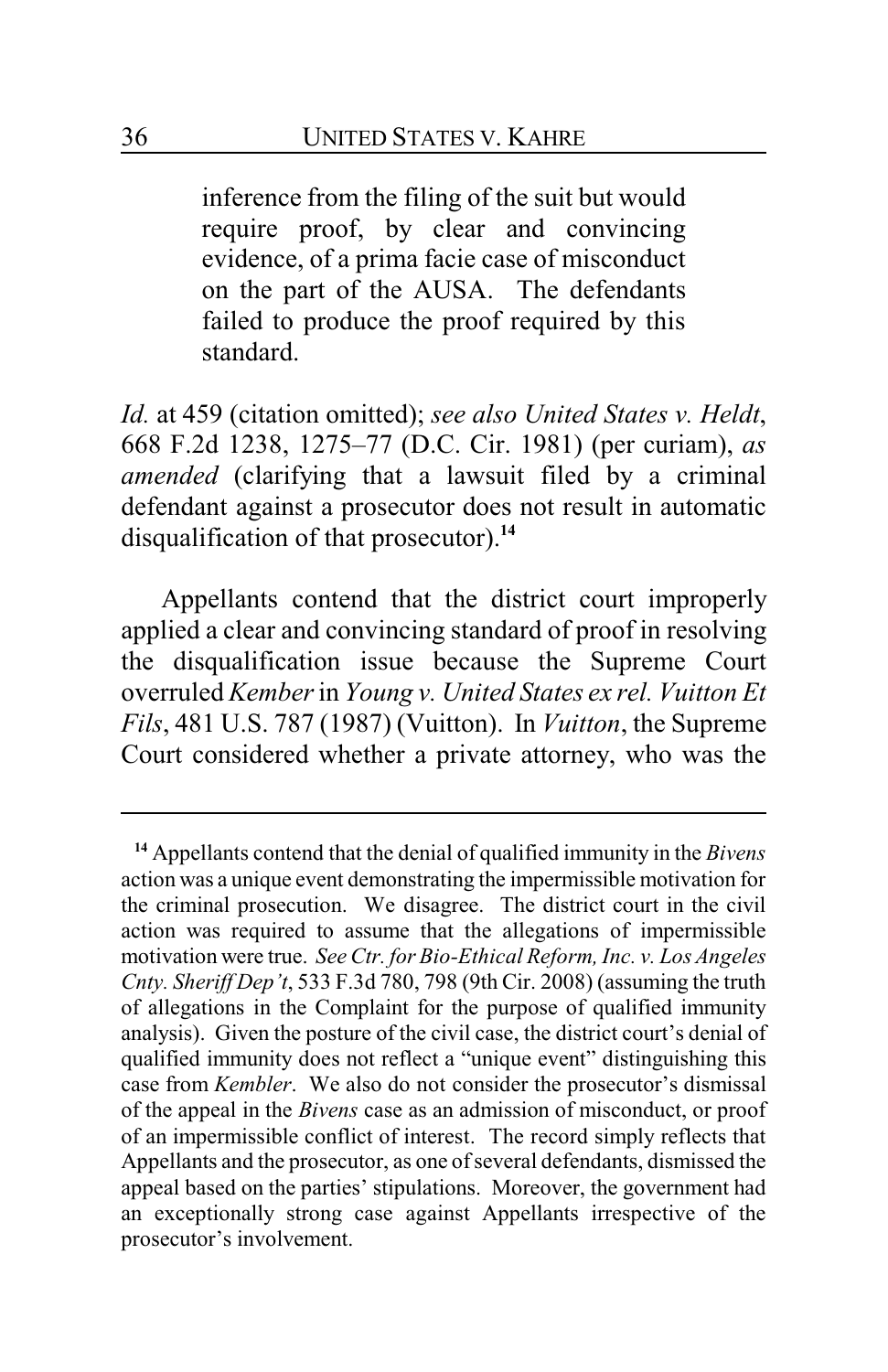beneficiary of an injunction regarding a trademark, could be appointed to prosecute contempt charges for violations of the injunction. *See id.* at 790–91. The Supreme Court observed that "[p]rivate attorneys appointed to prosecute a criminal contempt action represent the United States, not the party that is the beneficiary of the court order allegedly violated. . . ." *Id.* at 804. "A private attorney appointed to prosecute a criminal contempt therefore certainly should be as disinterested as a public prosecutor who undertakes such a prosecution." *Id.* (footnote reference omitted). The Supreme Court held that "counsel for a party that is the beneficiary of a court order may not be appointed as prosecutor in a contempt action alleging a violation of that order." *Id.* at 809 (footnote reference omitted). The Supreme Court also held that harmless error review was inapplicable because the appointment of an interested prosecutor constitutes structural error. *See id.* at 809–10.

Although the Supreme Court held that, in certain situations, appointment of a prosecutor with a conflict of interest constitutes reversible error, the Court did not alter the standard for determining whether a disqualifying conflict exists, or even discuss *Kember*. Concluding that a conflict existed in *Vuitton* was an easy call. The appointed prosecutor was a private attorney who represented Louis Vuitton, the beneficiary of the injunction being enforced. *See id.* at 791–92. The Supreme Court identified the pecuniary interest of the retained counsel/prosecutor as an "inherent conflict." *Id.* at 807. In recognition of that inherent conflict, the Supreme Court held that "counsel for a party that is the beneficiary of a court order may not be appointed as prosecutor in a contempt action alleging a violation of that order." *Id.* at 808 (footnote reference omitted). Because of the stark difference in facts between *Vuitton* and this case, we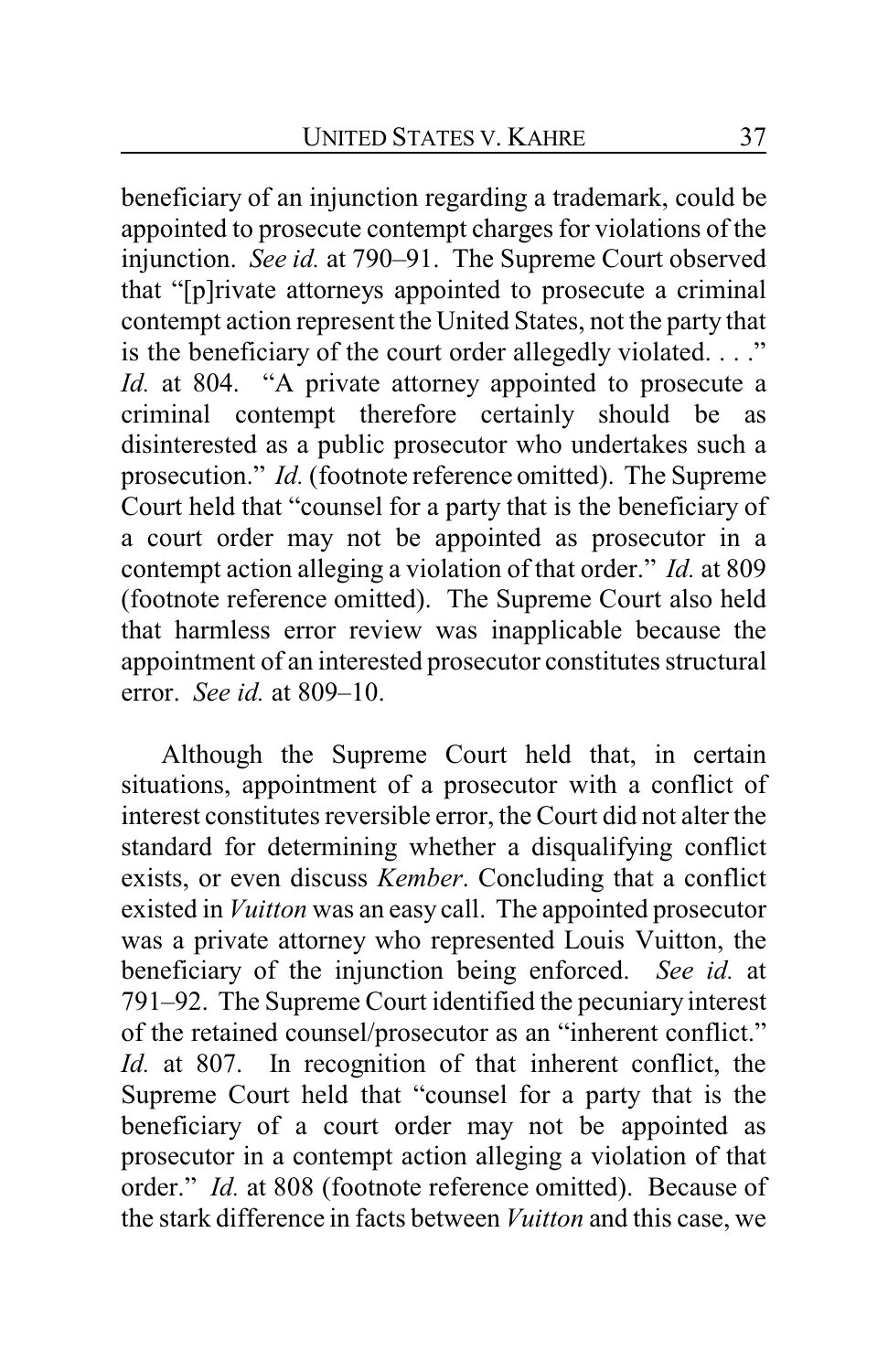are not persuaded that *Vuitton* is applicable here. We are, however, persuaded by and adopt the reasoning of the D.C. Circuit in *Kember*. We therefore hold that proof of a conflict must be clear and convincing to justify removal of a prosecutor from a case. Otherwise, as noted in *Heldt*, prosecutors could be removed simply by the filing of an action against them. *See Heldt*, 668 F.2d at 1276.

This rule is consistent with our precedent, which has treated the Supreme Court's ruling in *Vuitton* as a narrow one. *See F.T.C. v. Am. Nat'l Cellular*, 868 F.2d 315, 319 (9th Cir. 1989) ("The *Vuitton* opinion focused quite narrowly on the conflicts of interest faced by private attorneys trying to represent simultaneously both their private clients' interests and the public interest in prosecuting contemnors. Specifically, the Court in *Vuitton* appears largely to have been concerned with conflicting *financial* interests. . . .") (citation omitted) (emphasis in the original). In *Am. Nat. Cellular*, we compared the conflict in *Vuitton* to the financial interests that would foreclose the participation of a government prosecutor. *See id.* (referencing 18 U.S.C. § 208(a), which prohibits government employees from participating in matters in which they have a *financial* interest). It is undisputed that the prosecutor's alleged conflict of interest in this case arose after he was already involved in the case as a government attorney, and in no way involved a financial interest on the part of the prosecutor. The dichotomy between the private attorney's appointment in *Vuitton* and non-prejudicial potential conflicts of interest arising in other contexts is exemplified by the facts of *United States v. Lorenzo*, 995 F.2d 1448 (9th Cir. 1993). In that post-*Vuitton* case, we considered whether the United States Attorney's Office in Hawaii should have been disqualified because some of its employees were victims of a tax protest scheme. *See id.* at 1451–52. Relying on *Heldt*,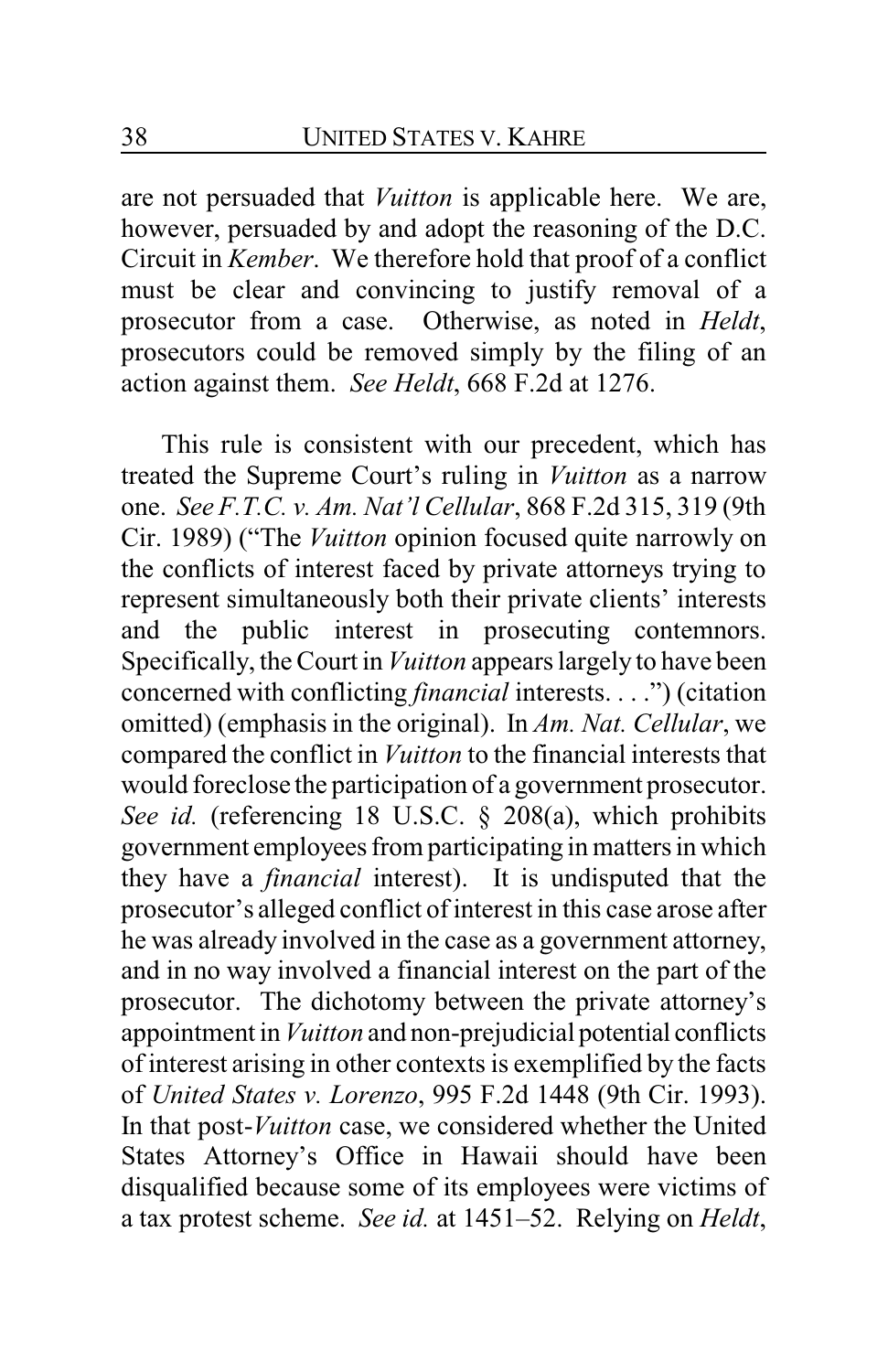we held that disqualification was not warranted because the defendants failed to demonstrate prejudice. *See id.* at 1453. *Lorenzo* establishes that, at a minimum, defendants must demonstrate prejudice fromthe prosecutor's potential conflict of interest. *See id.* Moreover, under *Kember*, which was not overruled by *Vuitton*, clear and convincing evidence of prosecutorial misconduct must be presented. *See Kember*, 685 F.2d at 459. This burden of presentation is logical, otherwise any defendant could disqualify a prosecutor by simply filing a *Bivens* action without presenting clear and convincing evidence of prosecutorial misconduct, but only "complain[ing] of some action taken by the prosecutor outside of his quasi-judicial capacity . . ." *Heldt*, 668 F.2d at 1276.

Appellants contend that the prosecutor's comments regarding threats to his pension from the *Bivens* action and his statement that the case was "personal" demonstrate the requisite misconduct. We do not agree. As the district court observed, the prosecutor's remarks occurred in 2008, almost three years after the filing of the initial indictments in 2005, and thereby could not have been the impetus for filing the criminal charges. Moreover, even inflammatory comments made during a trial do not necessarily warrant reversal. *See Hein v. Sullivan*, 601 F.3d 897, 913, 916 (9th Cir. 2010) (holding that a prosecutor's derogatory comments in closing argument regarding defendants and defense counsel were not prejudicial). The prosecutor's isolated remarks do not constitute clear and convincing evidence of misconduct stemming from an impermissible conflict of interest. *See id.* at 916.

In a similar vein, Appellants maintain that disqualification was justified because of the heightened prosecutorial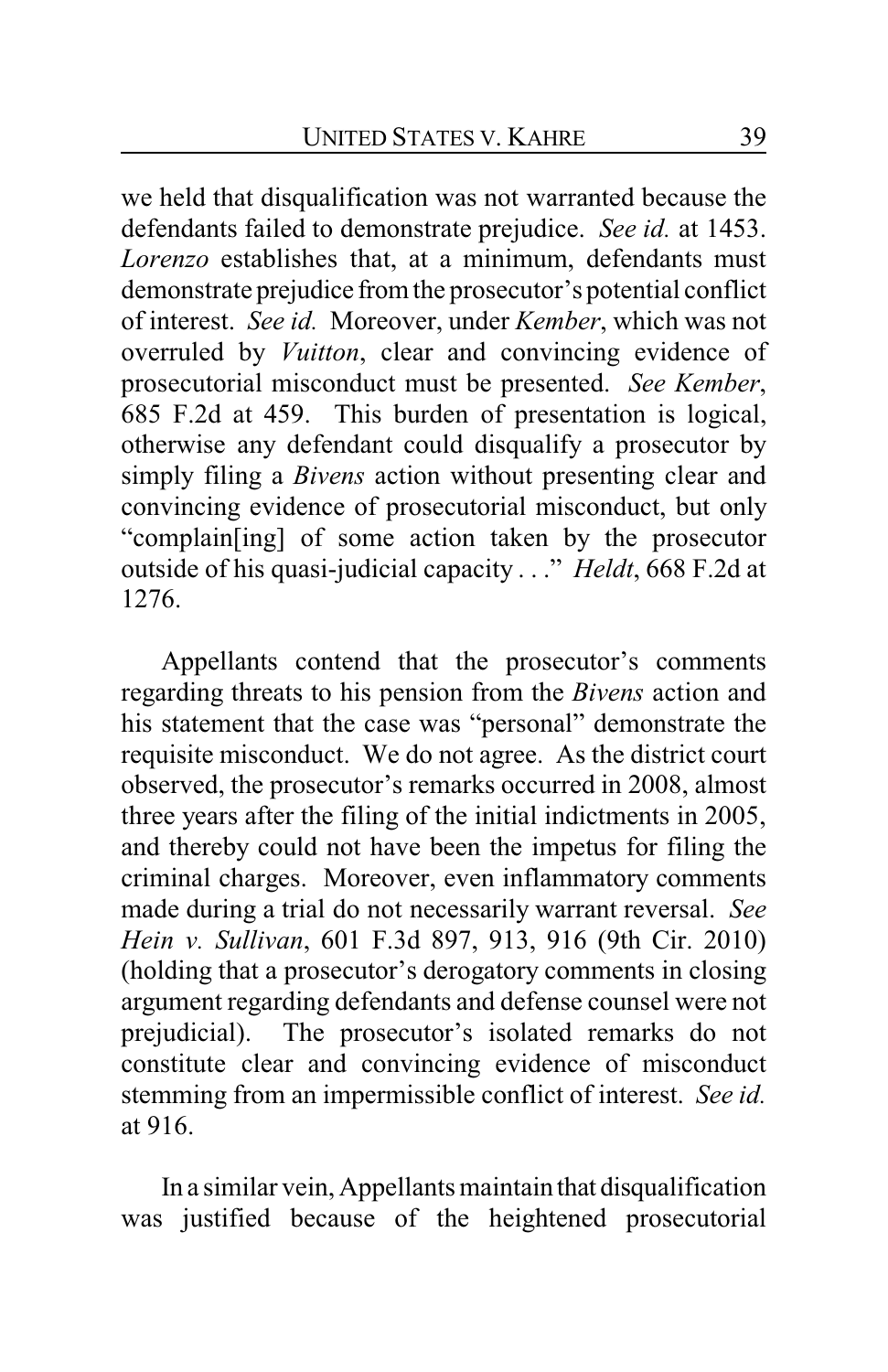discretion in tax cases, *i.e.*, tax deficiencies may be pursued criminally or civilly. However, this argument overlooks the reality that an Assistant United States Attorney does not possess unbridled discretion to pursue prosecution in tax cases. Rather, the Department of Justice's Tax Division must approve all criminal tax prosecutions. *See* U.S.A.M. § 6- 4:010 ("To achieve uniform, broad, and balanced criminal tax enforcement, the Attorney General has authorized the Tax Division to oversee all federal criminal tax enforcement and to authorize or decline investigations and prosecutions in tax matters. . . .") (citation omitted). Appellants do not persuasively contend that the Department of Justice's Tax Division operated under any conflict or that its supervisory role was ineffective in this case.

Appellants next argue that the prosecutor's trial conduct manifested his conflict of interest. For example, Appellants assert that the prosecutor, due to his conflict of interest, failed to elicit from Molesworth that her testimony in the first trial was perjured. However, Appellants fail to identify any aspect of Moleworth's testimony that was false. *See United States v. Bingham*, 653 F.3d 983, 995 (9th Cir. 2011) ("We cannot presume that the prosecutor knew that the prior inconsistent statement was true but elicited perjured testimony anyway, and [Appellants] point[ ] to nothing in the record that shows the intentional use of perjured testimony. . . .") (citation, alteration, and internal quotation marks omitted). Appellants in no way challenge the district court's ruling that the government properly disclosed to Appellants prior to trial Molesworth's statement that she had previously perjured herself and that Appellants' counsel effectively crossexamined Molesworth on that point. The district court's unchallenged ruling rebuts Appellants' allegations of prosecutorial misconduct.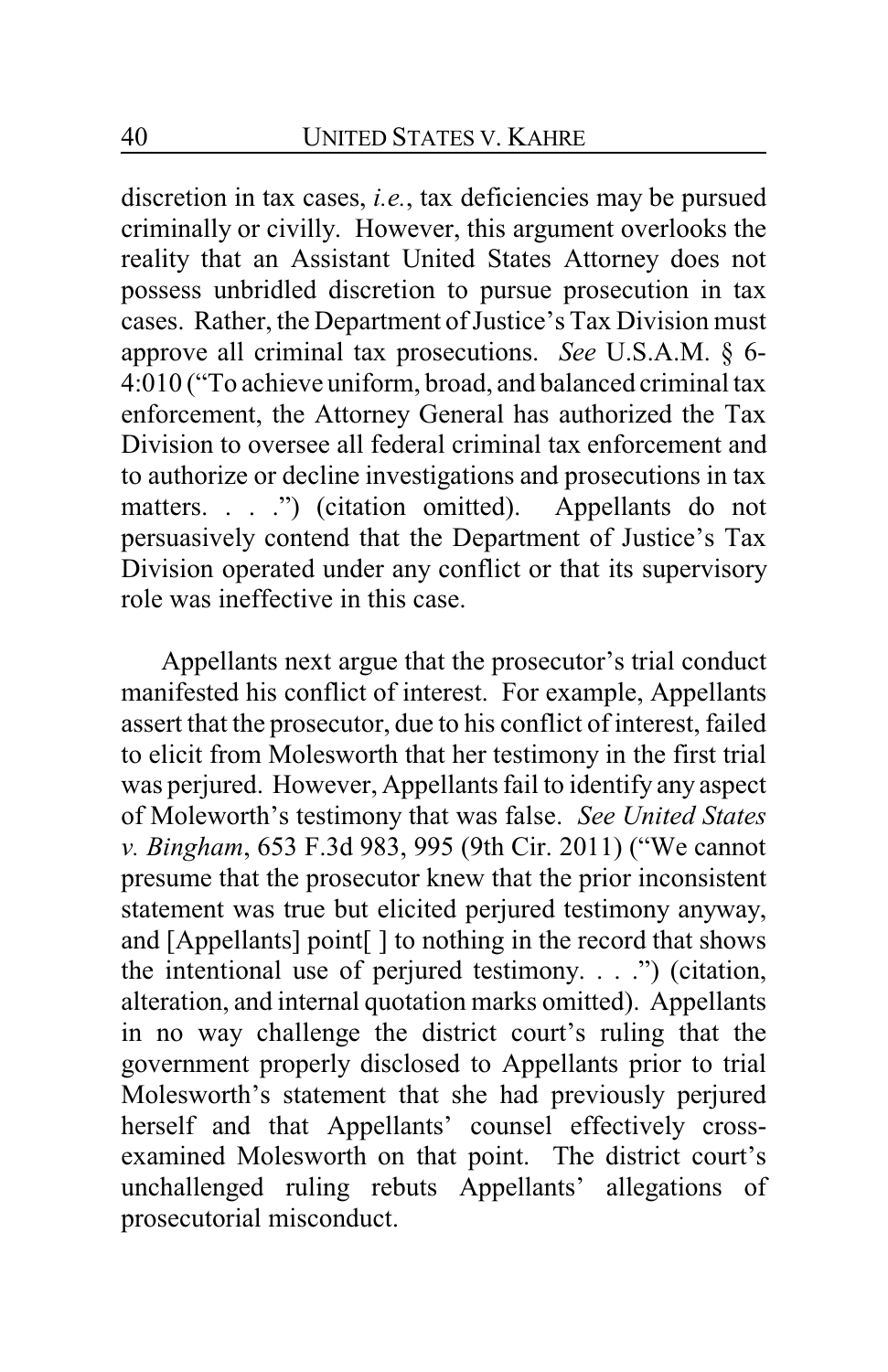Finally, Appellants contend that the prosecutor suborned perjury because one witness' testimony was contradicted by other witnesses. However, Appellants fail again to effectively challenge the district court's ruling that the contradictory testimony presented a credibility issue, not perjury. Therefore, the district court did not abuse its discretion in ruling that the prosecutor should not be dismissed on this basis. *See Davis*, 932 F.2d at 761–62.**<sup>15</sup>**

Because Appellants failed to present clear and convincing evidence of an impermissible conflict of interest or of prejudice, we conclude that the district court properly denied Appellants' motion to disqualifythe prosecutor. *See Lorenzo*, 995 F.2d at 1453; *see also Kember*, 685 F.2d at 459.

Appellants also accuse the prosecutor of misrepresenting the factual basis for a summary chart that was received into evidence. The district court ruled that the summary chart was admissible, and that it did not "hurt the defendant in any way, shape, or form." Here too, the district court did not abuse its discretion by declining to disqualify the prosecutor.

**<sup>15</sup>** Appellants posit a litany of alleged discovery violations reflecting the prosecutor's conflict of interest. However, the district court did not find any such violations, and its rulings with respect to disqualification on these bases did not constitute an abuse of discretion. *See United States v. Hinkson*, 585 F.3d 1247, 1263 (9th Cir. 2009) (en banc) (holding that reversal for "abuse of discretion" is permissible only when the ruling or finding being reviewed "is illogical, implausible, or without support in inferences that may be drawn from the facts in the record").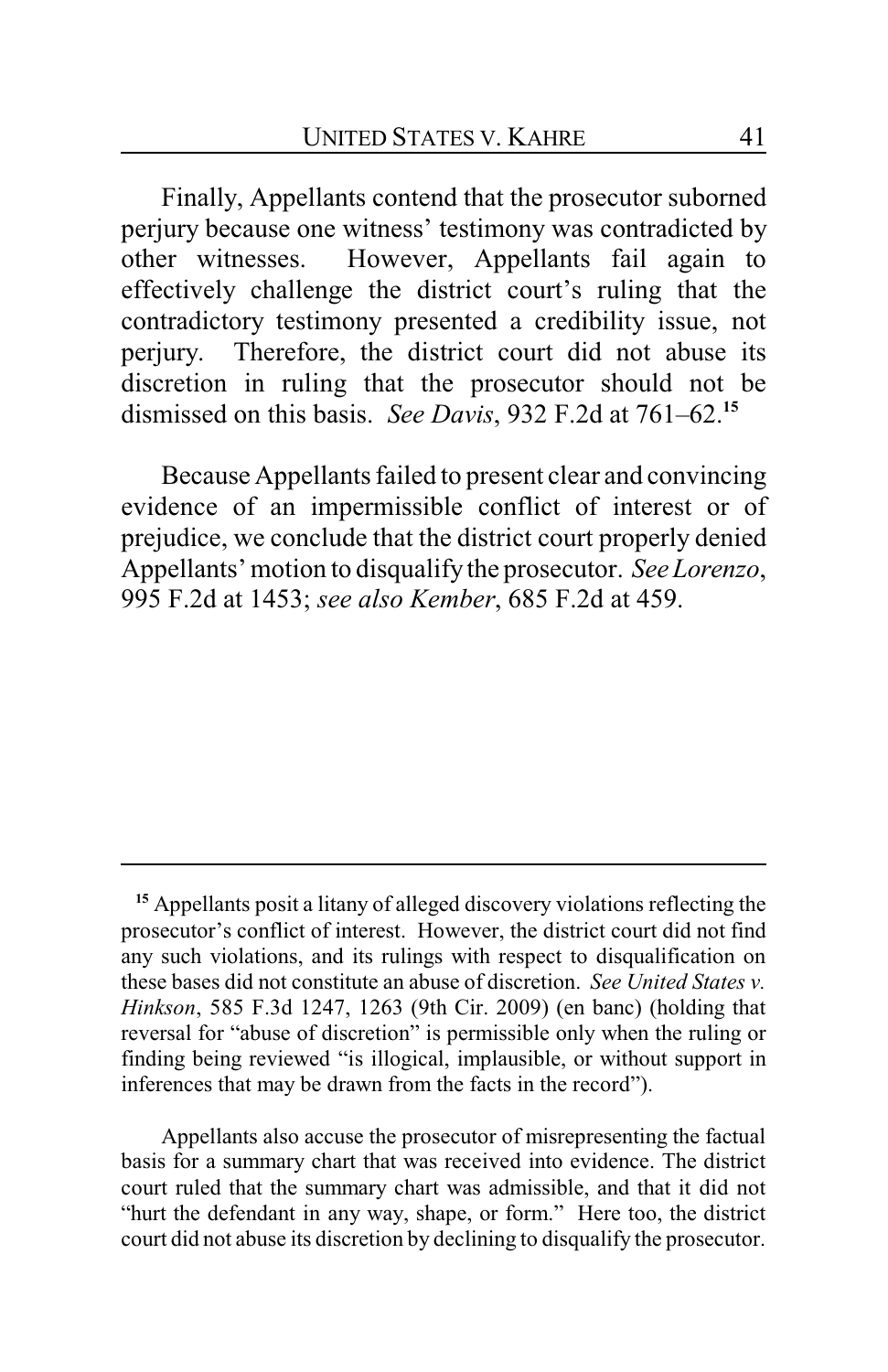### **D. Evidentiary Rulings**

# **1. Evidence Concerning the Legality of Gold Clause Contracts**

Appellants challenge the district court's exclusion of evidence concerning the legality of gold clause contracts.

As discussed, the district court properly determined that gold and silver coins should be assessed at fair market value when used as compensation for services. Based on this correct legal conclusion, the district court held that proffered evidence attempting to otherwise establish the requirements of governing tax law was irrelevant to the issue of willfulness. However, Appellants were permitted to introduce statutes, IRS pamphlets, tax provisions and other sources upon which Appellants relied in good faith during the duration of their wage payment system.

The district court's ruling fully comported with our precedent. In *United States v. Powell*, 955 F.2d 1206 (9th Cir. 1992), *as amended,* we observed that, in a criminal tax case, "a district court may exclude evidence of what the law *is* or *should be* . . ." *Id.* at 1214 (citation omitted) (emphasis in the original). In contrast, the district court "ordinarily cannot exclude evidence relevant to the jury's determination of what a defendant *thought the law was* . . . because willfulness is an element of the offense." *Id.* (emphasis in the original). "[S]tatutes or case law upon which the defendant claims to have actually relied are admissible to disprove that element if the defendant lays a proper foundation which demonstrates such reliance." *Id.* (citations and emphasis omitted). "Legal materials upon which the defendant does not claim to have relied, however, can be excluded as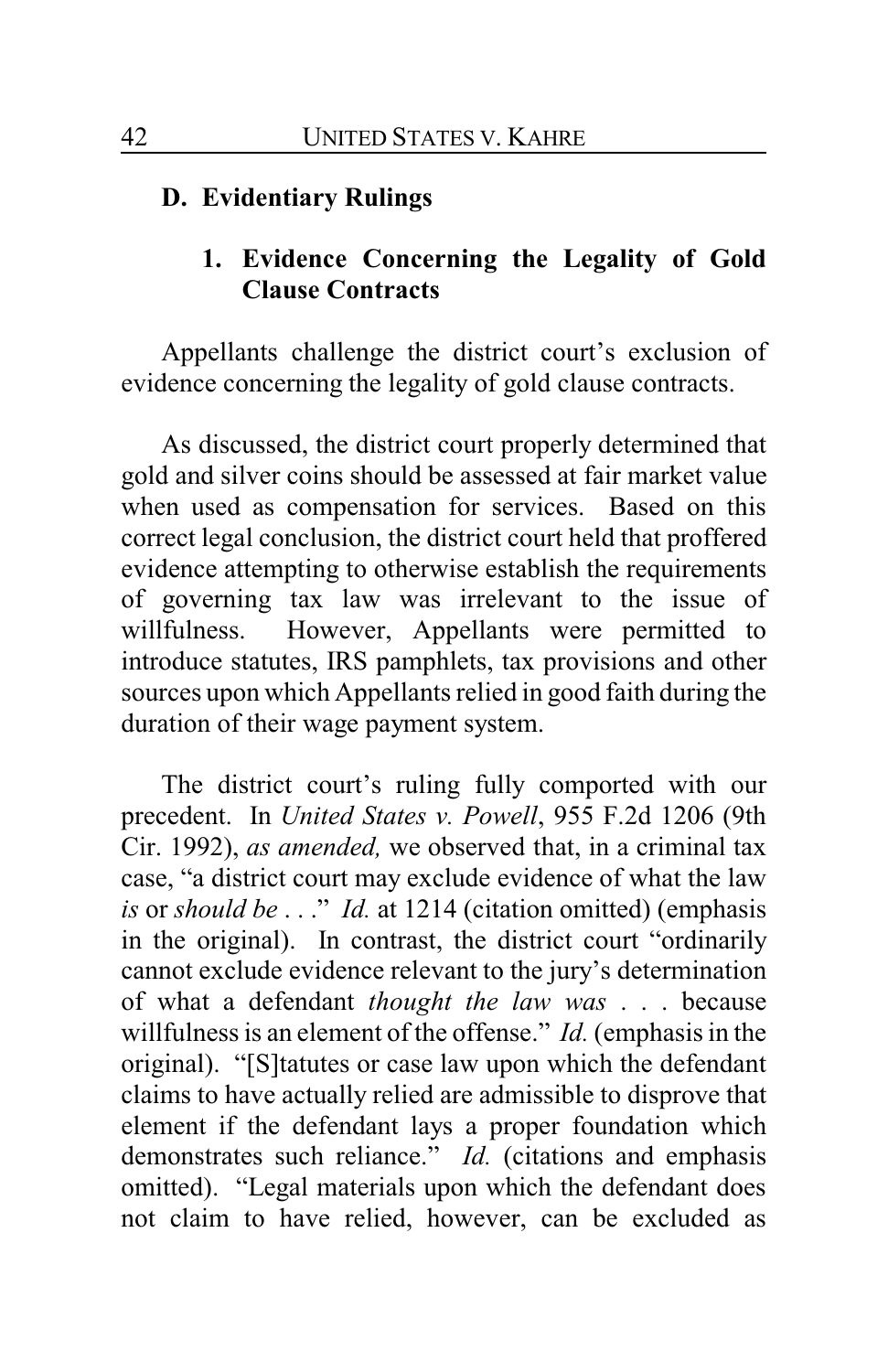irrelevant and unnecessarily confusing because only the defendant's subjective belief is at issue: the court remains the jury's sole source of the law." *Id.* "In addition, the court may instruct the jury that the legal material admitted at trial is relevant only to the defendant's state of mind and not to the requirements of the law, and may give other proper cautionary and limiting instructions as well." *Id.*

The district court, therefore, properly excluded evidence, including proffered expert testimony, that conflicted with its correct legal ruling that coins were assessed at fair market value for tax purposes irrespective of their use as legal tender. *See id.***<sup>16</sup>**

Appellants' contention that the district court's evidentiary rulings improperly diluted the burden of proof and precluded a complete defense is unpersuasive. Although the district court excluded evidence that contradicted its correct legal ruling regarding valuation of gold and silver coins for tax purposes, the court properly instructed the jury that:

> A defendant's conduct is not willful if that person acts due to a good faith misunderstanding of the law. Because the government has the burden of

**<sup>16</sup>** Appellants' assertion that the district court erred in excluding evidence that its ruling was the first in the nation is unavailing. The district court's exclusion of the proffered evidence did not impact the presentation of evidence of Appellants' good faith beliefs, as the court's ruling on valuation of the coins occurred subsequent to the charged conduct and could not have been relied upon by Appellants in implementing their wage payment system. *See Powell*, 955 F.2d at 1214 (instructing that evidence is admissible only if relied upon by defendants). In any event, as a factual matter, the district court's ruling was not the first in the nation. Rather, it was premised on prior legal precedent.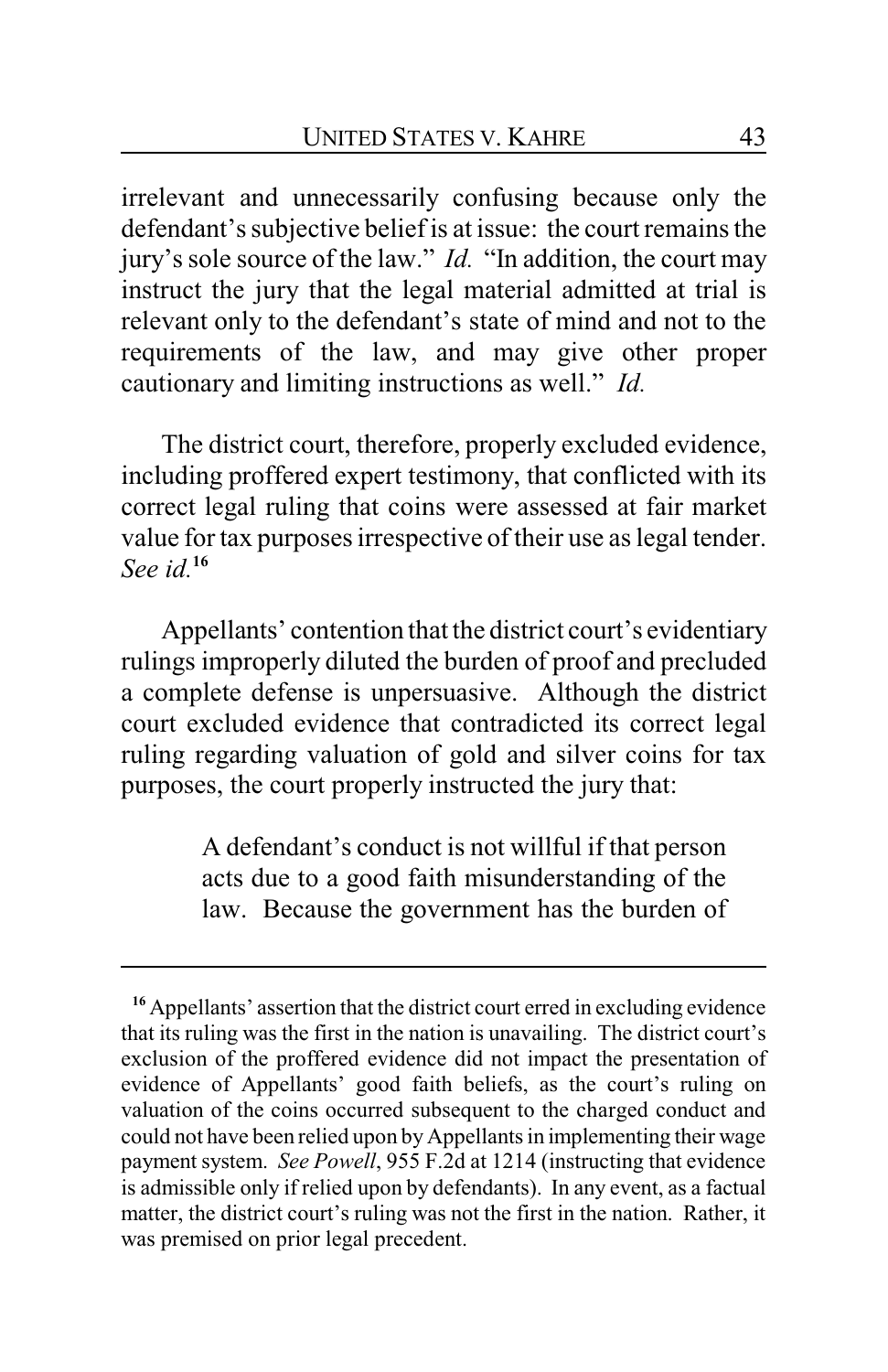proving a defendant acted willfully, the government also has the burden of negating a defendant's claim that because of a misunderstanding of the law, the defendant had a good faith belief that he was not violating the relevant provisions of the tax code.

The district court's ruling and corresponding instructions encompassed Appellants' good faith defense. *See Powell*, 955 F.2d at 1214 ("In addition, the court may instruct the jury that the legal material admitted at trial is relevant only to the defendant's state of mind and not to the requirements of the law, and may give other proper cautionary and limiting instructions as well.").

# **2. Other Evidence Concerning Appellants' Good Faith Belief That The Wage Payments Were Not Taxable**

Appellants contend that the district court erred under Fed. R. Evid. 803(3)**<sup>17</sup>** when it excluded testimony of the Kahres'

**<sup>17</sup>** Pursuant to Fed. R. Evid. 803(3), as it existed at the time of the trials at issue in this case:

The following are not excluded by the hearsay rule, even though the declarant is available as a witness:

<sup>(3)</sup> A statement of the declarant's then-existing state of mind, emotion, sensation, or physical condition (such as intent, plan, motive, design, mental feeling, pain, and bodily health), but not including a statement of memory or belief to prove the fact remembered or believed unless it relates to the execution, revocation, identification, or terms of the declarant's will.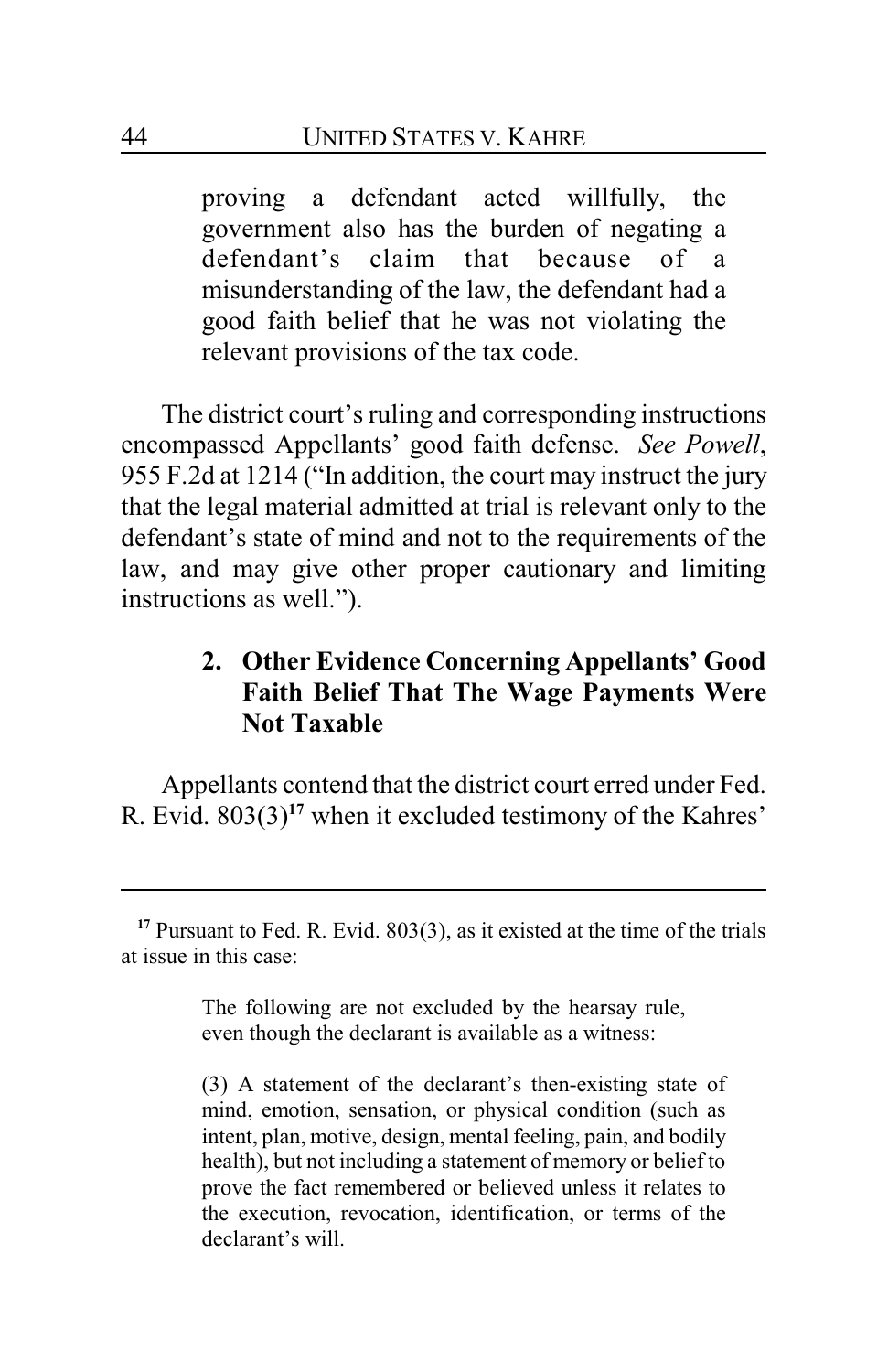contemporaneous statements regarding their good faith belief that the payments were legal and non-taxable.

Appellants challenge only two rulings by the district court. In the first challenged ruling, the district court sustained the government's objection to testimony in which the witness explained that Kahre told him coins were taxed at their face value. In the second challenged ruling, the district court excluded testimony that Lori Kahre instructed another witness to pay her own taxes.**<sup>18</sup>** This proffered testimony, if admitted, "would have been hearsay . . . about defendants' state of mind at the time, a subject about which they could be examined and cross-examined if they took the stand. But as a second-hand statement of memory or belief to prove the fact remembered . . . it is not only hearsay, but irrelevant hearsay." *United States v. Bishop*, 291 F.3d 1100, 1110–11 (9th Cir. 2002) (internal quotation marks omitted).**<sup>19</sup>** Therefore, the district court did not plainly err in excluding it.

Regardless, any error in excluding the testimony was harmless. *See id.* at 1108 ("Not every hearsay error amounts to a constitutional violation. At a minimum, a defendant

**<sup>18</sup>** Because Appellants did not argue before the district court that the testimony was admissible pursuant to Fed. R. Evid. 803(3), we review for plain error. *See United States v. Orm Hieng*, 679 F.3d 1131, 1135 (9th Cir. 2012) ("We review evidentiary rulings to which no objection was made for plain error.") (citation omitted).

**<sup>19</sup>** Appellants make the additional argument that the district court violated their due process rights by admitting evidence of their good faith beliefs only if Appellants testified. However, the district court actually permitted Appellants to offer proof of their good faith beliefs through other sources. Appellants also testified during trial, providing the best evidence of their good faith beliefs. *See Bishop*, 291 F.3d at 1110 ("The best evidence would be the defendant's own testimony. . . .").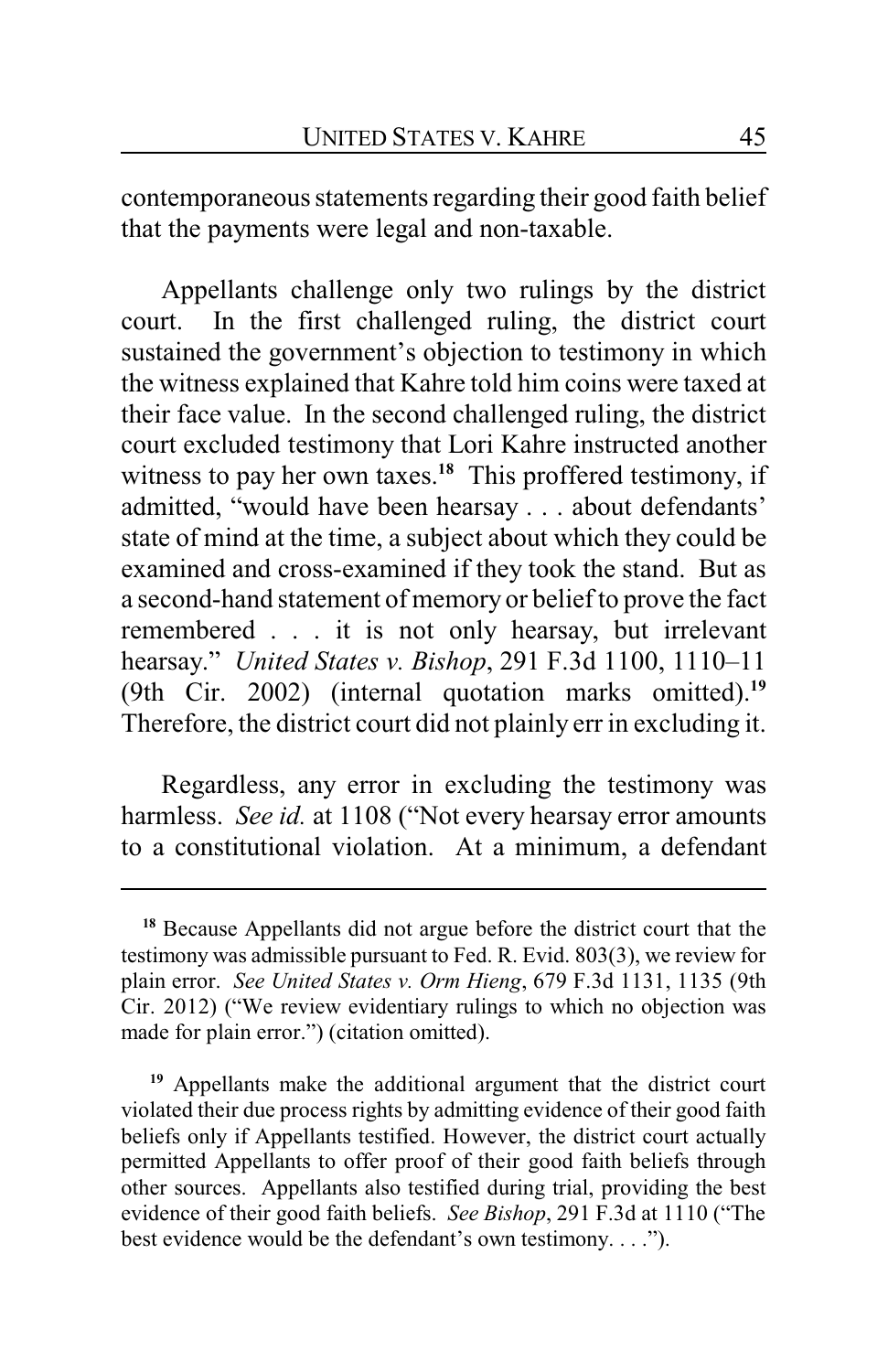must demonstrate that the excluded evidence was important to his defense. . . .") (citation and alteration omitted). Not only was the government's case exceptionally strong, but Kahre, Lori, and Loglia each testified extensively about the good faith underlying their belief that the gold payment system was legal. *See Bishop*, 291 F.3d at 1110 ("Such [third-party] testimony may fall under the state of mind exception to the rule against hearsay, but it would still be self-serving, and duplicative of the defendants' own testimony about their state of mind, if they chose to testify. . . .") (internal quotation marks omitted).**<sup>20</sup>**

### **E. The District Court's Partiality**

Appellants contend that a new trial is warranted because of the district court's partiality, as evidenced by its improper comments and conduct.

"We will reverse a trial court for excessive judicial intervention only in cases of actual bias . . . or if the judge's remarks and questioning of witnesses projected to the jury an appearance of advocacy or partiality, and the alleged

**<sup>20</sup>** Appellants further contend that the district court erred in excluding an IRS agent's report that a prior investigation had been closed for lack of criminal intent. However, Appellants were not prejudiced, as the IRS agent testified and confirmed his conclusions regarding the lack of proof of criminal intent.

Appellants also argue that the district court erred in excluding evidence concerning the amount of force used against Lori Kahre during the search. Although Appellants cited no specific ruling, it appears that the district court excluded evidence related to the searches as irrelevant and potentially prejudicial. Here too, the exclusion at issue was not prejudicial, because Lori's testimony completely elucidated every aspect of her defense.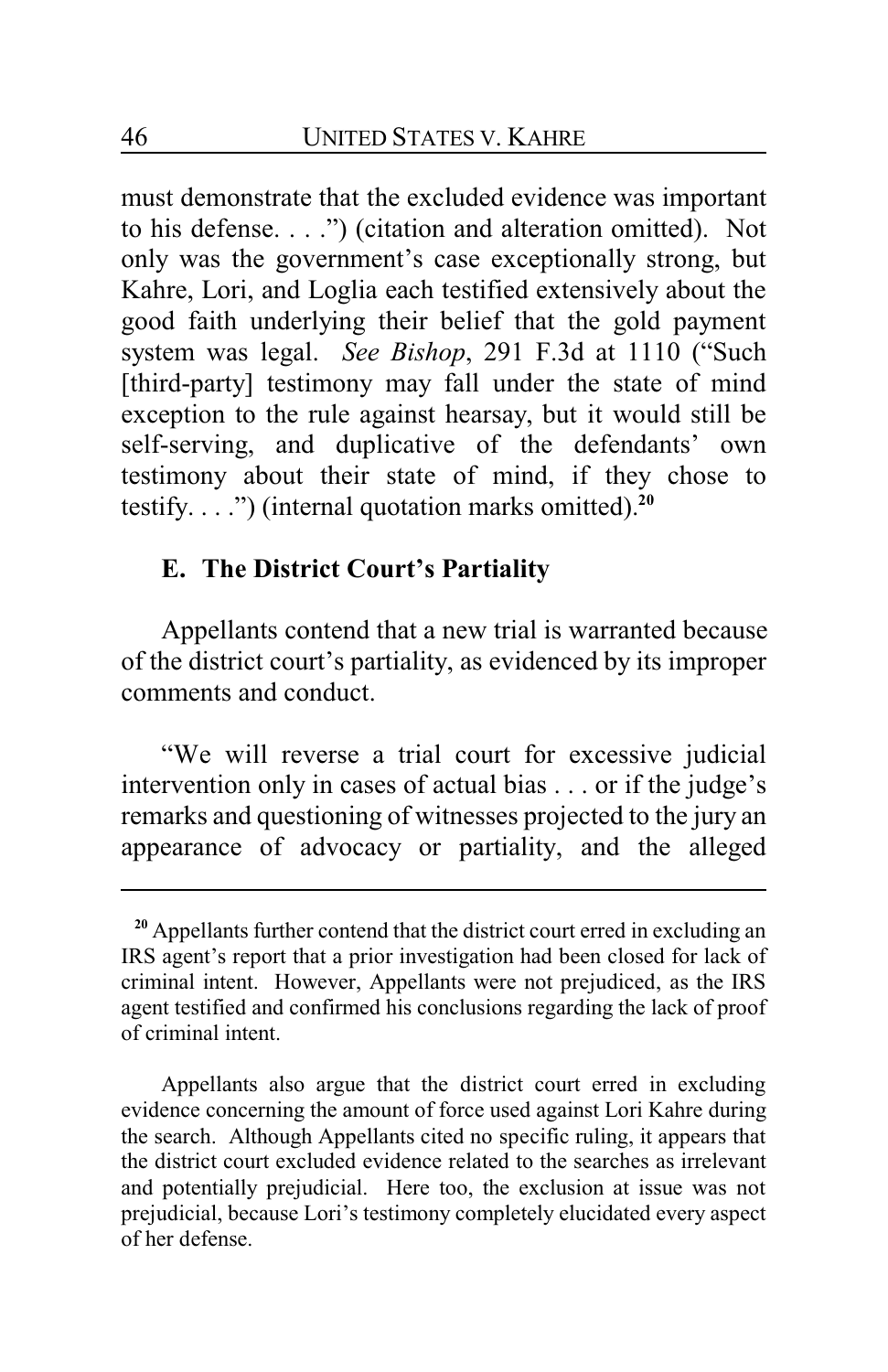misconduct had a prejudicial effect on the trial." *United States v. Scott*, 642 F.3d 791, 799 (9th Cir. 2011) (citation and internal quotation marks omitted). "Before a jury's verdict will be overturned because of the conduct of a trial judge in rebuking or punishing an attorney or otherwise intervening in the proceedings, it must appear that the conduct measured by the facts of the case presented together with the result of the trial, was clearly prejudicial to the rights of the party." *Id.* (citation omitted). "The assessment is to be made, moreover, in light of the evidence of guilt." *Id.* (citation omitted).

Appellants urge the conclusion that the district court utilized prejudicial analogies when explaining its evidentiary rulings to the jury. For example, the district court explained that the silver coins could be placed into evidence, but could not be sent back with the jury for jurors to examine, just as narcotics can be placed in evidence, but not sent back with the jury. The district court analogized the chain of custody utilized in narcotics cases to the introduction of records seized from a residence. The district court also utilized what it characterized as the "ridiculous example" of an organized crime figure having a business purpose in the process of addressing whether a witness could testify regarding a possible business purpose underlyingKahre's payroll system.

Although the district court utilized analogies, its comments did not undermine Appellants' defense. It is presumed that the jury followed the district court's instructions that it was not to give any weight to the court's explanatory comments. *See Scott*, 642 F.3d at 800. These comments do not justify a new trial, particularly in view of the strong evidence of guilt. *See id.* at 799.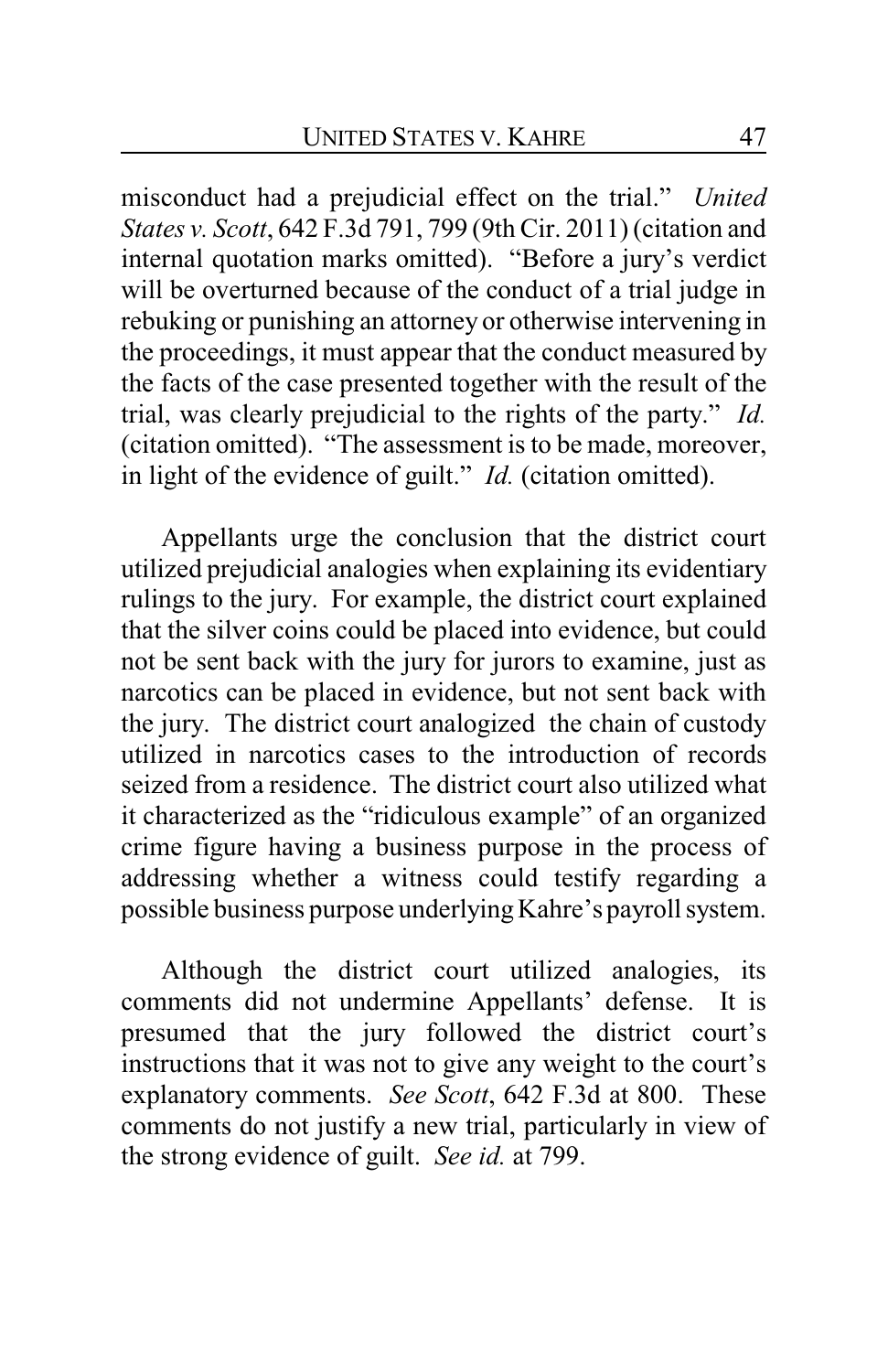Although Appellants complain that the district court improperly objected to the defense's cross-examination and denigrated counsel, the record does not reflect that the district court interfered with or impeded the defense's crossexamination at all. Contrary to Appellants' assertion that the district court denigrated counsel by impermissibly objecting to the defense's cross-examination, the record reflects that the district court interrupted those questions that were deemed irrelevant or inappropriate. For example, the district court interrupted defense counsel when he asked a witness if escrow could close if "the person may not have remembered signing it because they were intoxicated when they signed it[.]" The district court also interrupted a witness who was reading from documents although the witness lacked any personal knowledge of the transaction related to the documents. When defense counsel argued that government witnesses had been allowed to read from documents, the district court replied that "[t]o the extent the Government did it and nobody objected, they shouldn't have. . . ." The other asserted instances in which the district court interrupted cross-examination similarly reflect that the district court properly intervened to frame the questioning. Appellants made no showing that the district court's rulings in controlling the proceedings were incorrect, or that they were unable to mount an effective defense. In sum, the district court did not improperly impede Appellants' presentation of their case. *See United States v. Gurolla*, 333 F.3d 944, 958 (9th Cir. 2003) (explaining that the district court's rulings regarding cross-examination constitute reversible error only in the event the rulings resulted in the denial of a fair trial).

Appellants' assertion that the district court interrupted Loglia's testimony and denigrated Loglia's good faith belief in the wage payment system is similarly unavailing. During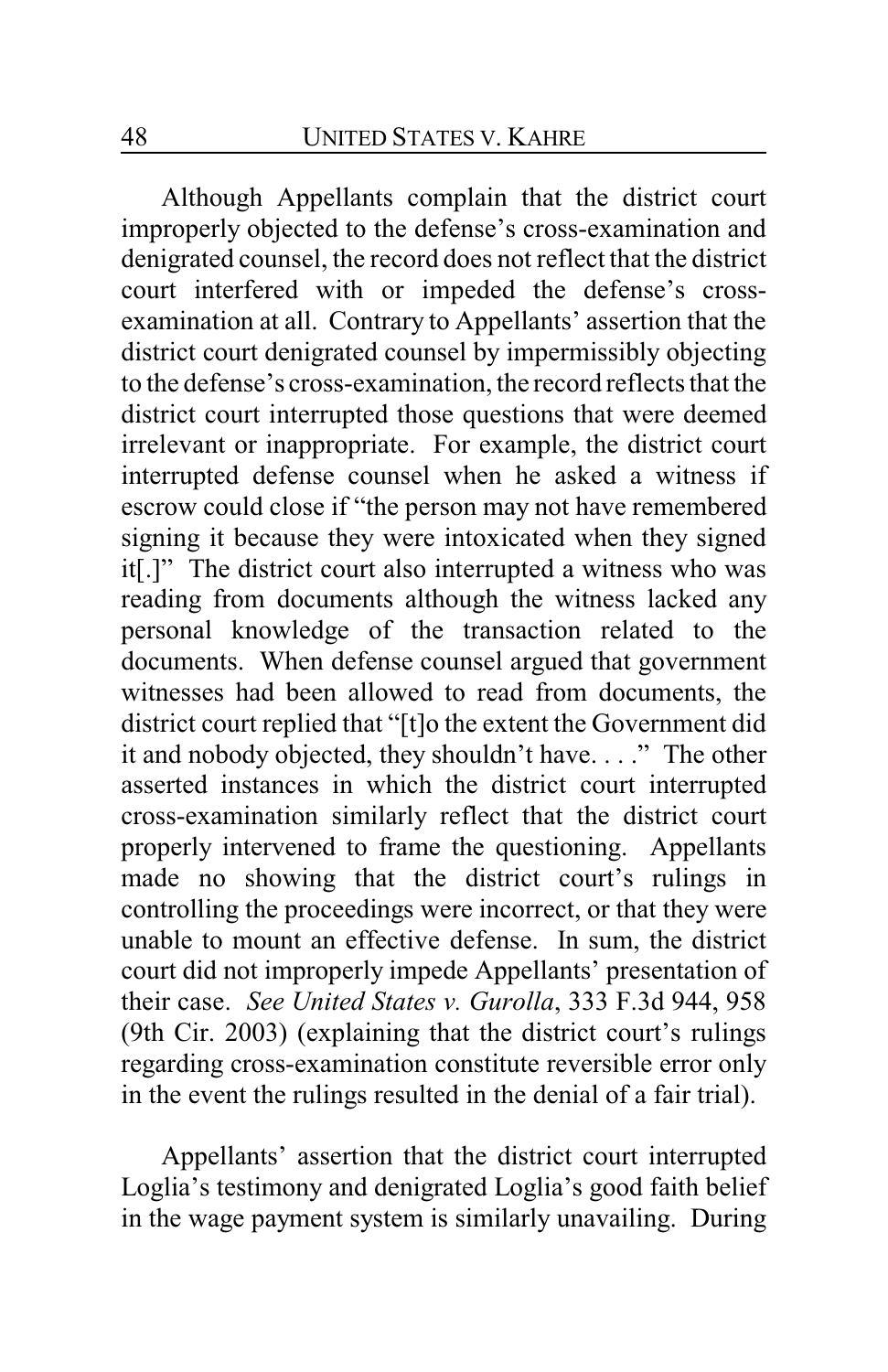his testimony, Loglia stated that he relied in part on Civil War era cases for his use of gold and silver coins for wage payments. The district court did not denigrate Loglia's reliance on the case law. Rather, the district court accurately clarified that the weight the jury gave to a legal opinion admitted into evidence may be affected by changes in legal precedent. By way of example, the district court simply remarked that an individual could not rely in good faith on "*Plessy v. Ferguson* that used to say separate but equal was okay in schooling. . . ." The district court also did not commit reversible error when it merely observed that prior case law did not "represent the law that applies to this case, nor did it ever, by the way. It's the effect on Mr. Loglia that counts."

Contrary to Appellants' assertions, neither did the district court denigrate Loglia's reliance on an IRS letter that purportedly supported the wage payment system. The government objected to admission of the letter based on its lack of authentication, and the district court innocuously remarked that it was not uncommon for government letters to be fabricated. However, the district court admitted the letter into evidence because "if [Loglia] actually got the document and relied on it, thinking it was real, that's what counts. It's not whether in fact it was real."

Appellants further contend that the district court impermissibly explained the government's theory of the case when making its evidentiary rulings. Appellants fault the district court for commenting on the government's theory that Lori Kahre acted as a straw buyer for the silver coins; that the government's charges were based on a conspiracy; that the government's argument was that the gold clause contracts were a sham; and that the government's challenge to a witness was premised on the witness's bad acts. However,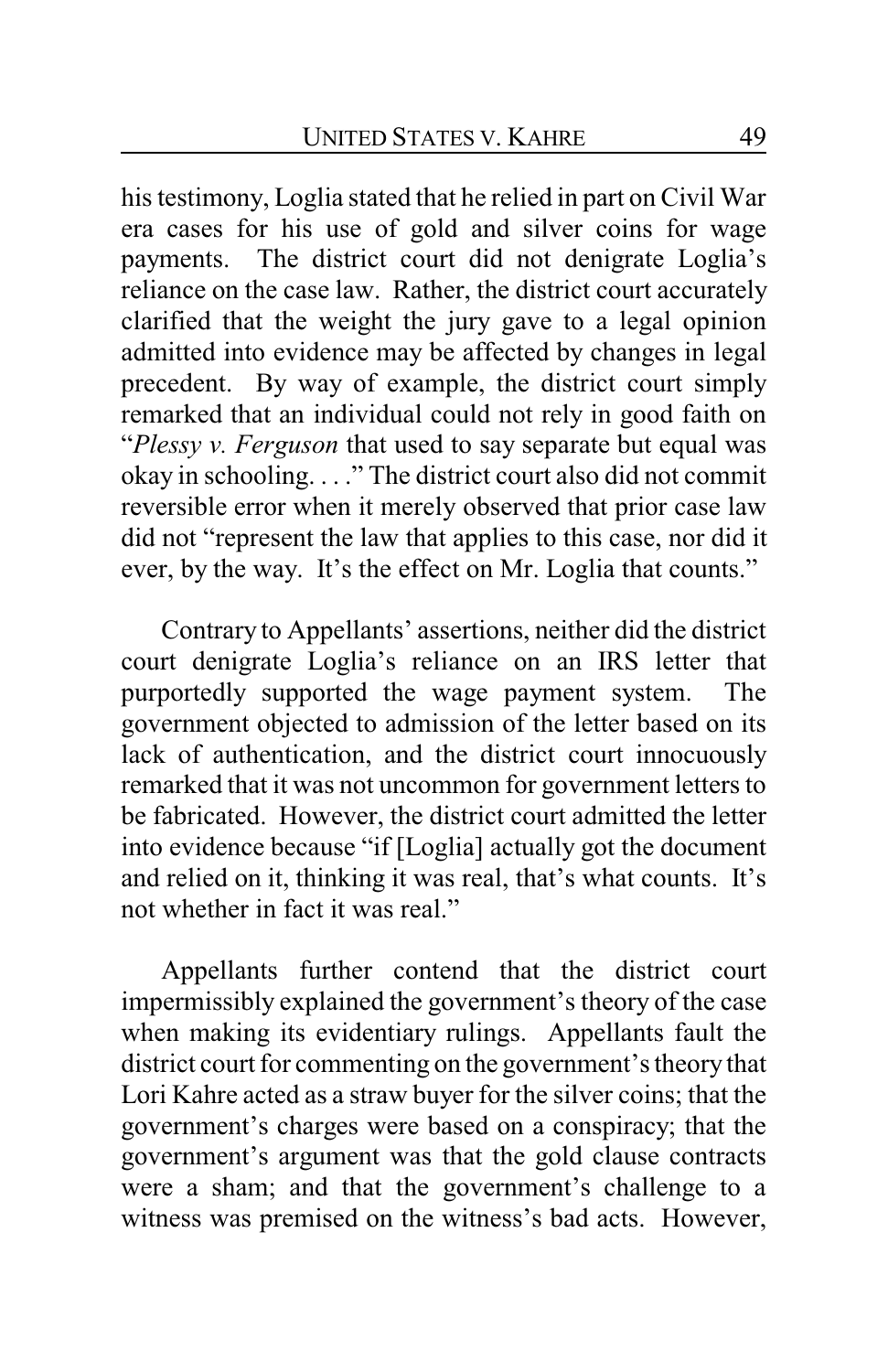the record reflects that the district court did not impermissibly explain the government's theory. Instead, the district court merely remarked that "[o]ne of the contentions of the Government in this case is that Ms. Kahre was simply a straw buyer and that the real owner was Mr. Kahre . . . So that's for the jury to decide," and that "it is the Government's contention these people were all in conspiracy together. So I don't know what your objection is." In permitting testimony concerning an unindicted coconspirator, the district court simply observed that waiver of the hearsay rule was warranted "[b]ecause it's the whole government theory the reason [the unindicted coconspirator] was doing all these chicaneries was because he was in league with [Appellants]. . . ." The district court also passively noted the government's position that a gold clause contract utilized by Appellants was "a sham because it's a device by which they are alleging Mr. Kahre used to avoid paying taxes. That is what they're claiming."

In each case, the district court referred to the government's theory as it related to evidentiary issues and clarified that it was within the province of the jury to determine the validity of the government's theory. Thus, we conclude that Appellants are not entitled to a new trial based on the district court's comments or conduct. Our conclusion is further supported by the strength of the government's case, and the court's curative instructions. *See Scott*, 642 F.3d at 800.

# **F. Robert Kahre's Sentence**

Kahre challenges the district court's calculation of his adjusted offense level and of the applicable guideline range,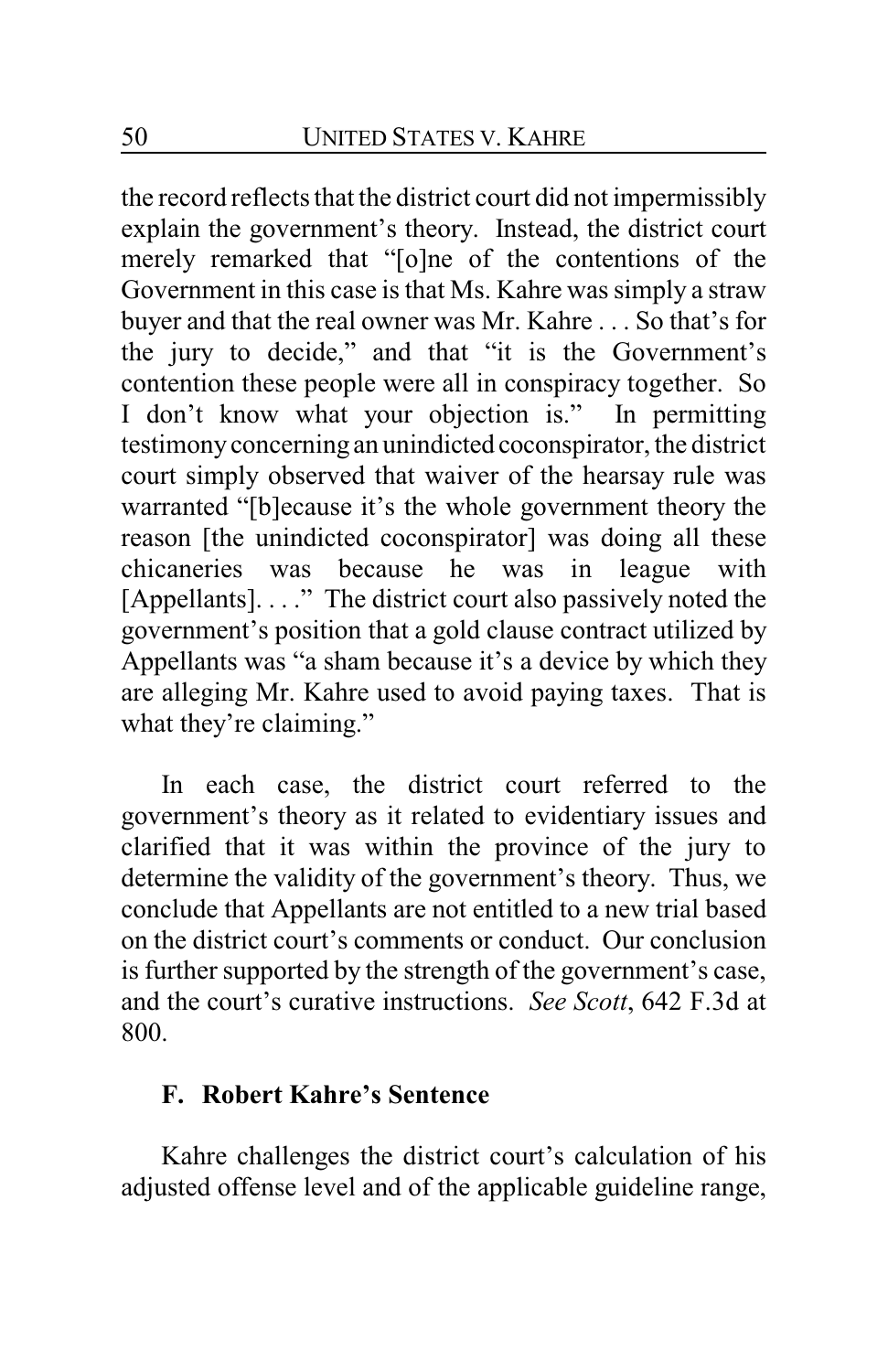both of which were largely attributable to the tax loss associated with his crimes of conviction.

"The government bears the burden of establishing the base offense level, and, hence, here, the amount of tax loss, by a preponderance of the evidence." *United States v. Montano*, 250 F.3d 709, 713 (9th Cir. 2001) (citation omitted). "Under the preponderance of the evidence standard, the relevant facts must be shown to be more likely true than not." *Id.* (citations and internal quotation marks omitted). "In determining the total tax loss attributable to the offense, all conduct violating the tax laws should be considered as part of the same course of conduct or common scheme or plan unless the evidence demonstrates that the conduct is clearly unrelated." *Bishop*, 291 F.3d at 1115 (citation and alteration omitted). "Tax loss is determined from the reasonably foreseeable conduct of all co-actors, not just the defendant's own conduct. . . ." *Id.* (citation and alteration omitted).

Kahre asserts that, because his workers were independent contractors, the district court erred in calculating a tax loss premised on payroll taxes for employees.

The IRS has established a twenty-factor test to differentiate an employee from an independent contractor for tax purposes. *See* IRS Rev. Rul. 87-41 (1987).**<sup>21</sup>**

<sup>&</sup>lt;sup>21</sup> The factors include: (1) the employer's right to require the worker's compliance with instructions; (2) the employer's training requirements; (3) the integration of the worker's services into the employer's business; (4) the worker's personal rendering of services;  $(5)$  the employer's hiring, supervision, and payment of assistants; (6) a continuing relationship between the employer and the worker; (7) the employer's setting of hours; (8) the employer's requirement of full-time service; (9) performance of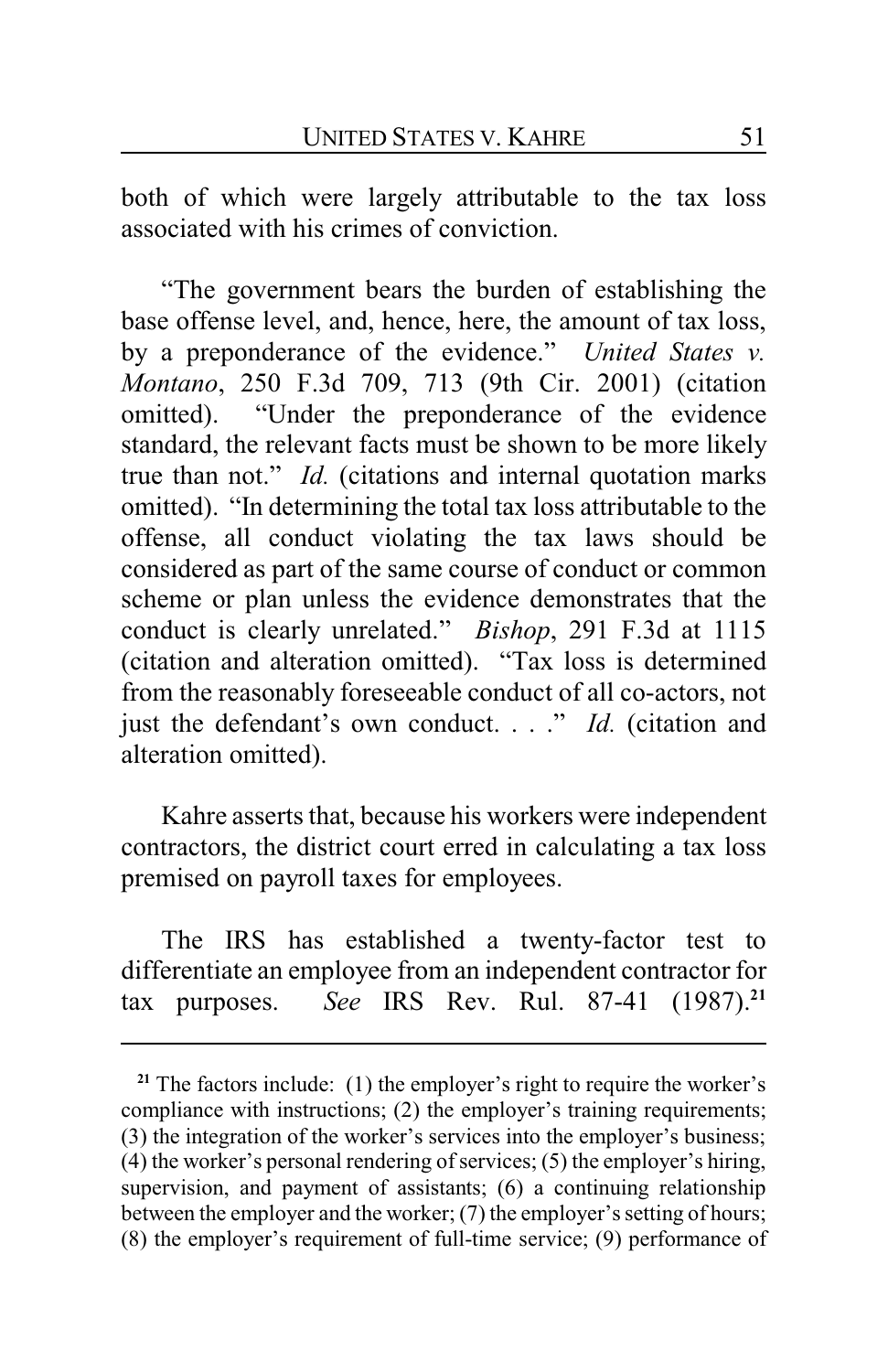"[G]enerally the relationship of employer and employee exists when the person or persons for whom the services are performed have the right to control and direct the individual who performs the services, not only as to the result to be accomplished by the work but also as to the details and means by which that result is accomplished. . . ." *Id.* "Thus, if such a relationship exists, it is of no consequence that the employee is designated as a partner, coadventurer, agent, independent contractor, or the like." *Id.*

The trial testimony amply supports the district court's finding that Kahre's employees were not independent contractors. Rodriguez testified at length regarding the control Kahre exercised over his employees' work, and expressly acknowledged that the employees were not independent contractors. The district court instructed the jury that it was required to apply the twenty-factor test and determine whether Kahre's workers were employees or independent contractors. Having followed that instruction, the jury found Kahre guilty on all counts. Given the evidence and the jury's findings from that evidence, the district court did not err in finding that Kahre failed to pay the requisite payroll taxes for his employees, or in calculating the amount

work on the employer's premises; (10) the worker's performance of services in a sequence set by the employer; (11) the employer's requirement that the worker submit oral or written reports; (12) payments on an hourly, weekly, or monthly basis; (13) the employer's payment of business or travel expenses; (14) the employer's furnishing of materials or tools; (15) lack of significant investment in the facilities by the worker; (16) lack of realization of loss or profit by the worker; (17) lack of work for multiple firms by the worker; (18) lack of availability of the worker's services to the general public; (19) the employer's right to discharge the worker; and (20) the worker's right to terminate her or his services. *See* IRS Rev. Rul. 87-41.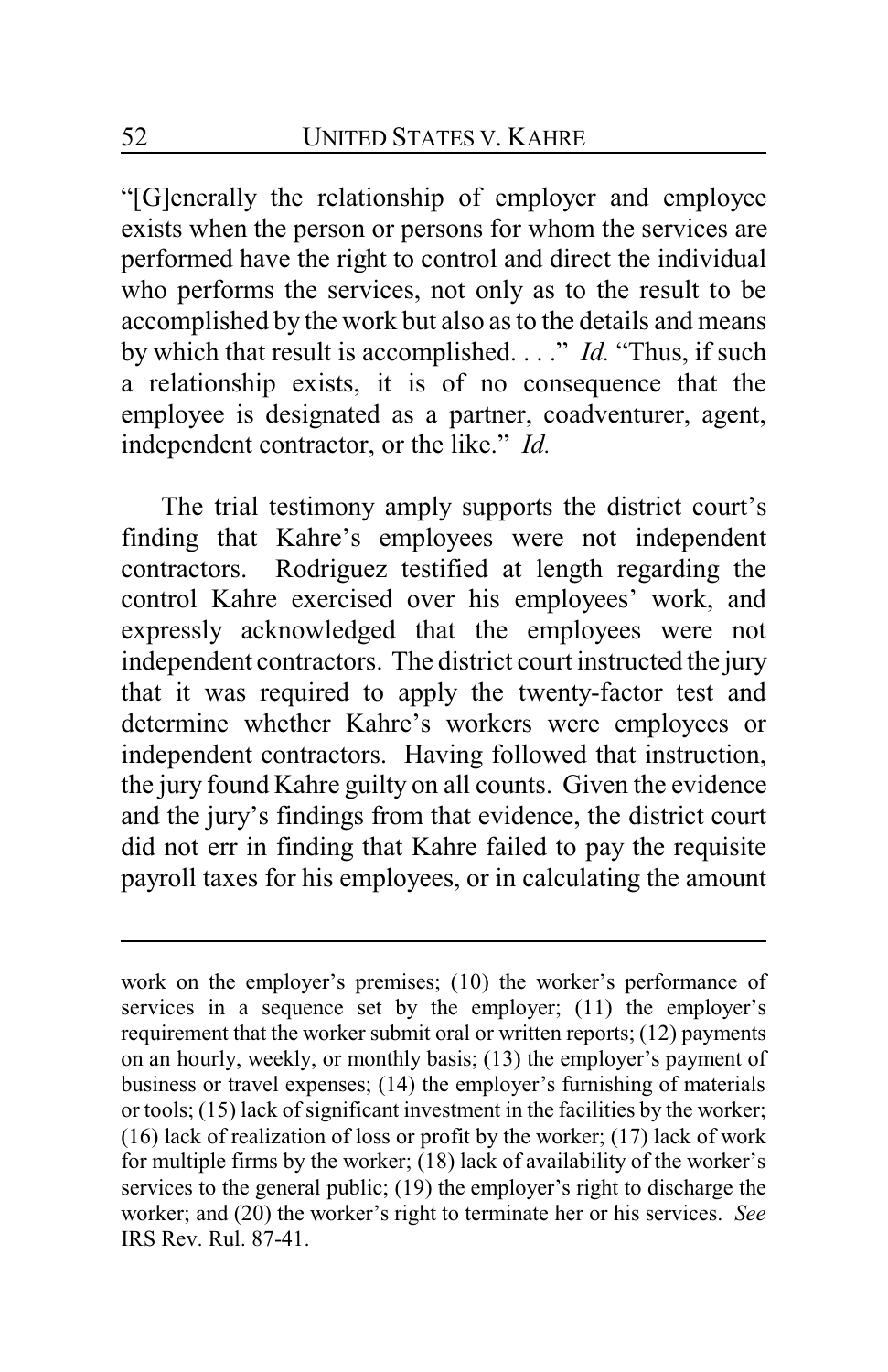of loss from the tax scheme. *See Bishop*, 291 F.3d at 1115 (reasoning that tax loss is to be calculated in view of the totality of the tax evasion scheme).**<sup>22</sup>**

Kahre maintains that he was not responsible for withholding taxes from wages paid to employees of the thirty-five businesses that utilized his payroll services. However, "[i]n determining the total tax loss attributable to the offense, *all* conduct violating the tax laws should be considered as part of the same course of conduct or common scheme or plan unless the evidence demonstrates that the conduct is clearly unrelated. . . ." *Id.* (citation and alteration omitted) (emphasis added). Kahre was responsible for "the reasonably foreseeable conduct of all co-actors, not just [his] own conduct. . . ." *Id.* This means that Kahre was indeed responsible for the conduct of the businesses that utilized his payroll services, particularly since trial testimony revealed that Kahre devised these payroll services, and administered them in the same illicit manner as his own. The district court, therefore, did not err in determining it was more likely than not that the tax loss incurred from these utilizing companies was attributable to Kahre.

**<sup>22</sup>** Kahre maintains that two of his several hundred employees were independent contractors as noted in their plea agreements. However, classification of two individuals as independent contractors would not undermine the district court's findings regarding the status of the overwhelming majority of the employees. *See Montano*, 250 F.3d at 713 ("Under the preponderance of the evidence standard, the relevant facts must be shown to be more likely true than not.") (citations and internal quotation marks omitted). Given the trial testimony reflecting the extensive nature of Kahre's payroll scheme involving several hundred employees, Kahre's argument is unavailing.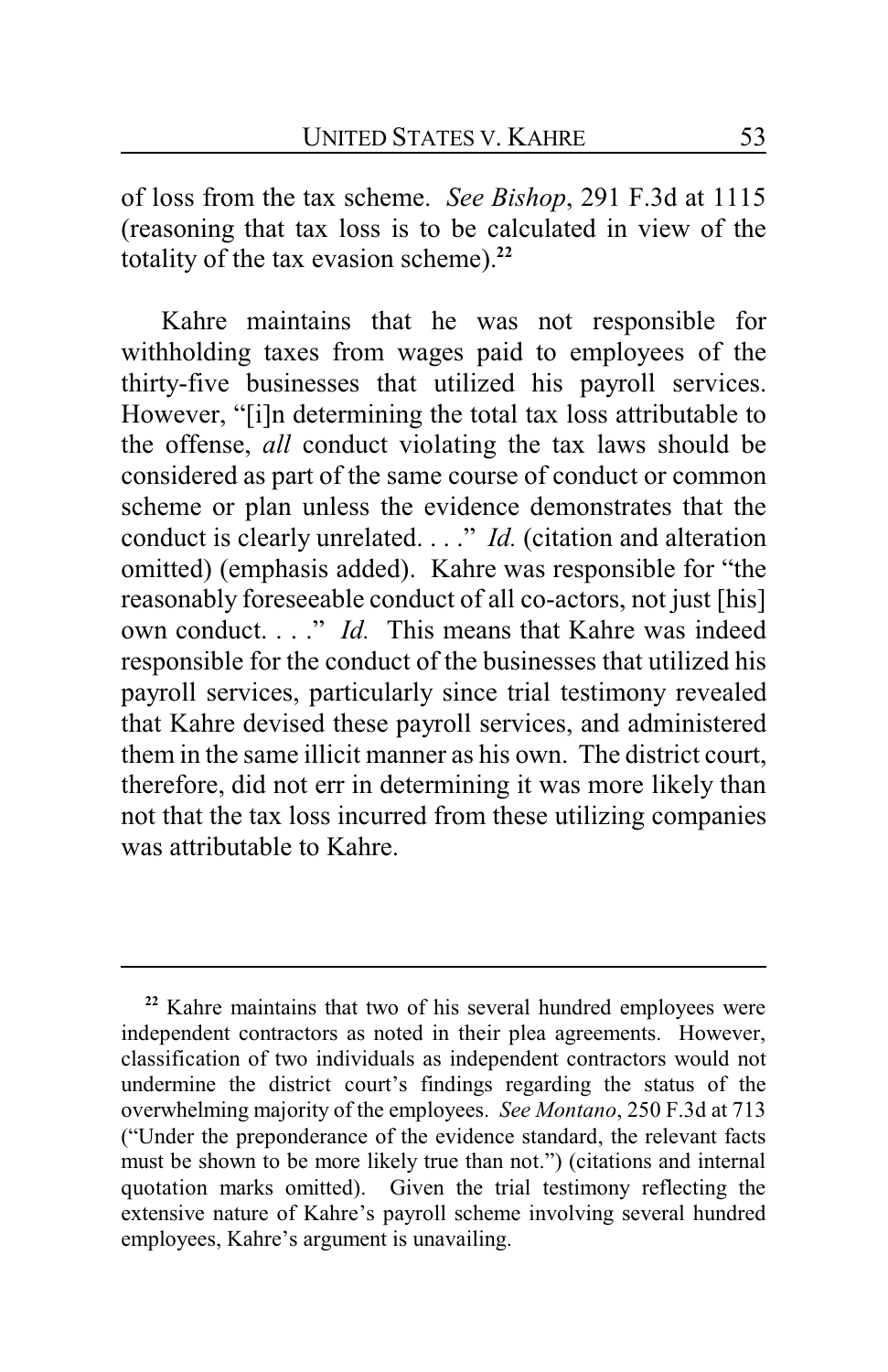Contrary to Kahre's assertions, the evidence elicited during trial also supports the district court's adoption of the calculation in the PSR of a total tax liability of \$57,435,803.52. The total tax liability included The total tax liability included \$51,739,337.52 in unpaid payroll taxes and \$5,696,466.10 Kahre owed in income taxes from 1992 to 2008. Agent Rickey testified that Kahre earned unreported income of \$10,758,167.32 in fees from his payroll services, and Agent Cutler calculated that Kahre earned unreported income of \$1,956,739 from his companies. These figures more than sufficiently support the district court's tax liability determination<sup>23</sup>

Kahre next takes issue with the obstruction of justice enhancement, arguing that he did not attempt to conceal his gold and silver payroll system from the IRS, testified honestly about his failure to pay his personal income taxes, and had a good faith belief that his activities were legal. However, the obstruction of justice enhancement was premised on Kahre's false trial testimony. The indictment alleged that Kahre engaged in a conspiracy to defraud the IRS by placing "real property, which he in fact owned, controlled

<sup>&</sup>lt;sup>23</sup> Kahre also appears to challenge the amount of restitution stemming from the calculation of his total tax liability. Although Kahre asserts that there was no factual basis for the restitution amount, the PSR explained that the \$16,000,000 restitution amount was calculated from \$5,168,313 due in income taxes and \$10,891,791.72 due in payroll taxes. Because the district court properly determined Kahre's tax liability using these figures, Kahre cannot establish clear error in similarly calculating the restitution amount. *See United States v. Yeung*, 672 F.3d 594, 600 (9th Cir. 2012) ("We review factual findings supporting an order of restitution for clear error.") (citation omitted); *see also United States v. Jenkins*, 884 F.2d 433, 440 (9th Cir. 1989) (observing that restitution is based on the total tax liability).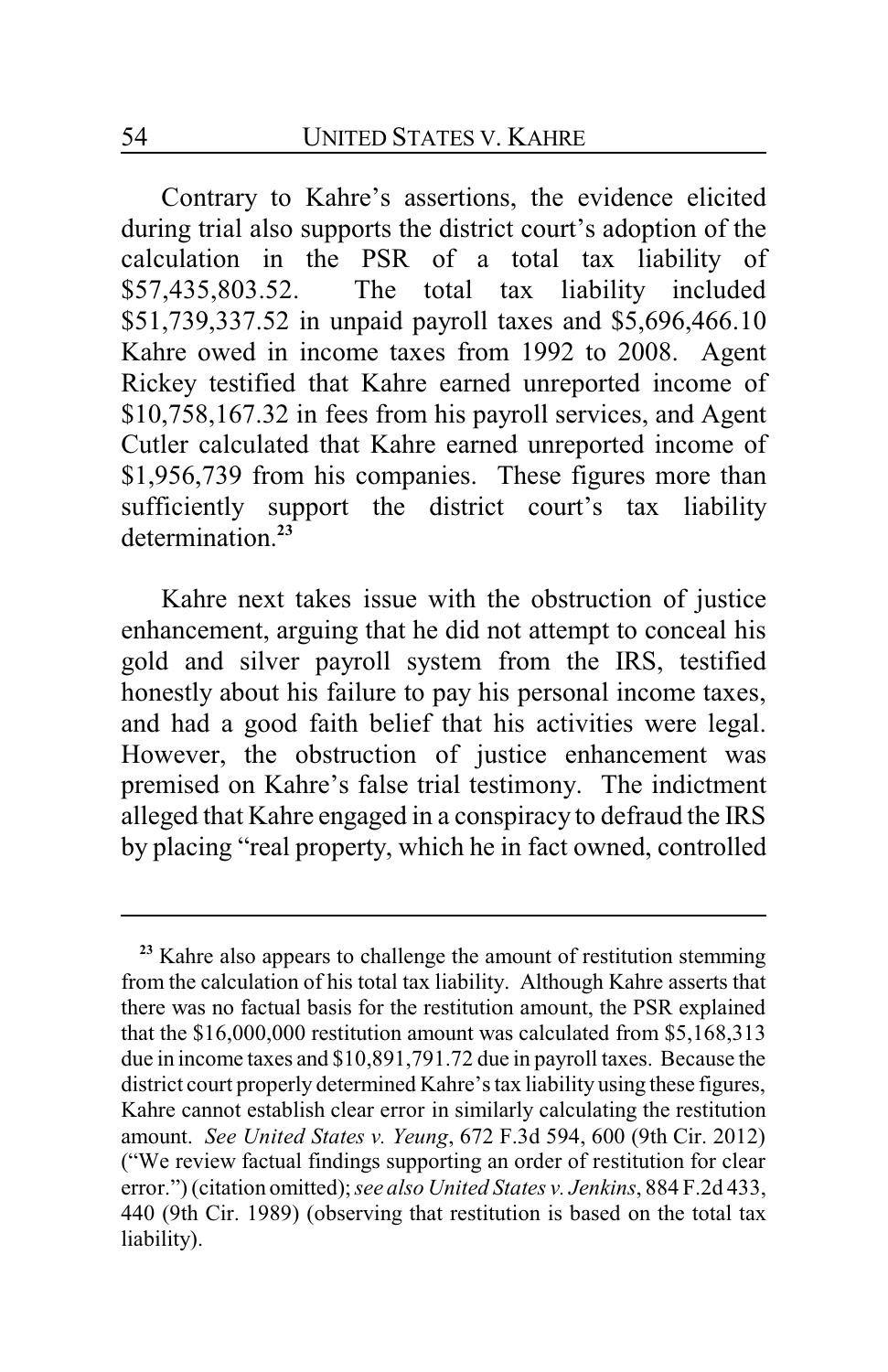and otherwise benefitted from, located at 6295 Grand Canyon Drive, Las Vegas, Nevada, in the name of a nominee, specifically defendant Danille D. Cline." During trial, Kahre testified that he could not have signed a false loan application on behalf of Cline in Las Vegas on September 11, 2001, because he was in Oregon on that date. Kahre's testimony was belied by currency transaction reports reflecting that Kahre cashed checks for \$65,000, \$143,918, and \$26,031 around that date in Las Vegas. The PSR recommended an obstruction enhancement because Kahre "provided materially false information while testifying at trial." In support of the PSR's recommendation, the government argued that "[t]he enhancement relates to the false testimony that . . . Kahre made at trial concerning his whereabouts on September 11, 2001, the day when he and defendant Cline met with Tom Browne to sign a false home loan application for the purchase of 6295 N. Grand Canyon Drive." The district court adopted the PSR's recommendation and held that the obstruction of justice enhancement was supported "by more than a preponderance of the evidence, in fact, by clear and convincing evidence . . ." Kahre does not effectively rebut the district court's finding that he committed perjury when he testified. *See United States v. Armstrong*, 620 F.3d 1172, 1176 (9th Cir. 2010) ("A witness commits perjury if he gives false testimony under oath or affirmation, concerning a material matter, with the willful intent to provide false testimony, rather than as a result of confusion, mistake, or faulty memory. The sentencing judge need only find by a preponderance of the evidence that the defendant committed perjury.") (citations, footnote reference, and internal quotation marks omitted).

The district court's obstruction of justice enhancement is not negated because Kahre terminated his payroll system after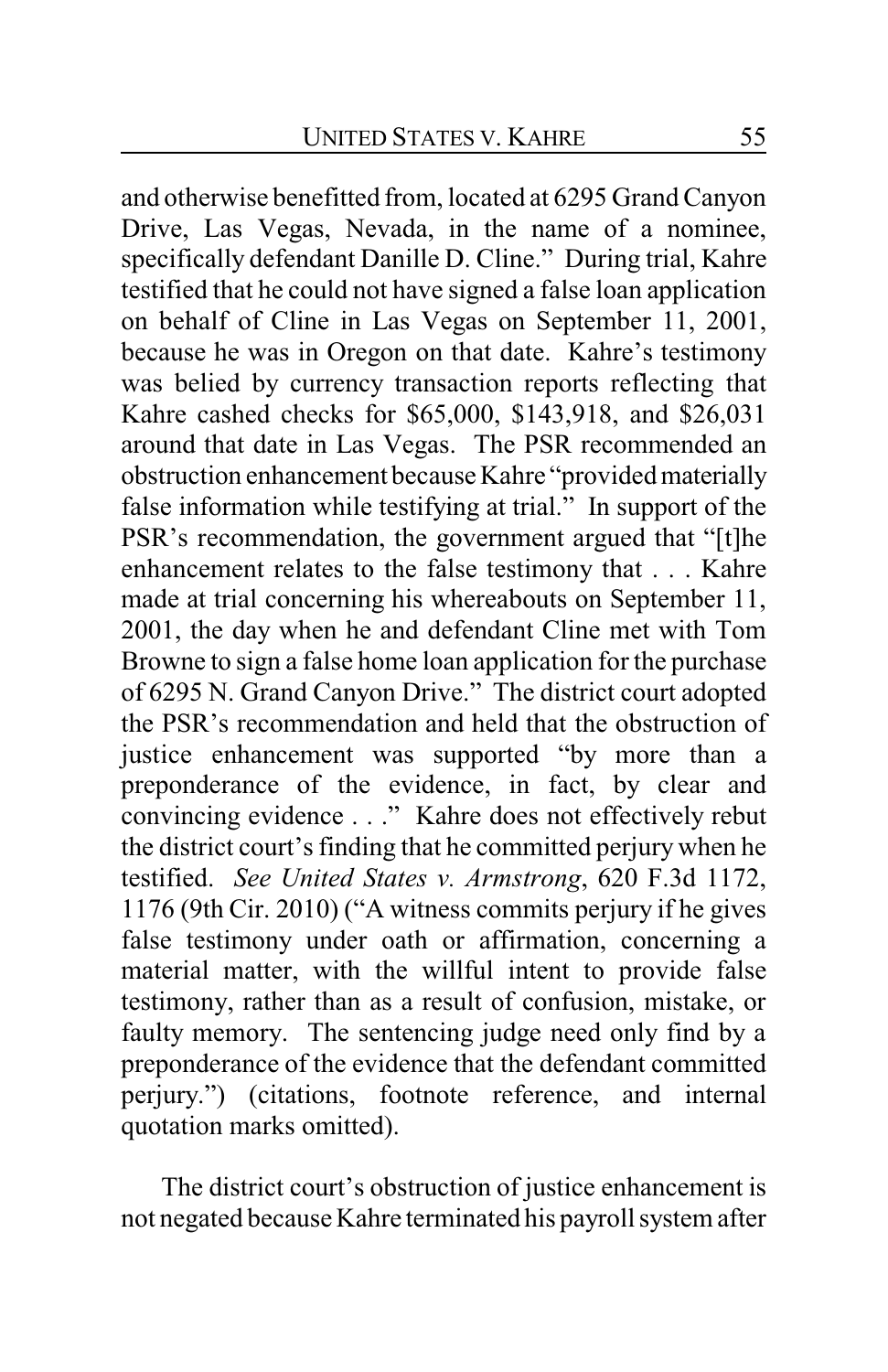the district court ruled that it was illegal. As discussed, there was ample legal precedent establishing the illegality of Kahre's conduct prior to the district court's ruling to that effect. Unsurprisingly, the district court relied on that existing legal precedent to formulate its conclusion that Kahre's conduct was illegal. Kahre continued to use the gold and silver coins after the search warrants were executed, and apparently only ceased use of his scheme after being indicted. We affirm the district court's calculation of the guidelines range and its related determination of the restitution amount.**<sup>24</sup>**

Kahre's argument that his sentence is disproportionate is not persuasive. "The district court was not required to conform the sentence to those imposed in similar cases . . . Although comparability is a legitimate sentencing factor, divergence from sentences imposed in similar cases is permissible so long as the court is attentive to relevant sentencing factors, as the district court was here." *United States v. Burgum*, 633 F.3d 810, 813–14 (9th Cir. 2011) (citation omitted). "A district court need not, and, as a practical matter, cannot compare a proposed sentence to the sentence of every criminal defendant who has ever been sentenced before. Too many factors dictate the exercise of sound sentencing discretion in a particular case to make the inquiry [Kahre] urges helpful or even feasible. . . ." *United States v. Treadwell*, 593 F.3d 990, 1012 (9th Cir. 2010) (citation omitted). Kahre's below-guidelines sentence

**<sup>24</sup>** Because the district court did not clearly err when it enhanced Kahre's sentence for obstruction of justice, Kahre cannot establish clear error in the court's rejection of a downward adjustment for acceptance of responsibility. *See Rosas*, 615 F.3d at 1066–67 (explaining that an obstruction of justice enhancement "ordinarily indicates" that the defendant has failed to accept responsibility).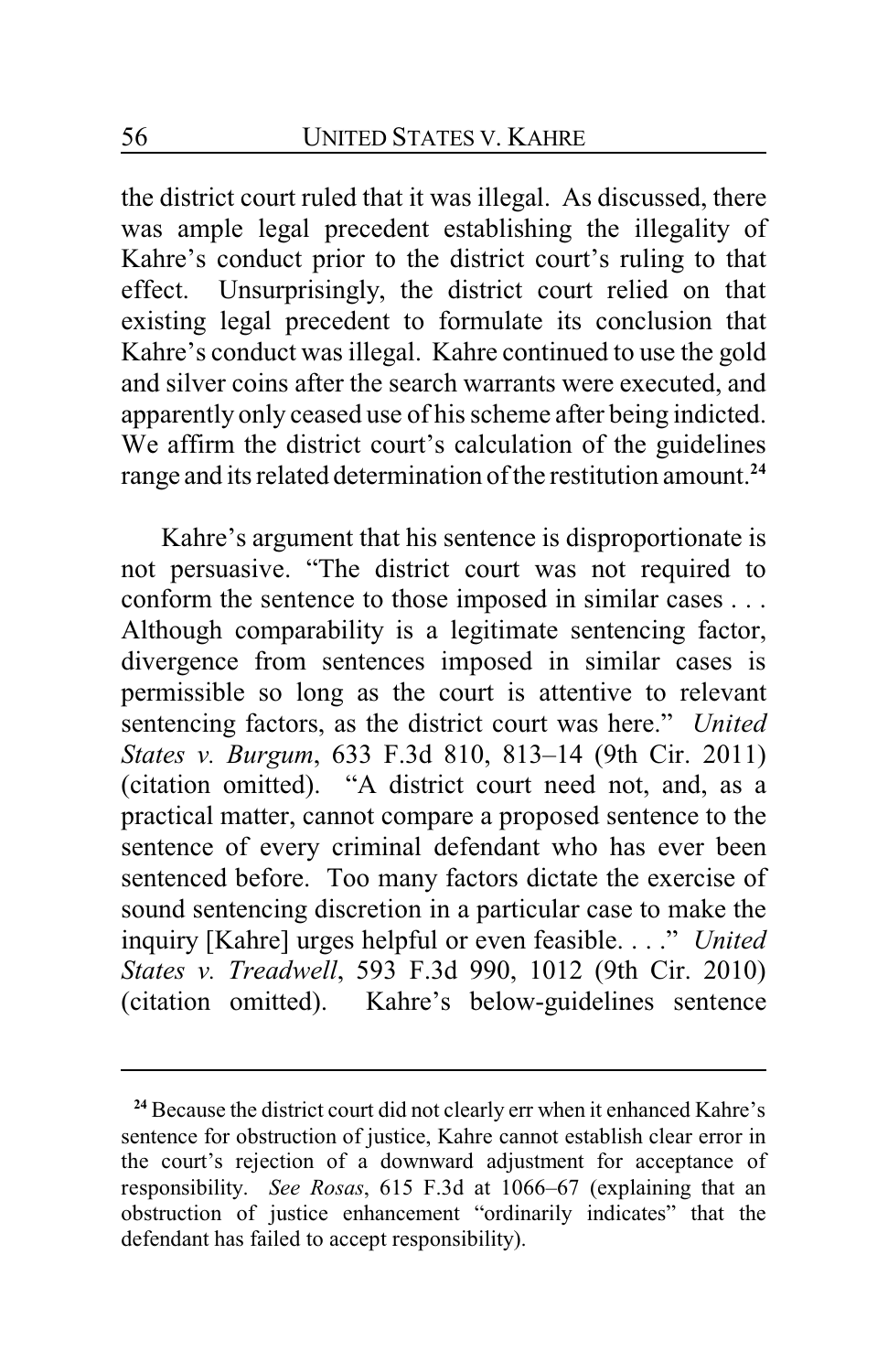imposed for the extensive illegal payroll scheme with its associated tax loss, was comparable to sentences for similar crimes, and was reasonable. *See United States v. Bendtzen*, 542 F.3d 722, 729 (9th Cir. 2008) ("Because a Guidelines sentence will usually be reasonable, [Kahre's] below-Guidelines sentence, supported by the district court's specific reasoning, is reasonable.") (citation and internal quotation marks omitted).

#### **IV. CONCLUSION**

We affirm Appellants' convictions and Robert Kahre's sentence. Dismissal of the indictments was not warranted. Appellants had sufficient notice of the illegality of relying on the face value of coins to avoid paying taxes. Longstanding and consistent statutory, regulatory, and court precedent informed the public that gold and silver coins are assessed at fair market value for tax purposes when used to pay wages.

We hold that prosecutors must be removed from a case only if "clear and convincing evidence of a conflict is presented." *Kember*, 685 F.2d at 459. Appellants failed to present such "clear and convincing evidence." It follows that the district court did not abuse its discretion in denying Appellants' motions to disqualify the prosecutor.

The district court properly denied as moot Kahre's initial motion to suppress because none of the seized evidence was introduced at trial. Alternatively, Kahre's arrest and the corresponding search were legally conducted pursuant to a state bench warrant. The district court correctly denied Kahre's subsequent motion to suppress because the warrants incorporated the accompanying affidavit, which possessed the requisite specificity limiting the agents' discretion.